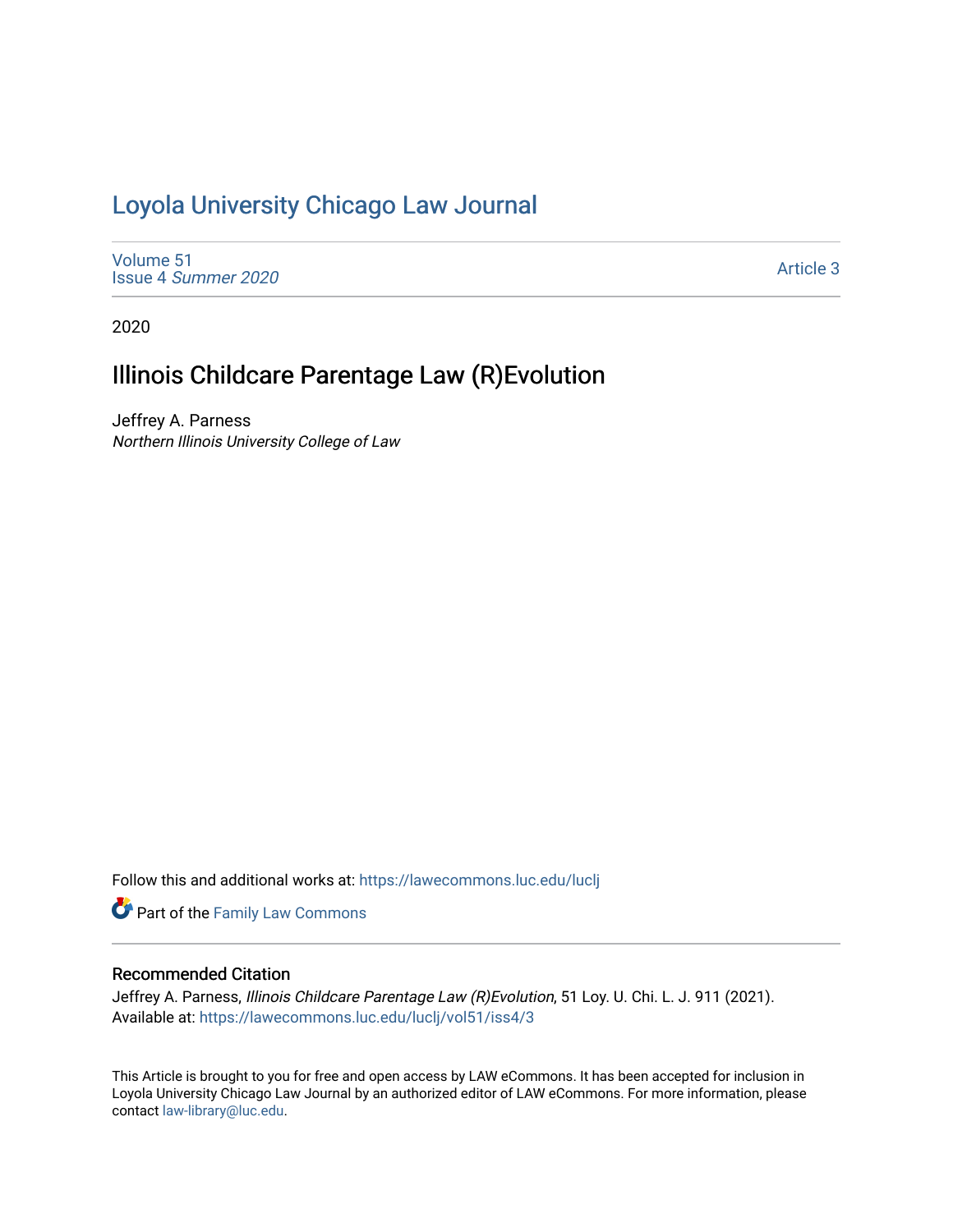## Illinois Childcare Parentage Law (R)Evolution

*Jeffrey A. Parness\**

*State childcare parentage laws, that is, laws designating parents for custody, visitation, parental responsibility allocation, parental decisionmaking and/or support purposes, have evolved dramatically in the past half century. The (r)evolution is due to major changes in both reproductive technologies and human conduct. Yet the (r)evolution is incomplete.*

*The (r)evolution is especially incomplete in Illinois. Recent statutory amendments in Illinois chiefly reflect the work of the National Conference of Commissioners on Uniform State Laws in its 2000 model Uniform Parentage Act, not its 2017 Uniform Parentage Act. The latter better addresses the effects on childcare parentage of the changes in both reproductive technologies and human conduct. As well, the latest Illinois statutes do not reflect the NCCUSL's 2018 model Uniform Nonparent Child Custody and Visitation Act which also address the changes in the ways in which American families are formed and reformed by expecting and existing legal parents. Finally, the 2019 draft of the American Law Institute* Restatement of the Law on Children and the Law *has only recently been available to Illinois lawmakers.*

*Any (r)evolution in Illinois childcare parentage laws should not be fully fueled by the NCCUSL or ALI pronouncements. While a few other states have substantially embraced the 2017 UPA, it embodies certain public policy choices over which lawmakers can quite reasonably differ. As well, the 2017 UPA presents significant constitutional challenges.* 

*Parentage law (r)evolution in Illinois is chiefly the responsibility of the General Assembly. When asked to develop broad childcare parentage norms, the Illinois Supreme Court unanimously deferred, finding the complex issues merit broad "policy debate" in the General Assembly.*

*Illinois legislators will be challenged when contemplating new parentage*  laws. The laudable goals of promoting certainty, recognizing the import of

<sup>\*</sup> Emeritus Professor, Northern Illinois University College of Law; B.A., Colby College; J.D., The University of Chicago. In the interest of full disclosure, readers should know that Professor Parness did participate in some discussion and did provide some testimony when some of the recent Illinois childcare parentage law amendments discussed herein were enacted. Thanks to Deven Tlanda, 3L at NIU College of Law, for his assistance.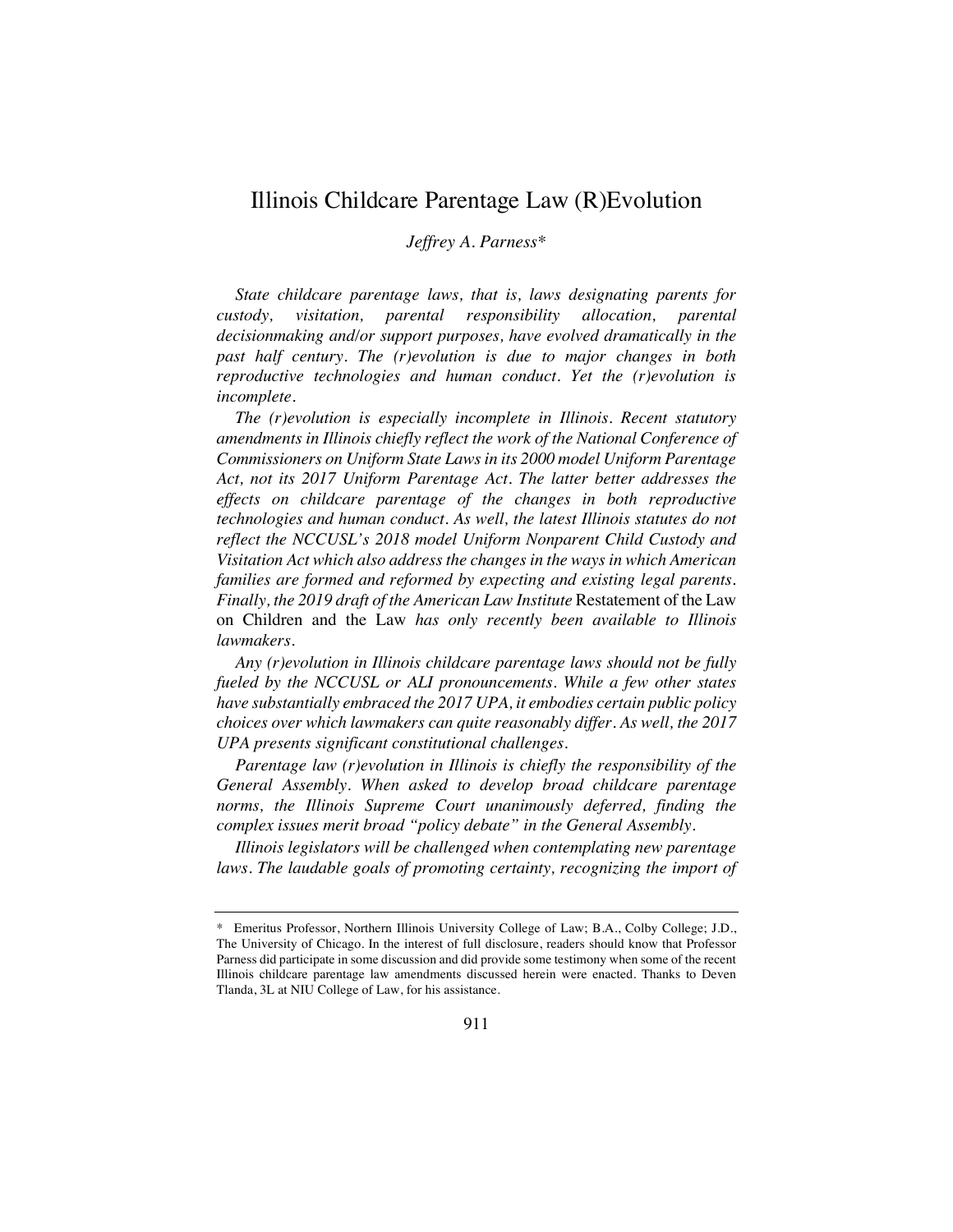*blood ties, furthering children's best interests, respecting family members' wishes, protecting parental rights, and enhancing public welfare often cannot be simultaneously pursued. Yet the General Assembly must act. Neither Congress nor the United States Supreme Court is likely to soon demand more national uniformity on parentage. Thus, as with many other family law matters (like marriage dissolution, heirs in probate, and standing to sue in tort), lawmaking on childcare parentage will substantially remain for state lawmakers.*

*This Article first briefly notes some recent significant changes in technology and human conduct impacting legal parentage. Then it examines the federal constitutional boundaries on state childcare parent laws. Next it explores the diverse array of models, statutes and precedents on childcare parentage now operating outside of Illinois. Then it looks at current Illinois parental childcare laws. Finally, the Article elaborates on some of the key questions facing Illinois legislators when considering new childcare parentage norms.*

| I. CHANGING REPRODUCTIVE TECHNOLOGIES AND FAMILY            |  |
|-------------------------------------------------------------|--|
|                                                             |  |
|                                                             |  |
|                                                             |  |
|                                                             |  |
| III. THE (R) EVOLUTION IN STATE CHILDCARE PARENTAGE LAWS919 |  |
| A. New Uniform Parentage Act and ALI Principles 919         |  |
|                                                             |  |
| C. Voluntary Acknowledgment Parentage  923                  |  |
|                                                             |  |
|                                                             |  |
| F. Nonsurrogacy Assisted Reproduction Parentage  939        |  |
| G. Surrogacy Assisted Reproduction Parentage 941            |  |
|                                                             |  |
| IV. CURRENT ILLINOIS CHILDCARE PARENTAGE LAWS 944           |  |
|                                                             |  |
|                                                             |  |
| C. Voluntary Acknowledgment Parentage  946                  |  |
|                                                             |  |
|                                                             |  |
| F. Nonsurrogacy Assisted Reproduction Parentage  947        |  |
| G. Surrogacy Assisted Reproduction Parentage 948            |  |
|                                                             |  |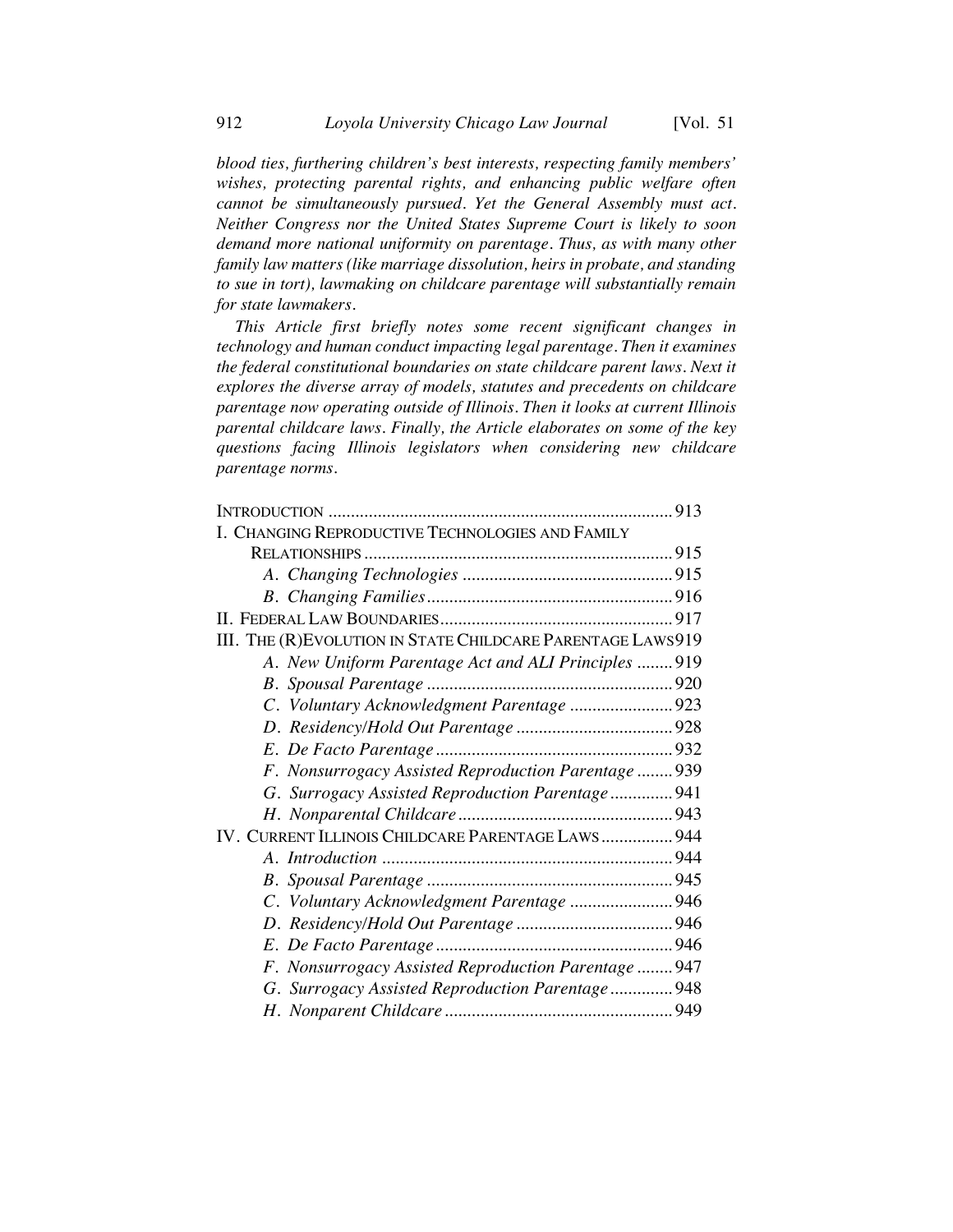|                                                      | 950 |
|------------------------------------------------------|-----|
|                                                      |     |
| B. Expanded Visitation Interests for Nonparents 952  |     |
|                                                      |     |
|                                                      |     |
| E. Nonsurrogacy Assisted Reproduction Births  954    |     |
|                                                      |     |
|                                                      |     |
|                                                      |     |
|                                                      |     |
| J. Common Law Parentage and Nonparent Childcare  958 |     |
|                                                      |     |
|                                                      |     |

V. CONTEMPLATING NEW ILLINOIS CHILDCARE PARENTAGE LAWS

#### **INTRODUCTION**

State childcare parentage laws, that is, laws on those who are parents for custody, visitation, parental responsibility allocation, and/or parental decision-making purposes, have evolved dramatically in the past halfcentury.1 The (r)evolution was fueled by major changes in both reproductive technologies and human conduct. Yet this (r)evolution is incomplete.

The (r)evolution is especially incomplete in Illinois. Recent statutory amendments chiefly reflect the work of the National Conference of Commissioners on Uniform State Laws (NCCUSL) in its 2000 model Uniform Parentage Act (2000 UPA),2 not its 2017 model Uniform Parentage Act (2017 UPA) which better addresses the effects on childcare parentage of the changes in both reproductive technologies and human conduct.3 As well, the latest Illinois statutes do not reflect the NCCUSL's 2018 model Uniform Nonparent Child Custody and Visitation Act (2018 UNCVA), which also addresses the changes in the ways in which US

<sup>1.</sup> The Illinois Marriage and Dissolution of Marriage Act (IMDMA) no longer speaks of parental custody and visitation. Rather, it speaks of parental responsibility allocation, which may or may not include parental decision-making authority, but which does include "parenting time." 750 ILL. COMP. STAT. 5/602.5, 602.7, 602.8 (2020). Herein, the term childcare parentage usually excludes child support parents. Elsewhere, the phrase "childcare parent" might be reasonably utilized to encompass not only custody, visitation, parental responsibility allocation, and parental decisionmaking, but also child support.

<sup>2.</sup> *See generally* UNIF. PARENTAGE ACT (UNIF. LAW COMM'N 2000, amended 2002). The UPAs, and accounts of their adoptive states, are available at the Uniform Law Commission (ULC) website. *Home*, UNIF. LAW COMMISSION, www.uniformlaws.org [https://perma.cc/5RL2-XQ4C].

<sup>3.</sup> For a review of the 2017 UPA, its predecessors, which include both the 2000 and 1973 UPAs, and the goals behind the 2017 model, see Courtney G. Joslin, *Nurturing Parenthood Through the UPA (2017)*, 127 YALE L.J.F. 589, 597–99 (2018). Those versions of the UPA are available on the ULC website. UNIF. LAW COMMISSION, supra note 2.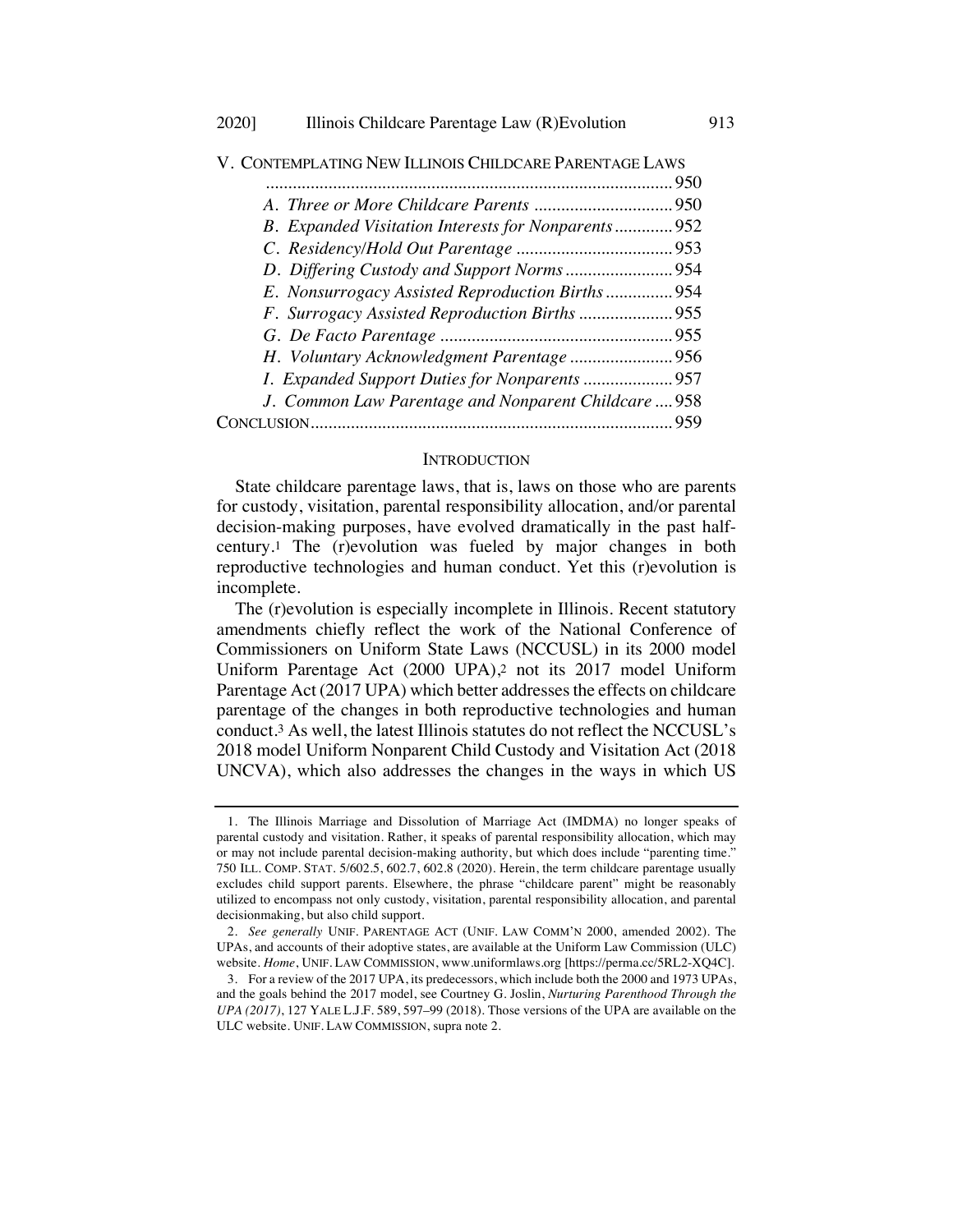families are formed and reformed.4 Further, the 2019 draft of the American Law Institute (ALI) *Restatement of the Law on Children and the Law* (2019 ALI Draft)<sup>5</sup> has not been considered by Illinois lawmakers,6 though the earlier (and somewhat different) *ALI Principles of the Law of Family Dissolution* were available.7

Any (r)evolution in Illinois childcare parentage laws should not be fully fueled by the NCCUSL or ALI pronouncements. While a few other states have substantially embraced the 2017 UPA,<sup>8</sup> it embodies certain public policy choices over which lawmakers can quite reasonably differ.9 As well, and more importantly, the 2017 UPA presents significant constitutional challenges.10

Parentage law (r)evolution in Illinois is chiefly the responsibility of the General Assembly. When asked to develop broad childcare parentage norms, the Illinois Supreme Court unanimously deferred, finding the complex issues merit broad "policy debate" in the General Assembly.11

7. PRINCIPLES OF THE LAW OF FAMILY DISSOLUTION  $2.03(1)(a)-(c)$  (suggesting three categories of childcare parentage, including legal parents, parents by estoppel, and de facto parents).

8. *See* WASH. REV. CODE § 26.26A.005–.903 (2020) (citing the Uniform Parentage Act, effective Jan. 1, 2019); VT. STAT. ANN. tit. 15C, § 101 (2020) (citing the Vermont Parentage Act, effective July 1, 2018).

9. For example, Illinois lawmakers have yet to adopt parentage via employment of genetic surrogates. *See* 750 ILL. COMP. STAT. 47/10 (2020).

<sup>4.</sup> *See generally* UNIF. NONPARENT CUSTODY & VISITATION ACT (UNIF. LAW COMM'N 2018). 5. RESTATEMENT OF THE LAW: CHILDREN AND THE LAW (AM. LAW INST., Tentative Draft No. 2, 2019).

<sup>6.</sup> As the drafting process for the 2017 UPA was underway when major Illinois parentage law amendments were recently enacted, and as the 2019 ALI Draft was preceded in 2002 by the somewhat comparable 2002 ALI *Principles of the Law of Family Dissolution*, certain parentage law reforms embodied in the 2017 UPA and in the 2019 ALI Draft, including de facto parentage, were presented, though not adopted in Illinois, as will be seen. *See* PRINCIPLES OF THE LAW OF FAMILY DISSOLUTION: ANALYSIS AND RECOMMENDATIONS (AM. LAW INST. 2002).

<sup>10.</sup> I have written on a number of these questions. *See generally* Jeffrey A. Parness, *Choice of Law in De Facto Parent Cases: Tweaking the 2017 Uniform Parentage Act*, 88 MISS. L.J. SUPRA 1 (2020); Jeffrey A. Parness, *Faithful Parents: Choice of Childcare Parentage Laws*, 70 MERCER L.REV. 325 (2019); Jeffrey A. Parness, *Comparable Pursuits of Hold Out and De Facto Parentage: Tweaking the 2017 Uniform Parentage Act*, 31 J. AM. ACAD. MATRIM. L. 157 (2018) [hereinafter Parness, *Comparable Pursuits*]; Jeffrey A. Parness, *Unnatural Voluntary Parentage Acknowledgements Under the 2017 Uniform Parentage Act*, 50 U. TOLEDO L. REV. 25 (2018) [hereinafter Parness, *Unnatural VAPs*].

<sup>11.</sup> *In re* Scarlett Z.-D., 28 N.E.3d 776, 795 (Ill. 2015) (finding that this "complex area" is evolving). However, the court is open to developing common law norms in some assisted reproduction settings, as where there are preconception pacts on future childcare parentage. *See, e.g.*, *In re* M.J., 787 N.E.2d 144, 152 (Ill. 2003) (noting common law claims of parentage and support of children can be pursued on "theories of oral contract or promissory estoppel" that extend beyond the reach of the Illinois Parentage Act). Outside of Illinois, some state courts give far less deference. *See, e.g.*, Jeffrey A. Parness, *State Lawmaking on Federal Constitutional Childcare Parents: More Principled Allocations of Powers and More Rational Distinctions*, 50 CREIGHTON L. REV. 479 (2017) [hereinafter Parness, *More Principled Allocations*].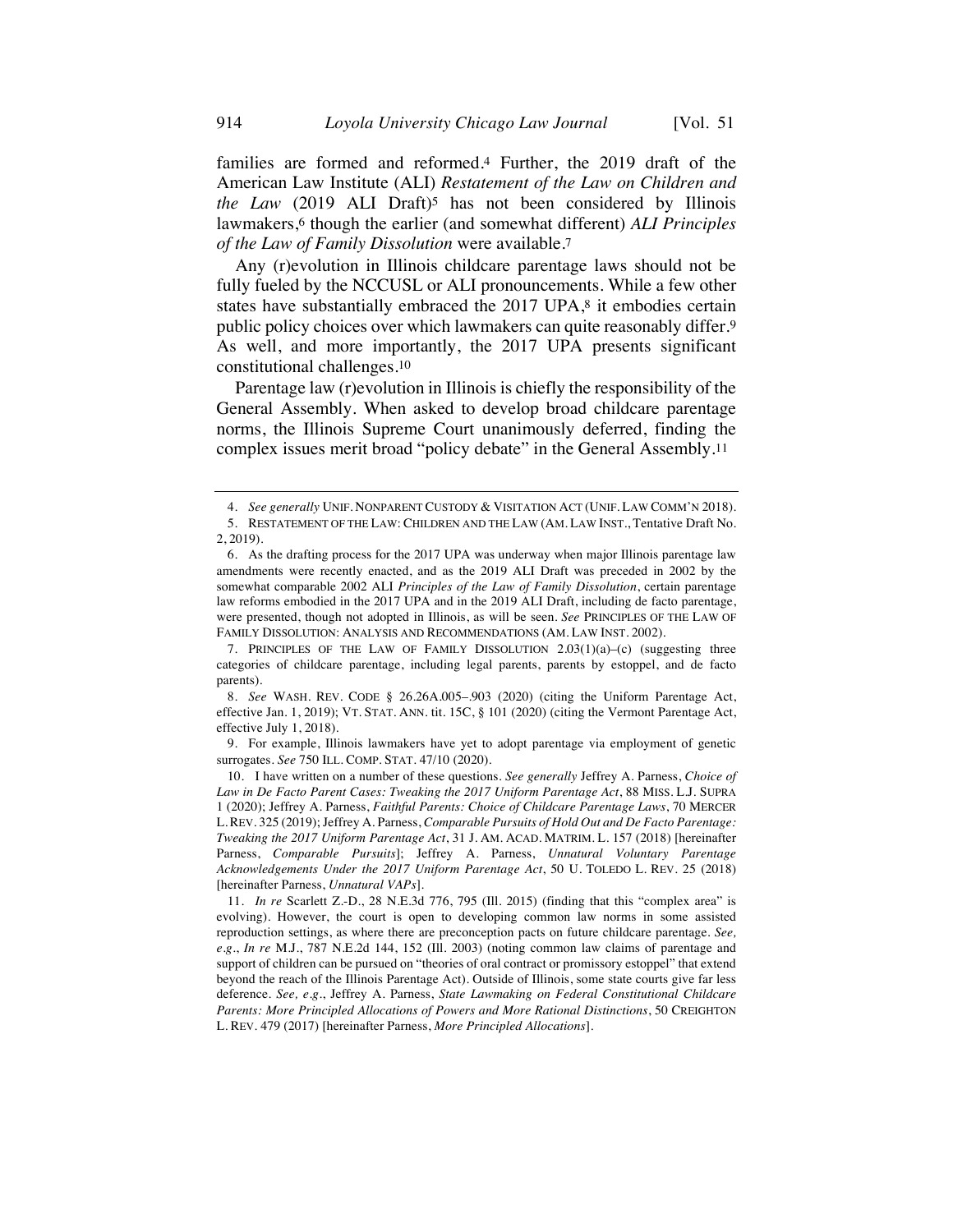Illinois legislators will be challenged when contemplating new childcare parentage laws. The laudable goals of promoting certainty, recognizing the import of blood ties, furthering children's best interests, respecting family members' wishes, protecting parental childcare rights, and enhancing public welfare often cannot be simultaneously pursued. Yet the General Assembly must act. Neither Congress nor the United States Supreme Court is likely to demand soon more national uniformity on childcare parentage.12 Thus, as with many other family law matters (like marriage dissolution, heirs in probate, and standing to sue in tort), lawmaking on childcare parents will substantially remain for state lawmakers, who will need to set new guidelines with the rise of same-sex marriages, the increasing use of assisted reproduction technologies, and the continuing fluidity of family relationships.

This Article first briefly notes some recent significant changes in technology and human conduct impacting childcare parentage. Then it examines the federal constitutional boundaries on state childcare parent laws. Next it explores the diverse array of models, statutes and precedents on childcare parentage operating today in the United States. Then it looks at current Illinois childcare parent laws. Finally, the Article elaborates on some of the key questions facing Illinois legislators when considering new childcare parentage norms in light of scientific and social changes.

## I. CHANGING REPRODUCTIVE TECHNOLOGIES AND FAMILY **RELATIONSHIPS**

#### *A. Changing Technologies*

In the past half century there have been at least two major technology advances prompting parentage law (r)evolution. One involves the increasing availability of reliable, less costly, and less intrusive DNA testing to determine male parentage, including testing to determine prebirth (future) male parentage.13

The other significant advance involves more reliable, less costly and generally available processes for assisted human reproduction, including births via artificial inseminations or implanted embryos.14

<sup>12.</sup> *See, e.g.*, Jeffrey A. Parness, *Federal Constitutional Childcare Parents*, 90 ST. JOHN'S L. REV. 965, 969 (2016) [hereinafter Parness, *Constitutional Childcare Parents*] (noting that while the United States Supreme Court or Congress may constrain state parental childcare lawmaking, each is now unwilling to act, though the stated rationales for inaction are weak at best).

<sup>13.</sup> *See, e.g.*, Andrew Pollack, *Before Birth, Dad's ID*, N.Y. TIMES (June 18, 2012), https://www.nytimes.com/2012/06/20/health/paternity-blood-tests-that-work-early-in-apregnancy.html [https://perma.cc/8HRS-PMUD].

<sup>14.</sup> Assisted reproductive technology is generally defined in 42 U.S.C. § 263a-7(1) (2019). For a review of available procedures and state laws, see *Assisted Reproductive Technologies*, 20 GEO. J. GENDER & L. 313 (Jenna Casolo et al. eds., 2019).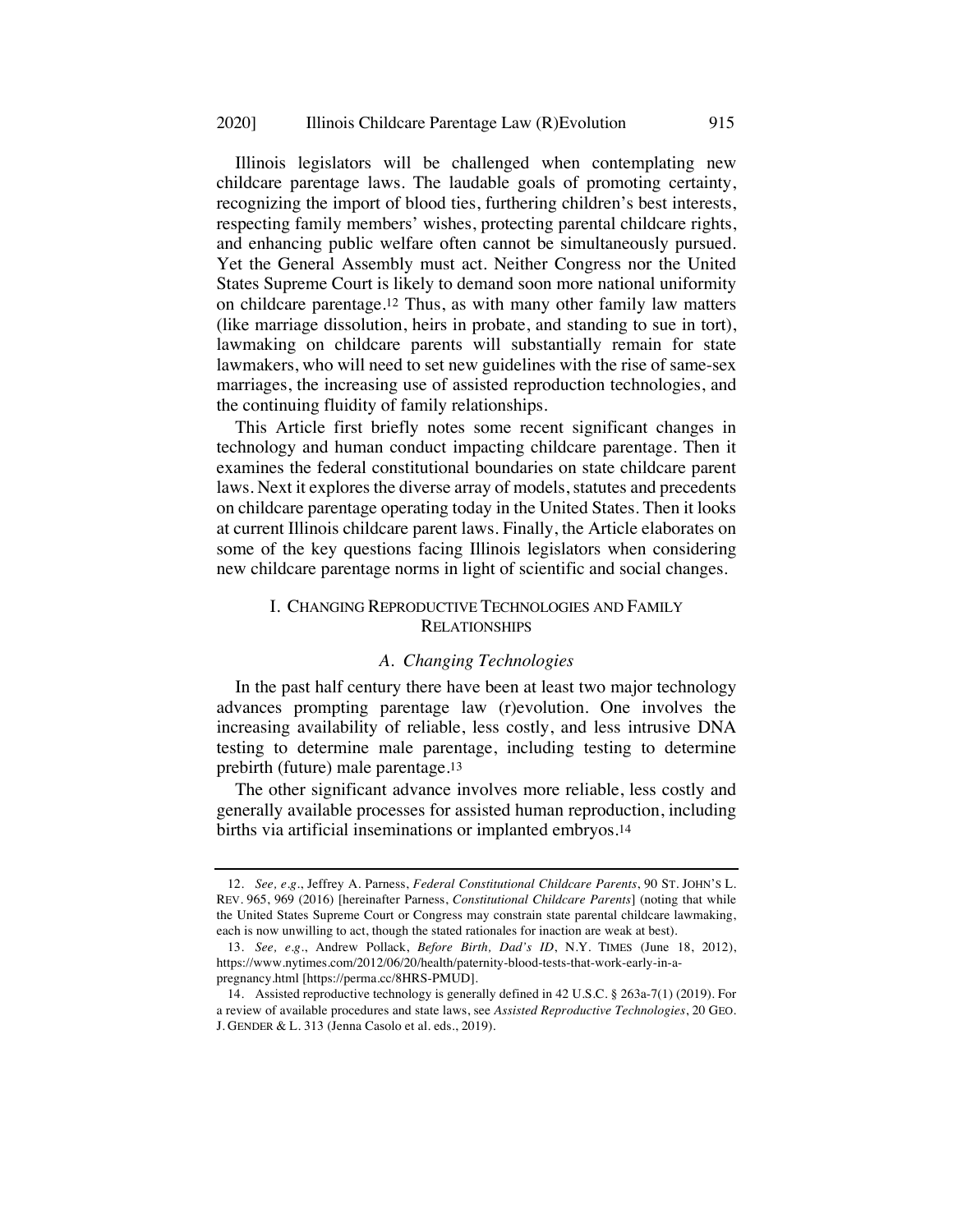Other technological advances have also prompted, and call for more, legal reforms. New processes now allow better freezing and storage of genetic materials so that later retrieval and use will more likely prompt healthy human births. Further, new processes now permit a prebirth determination of the sex of any later born child, as well as make available safer intended pregnancy terminations.15

## *B. Changing Families*

As to changes in human conduct, in the past half century there has been a significant rise in births from consensual sex to unwed mothers who never marry the biological fathers and who raise their children alone.16 As well, there are rising numbers of stepparents, grandparents, and others (e.g., aunts, uncles, and siblings) chiefly rearing children.17 Changing

<sup>15.</sup> On the forms and advances in assisted reproduction technologies, see Caroline A. Harman, Comment, *Defining the Third Way—The Special-Respect Legal Status of Frozen Embryos*, 26 GEO. MASON L. REV. 515, 517–25 (2018).

<sup>16.</sup> *See, e.g.*, Katharine K. Baker, *Bionormativity and the Construction of Parenthood*, 42 GA. L. REV. 649, 652 n.9 (2008); Elizabeth Wildsmith, Nicole R. Steward-Streng & Jennifer Manlove, *Childbearing Outside of Marriage: Estimates and Trends in the United States*, CHILD TRENDS, Nov. 2011, at 1, 1, *available at* https://www.childtrends.org/wp-content/uploads/2013/02/ Child\_Trends-2011\_11\_01\_RB\_NonmaritalCB.pdf [https://perma.cc/ZLR9-27TK] ("In 2009, 41 percent of all births (about 1.7 million) occurred outside of marriage, compared with 28 percent of all births in 1990 and just 11 percent of all births in 1970."). While there have been increases for all racial groups, the numbers for black birth mothers are highest. GREGORY ACS ET AL., THE MOYNIHAN REPORT REVISITED 4 (2013), *available at* https://www.urban.org/sites/default/files/ publication/23696/412839-The-Moynihan-Report-Revisited.PDF [https://perma.cc/NYR5- DQGB] ("In the early 1960s, about 20 percent of black children were born to unmarried mothers, compared with 2 to 3 percent of white children. By 2009, nearly three-quarters of black births and three-tenths of white births occurred outside marriage. Hispanics fell between whites and blacks and followed the same rising trend."); *see also* JOYCE A. MARTIN ET AL., DEP'T HEALTH & HUMAN SERVS., CTRS. FOR DISEASE CONTROL & PREVENTION, NATIONAL VITAL STATISTICS REPORTS, No. 1, at 38–40 (vol. 64, 2015), *available at* https://www.cdc.gov/nchs/data/nvsr/ nvsr64/nvsr64\_01.pdf [https://perma.cc/BBW5-TUAK]; GREGORY ACS ET AL., *supra*, at 4 ("In 1960, 20 percent of black children lived with their mothers but not their fathers; by 2010, 53 percent of all black children lived in such families. The share of white children living with their mothers but not their fathers climbed from 6 percent in 1960 to 20 percent in 2010. Again, Hispanics followed the same trend and fell between whites and blacks. The bulk of the increase in the share of kids in 'mother, no father' families occurred by 1990; the growth has largely moderated over the past two decades."); Tonya L. Brito, *Complex Kinship Networks in Fragile Families*, 85 FORDHAM L. REV. 2567, 2569–74 (2014).

<sup>17.</sup> *See, e.g.*, Troxel v. Granville, 530 U.S. 57, 63–64 (2000) (O'Connor, J., joined by three justices) ("[W]hile many children have two married parents and grandparents who visit regularly, many other children are raised in single-parent households. . . . Understandably, in these singleparent households, persons outside the nuclear family are called upon with increasing frequency to assist in the everyday task of child rearing."). *See also* Michael J. Higdon, *The Quasi-Parent Conundrum*, 90 COLO. L. REV. 941, 953–62 (2019) (reviewing data and cases on children living with stepparents, cohabitating partners, and same-sex couples); David D. Meyer, *Parenthood in a Time of Transition: Tensions Between Legal, Biological, and Social Conceptions of Parenthood*, 54 AM. J. COMP. L. 125, 132–36 (2006). The Pew Research Center provides excellent reviews and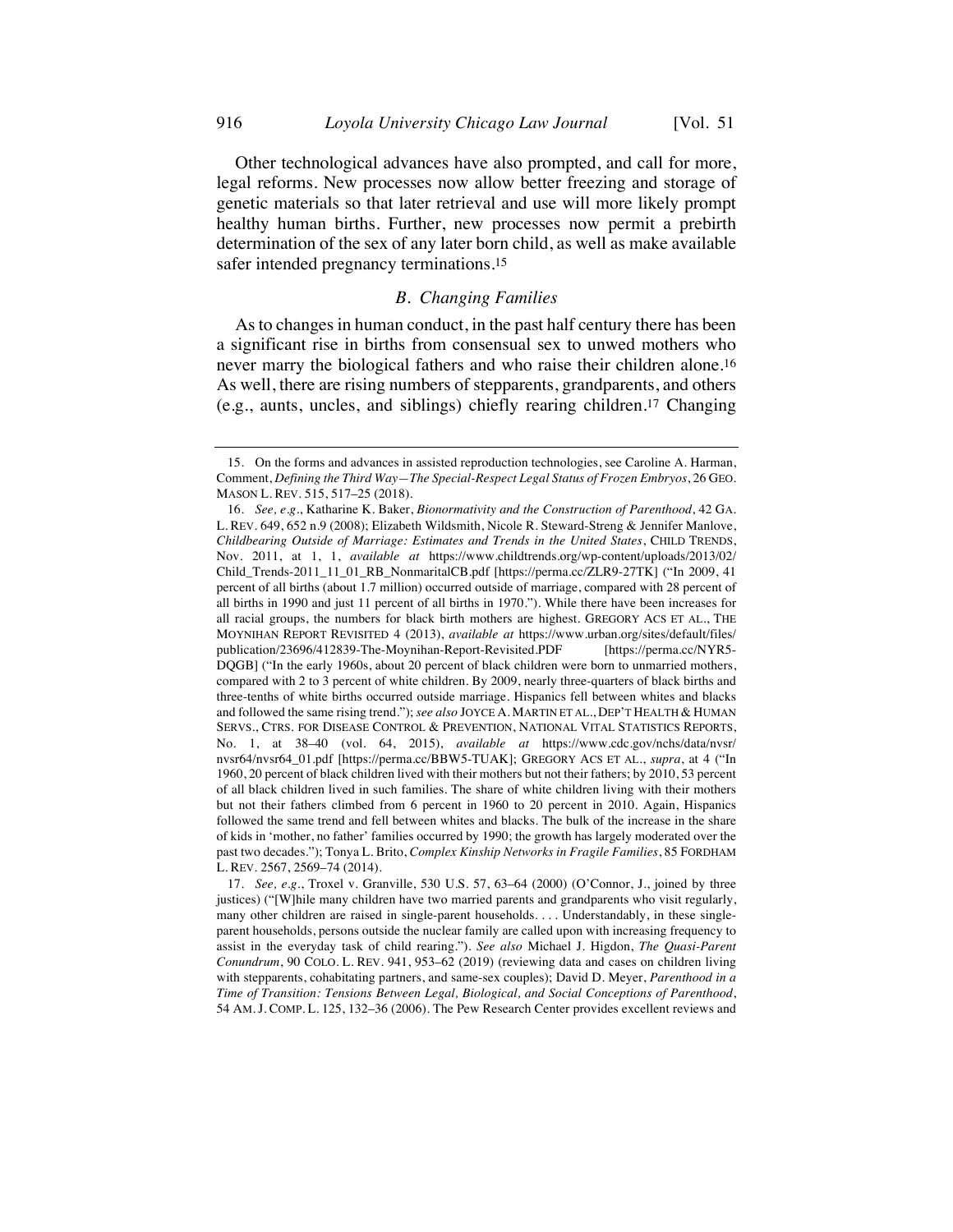human conduct has prompted more nontraditional families, including many headed by wed or unwed same-sex couples who plan for, have, and rear children together, as well as families embodying a single parent with a child or children.

## II. FEDERAL LAW BOUNDARIES

State parentage laws are guided by federal constitutional boundaries chiefly set out in United States Supreme Court decisions. These rulings recognize significant discretion for state lawmakers, which has resulted in diverse state laws. While the decisions have only addressed parentage for children born of sex, the diversity extends to children born of assisted reproduction (with or without surrogacy).

In *Lehr v. Robertson*, in 1983,18 the Supreme Court ruled that a biological father of a child born of sex acquires "substantial" federal constitutional childrearing interests only after forming a "significant custodial, personal or financial relationship" with his child.19 Prior to formation, a biological father only has a less-protected parental opportunity interest, meaning, for example, he has no right to advance notice of an adoption petition by another man when this opportunity interest had not been timely seized.20 By contrast, a birth mother necessarily has a significant relationship with any child she bears, so there always arise substantial childcare interests at birth.21

Of course, *Lehr* need not be (and should not be) limited to biological fathers for children born of sex. Both male and female genetic material donors who prompt assisted reproduction births should have, in the absence of waiver, protected parental opportunity interests.

And of course, the limited federal constitutional protections of parental opportunities for certain biological parents (e.g., rapists not included) does not mean there are not other more significant constitutional protections. Some state constitutional precedents, for example, have extended greater protections to unwed male parentage interests than are federally required.22

analyses of the changing family structures in the United States, often reporting on the latest Census Bureau data. *Social & Demographic Trends*, PEW RES. CTR., www.pewsocialtrends.org [https://perma.cc/YZ2X-5U6B].

<sup>18.</sup> Lehr v. Robertson, 463 U.S. 248 (1983).

<sup>19.</sup> *Id.* at 271.

<sup>20.</sup> *Id.* at 266.

<sup>21.</sup> *See* Nguyen v. I.N.S., 533 U.S. 53, 65 (2001) (noting the meaningful relationship between birth mother and child inheres "in the very event of the birth"); *see also* Caban v. Mohammed, 441 U.S. 380, 397 (1979).

<sup>22.</sup> *See, e.g.*, Callender v. Skiles, 591 N.W.2d 182, 192 (Iowa 1999); *In re* Interest of J.W.T., 872 S.W.2d 189, 198 (Tex. 1994) (finding state constitutional law parentage opportunities for unwed biological fathers where the birth mothers are married to others).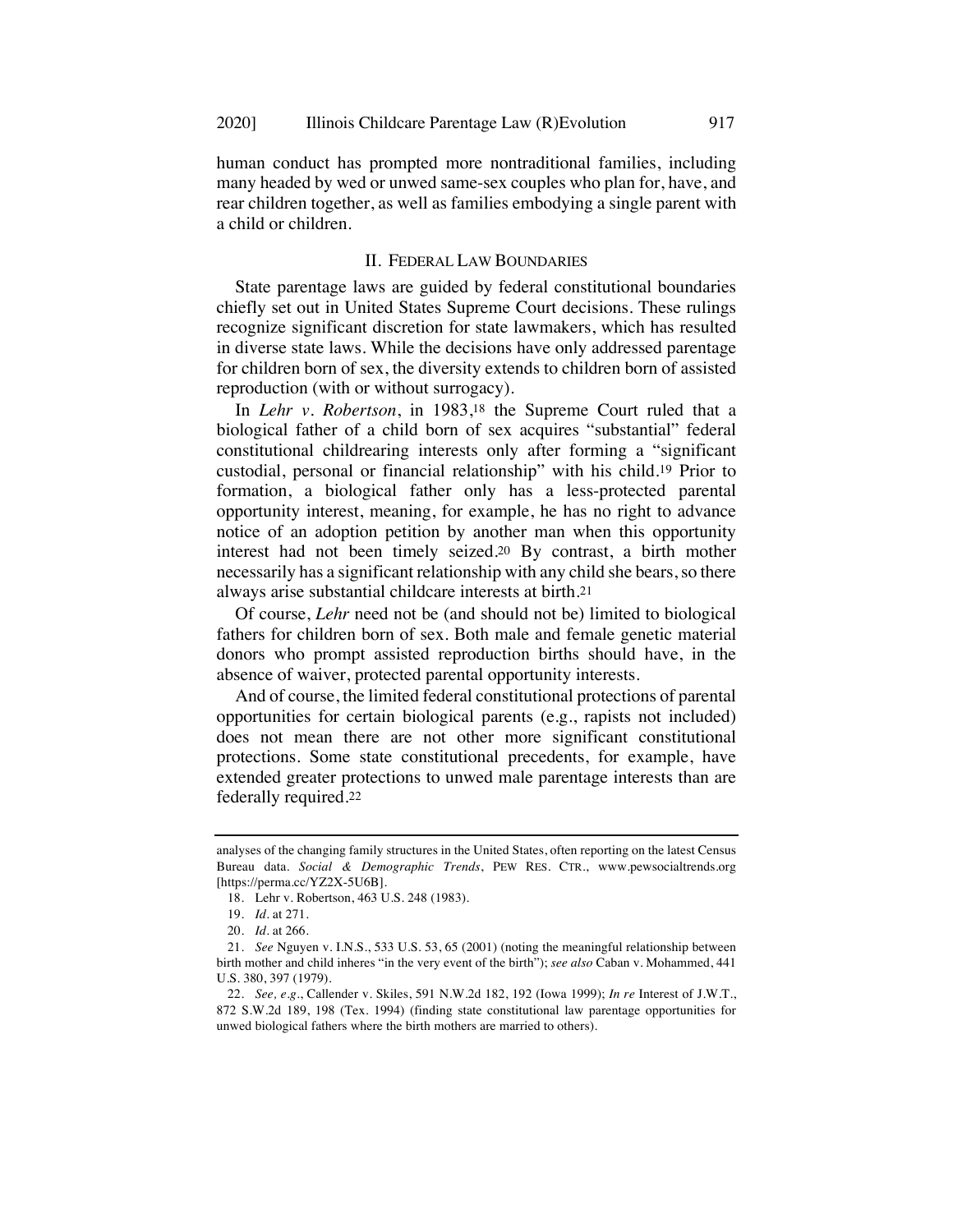In *Michael H. v. Gerald D.*, in 1989,23 a plurality in the Supreme Court narrowed an unwed biological father's federal constitutional parental opportunity interest when a child is born into a "unitary family," that is, a "family unit accorded traditional respect in our society," typified "by the marital family" as well as by a "household of unmarried parents and their children."24 There was a narrowing because there was held to be no automatic federal constitutional parentage opportunity interest for an unwed biological father where a child was born to a married woman then raising that child with her spouse. There, under state law at the time, the husband of the birth mother was the conclusively presumed childcare father as long as he was neither impotent nor sterile.25 Had either the mother or her husband objected to the presumed spousal parentage within two years of the child's birth, however, an opportunity interest to childcare might then have arisen for the unwed biological father per *Lehr*, as the state law then allowed the birth mother or her husband to challenge the presumed paternity presumption.26 There was no clear majority in *Michael H.* elaborating on the constitutional interests of unwed prospective biological fathers.27

In *Troxel v. Granville*, in 2000,28 the Supreme Court limited state lawmaking affording child custody interests to nonparents over the objections of existing legal parents whose "fundamental" parental rights had been recognized.29 The precise limits remain unclear, however. In particular, it is uncertain whether detriment or harm to the child must be established before such nonparental interests can be recognized.30

Beyond *Lehr*, *Michael H.*, and *Troxel*, there is the 1983 Supreme Court ruling in *Roe v. Wade*.31 There, and in later cases, both prospective spousal parents and unwed biological parents were denied a say in certain

<sup>23.</sup> Michael H. v. Gerald D., 491 U.S. 110 (1989) (Scalia, J., plurality opinion).

<sup>24.</sup> *Id.* at 123 n.3.

<sup>25.</sup> *Id.* at 115 (citing CAL. EVID. CODE § 621(a) (1993) (repealed 1994)). Justice Stevens joined the Scalia-led plurality of four justices in deeming this statute prevented the unwed natural father from being a parent under California law should the unitary family remain intact; but he did find the unwed father had, under California Civil Code § 4601, since repealed, an opportunity as a nonparent for "reasonable" visitation rights. *Id.* at 133–34.

<sup>26.</sup> *Id.* at 113 (citing CAL. EVID. CODE § 621).

<sup>27.</sup> Five justices in *Michael H. v. Gerald D.* recognized such interests might be available for children born to women who were married to others. *See id.* at 136 (Brennan, J., dissenting) ("Five members of this court refuse to foreclose the possibility that a natural father might even have a constitutionally protected interest in his relationship with a child whose mother was married to, and cohabiting with, another man at the time of the child's conception and birth").

<sup>28.</sup> Troxel v. Granville, 530 U.S. 57, 63–64 (2000) (O'Connor, J., joined by three justices).

<sup>29.</sup> *Id.* at 66.

<sup>30.</sup> The open question and the diverse state law answers are reviewed in UNIF. NONPARENT CUSTODY & VISITATION ACT § 4 cmt. 3 (UNIF. LAW COMM'N 2018).

<sup>31.</sup> Roe v. Wade, 410 U.S. 113 (1973).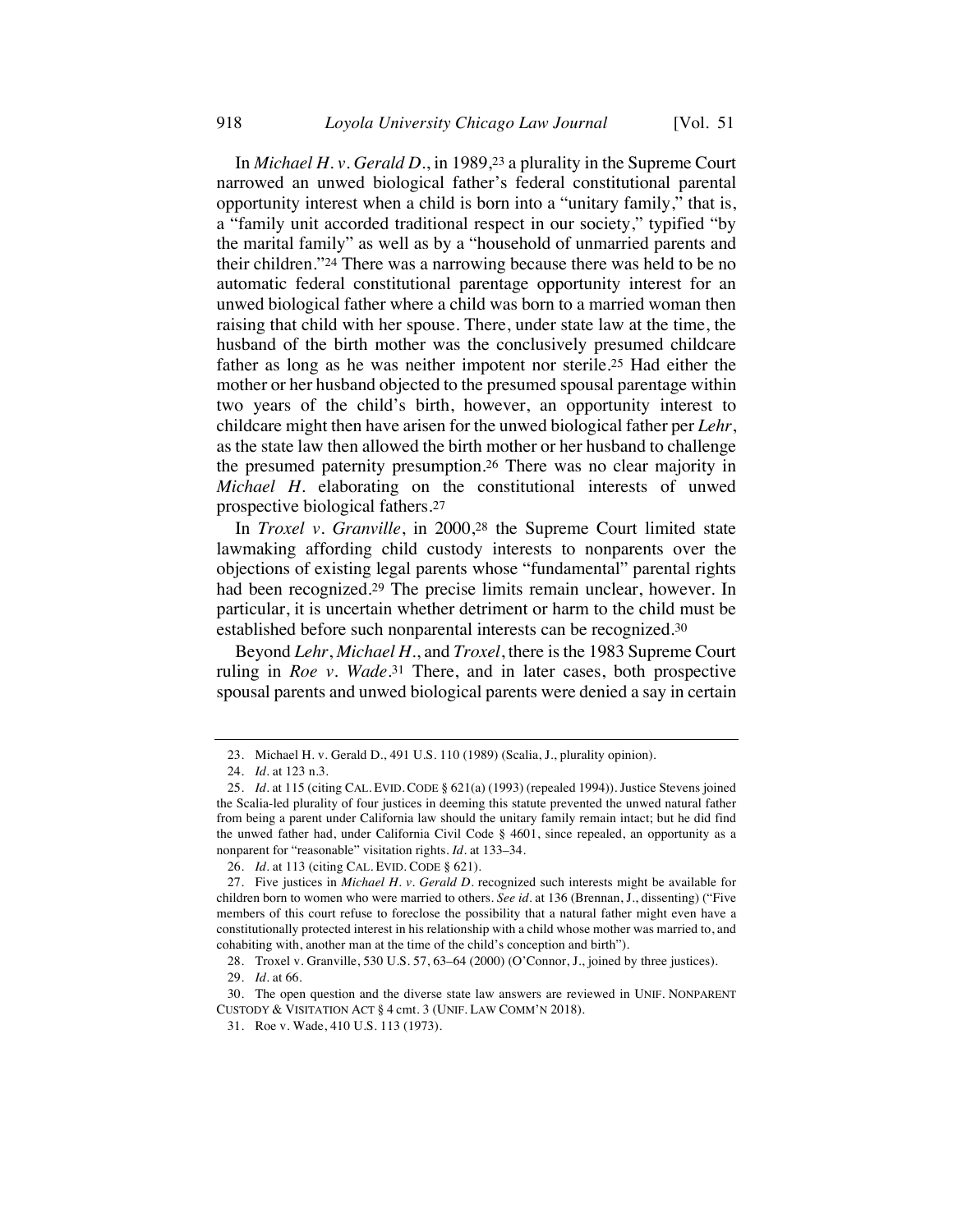#### 2020] Illinois Childcare Parentage Law (R)Evolution 919

decisions on pregnancy termination by prospective birth mothers who were accorded broad decision-making authority under federal constitutional privacy interests.32 Decisionmaking on future parenthood can involve not only pregnancy termination, but also pregnancy establishment. *Roe* and its Supreme Court progeny have not addressed to what extent decisions to prompt pregnancy, especially via assisted reproduction (with or without a surrogate), are protected from governmental interference by federal constitutional privacy interests.33

## III. THE (R)EVOLUTION IN STATE CHILDCARE PARENTAGE LAWS

## *A. New Uniform Parentage Act and ALI Principles*

Current Illinois parental and nonparental childcare laws reflect neither the models proffered in the 2017 UPA and 2018 UNCVA nor the 2019 ALI Draft *Restatement on Children and the Law*. What new NCCUSL

<sup>32.</sup> *Id.* at 163 (for the period of pregnancy prior to the end of the first trimester, a decision to abort made upon consultation between the attending physician and the pregnant woman can be "effectuated . . . free of interference by the State").

<sup>33.</sup> *See* Ann MacLean Massie, *Regulating Choice: A Constitutional Response to Professor John A. Robertson's* Children of Choice, 52 WASH. & LEE L. REV. 135 (1995) (urging that the optimal (not minimal) well-being of future children is the appropriate basis to shape social policy on assisted human reproduction); Radhika Rao, *Equal Liberty: Assisted Reproductive Technology and Reproductive Equality*, 76 GEO. WASH. L. REV. 1457 (2008) (reviewing scholarship and finding no general right to use assisted reproduction, though any legislation recognizing its use in some contexts should generally be read to extend use in other contexts); Tandice Ossareh, Note, *Would You Like Blue Eyes With That? A Fundamental Right to Genetic Modification of Embryos*, 117 COLUM. L. REV. 729 (2017) (exploring the parameters of a cognizable right to genetic modification of an embryo, whether to restore health or to enhance the traits of a future child). Elsewhere I have criticized the Court for not elaborating on such privacy interests. *See* Parness, *Constitutional Childcare Parents*, *supra* note 12, at 978–83 (showing that the Court looks to the exceptions to diversity of citizenship jurisdiction for many family (and probate) matters to justify deference to state lawmakers, though the rationales for those exceptions (e.g., lack of federal social service agencies when child custody is disputed) do not warrant the failure to set, by precedent, additional nationwide norms on who possess the fundamental parental right to the care, custody and control of children). Others have also thoughtfully criticized the Court and urged a greater federal constitutional recognition of who qualifies as a childcare parent. *See, e.g.*, Joanna L. Grossman, *Constitutional Parentage*, 32 CONST. COMMENT. 307, 340 (2017) ("[W]hile courts are generally cognizant of constitutional parental rights and their potential relevance to parentage determinations, they do not always grapple with those rights in ways that reflect a full grasp of their importance or a consensus on the best way to resolve the points of tension."); Michael J. Higdon, *Constitutional Parenthood*, 103 IOWA L. REV. 1483, 1483 (2018) ("[T]he Supreme Court must offer more guidance on how states may define constitutional parenthood," though "a definitive definition of the term is both impractical and unrealistic."); Douglas NeJaime, *The Constitution of Parenthood*, 72 STAN. L. REV. 261, 262 (2020) (noting the "functional vision of parenthood," though arising from state family laws, "reflects and extends important constitutional commitments in ways that shed light on the parent-child relationships that merit recognition as a matter of due process"); Dara E. Purvis, *The Constitutionalization of Fatherhood*, 69 CASE W. RES. L. REV. 541, 541 (2019) (using "modern precedents to provide a clearer theory of constitutionalizing fathers"); *see generally*  Mark Strasser, *Custody, Visitation, and Parental Rights Under Scrutiny*, 28 CORNELL J.L. & PUB. POL'Y 289 (2018).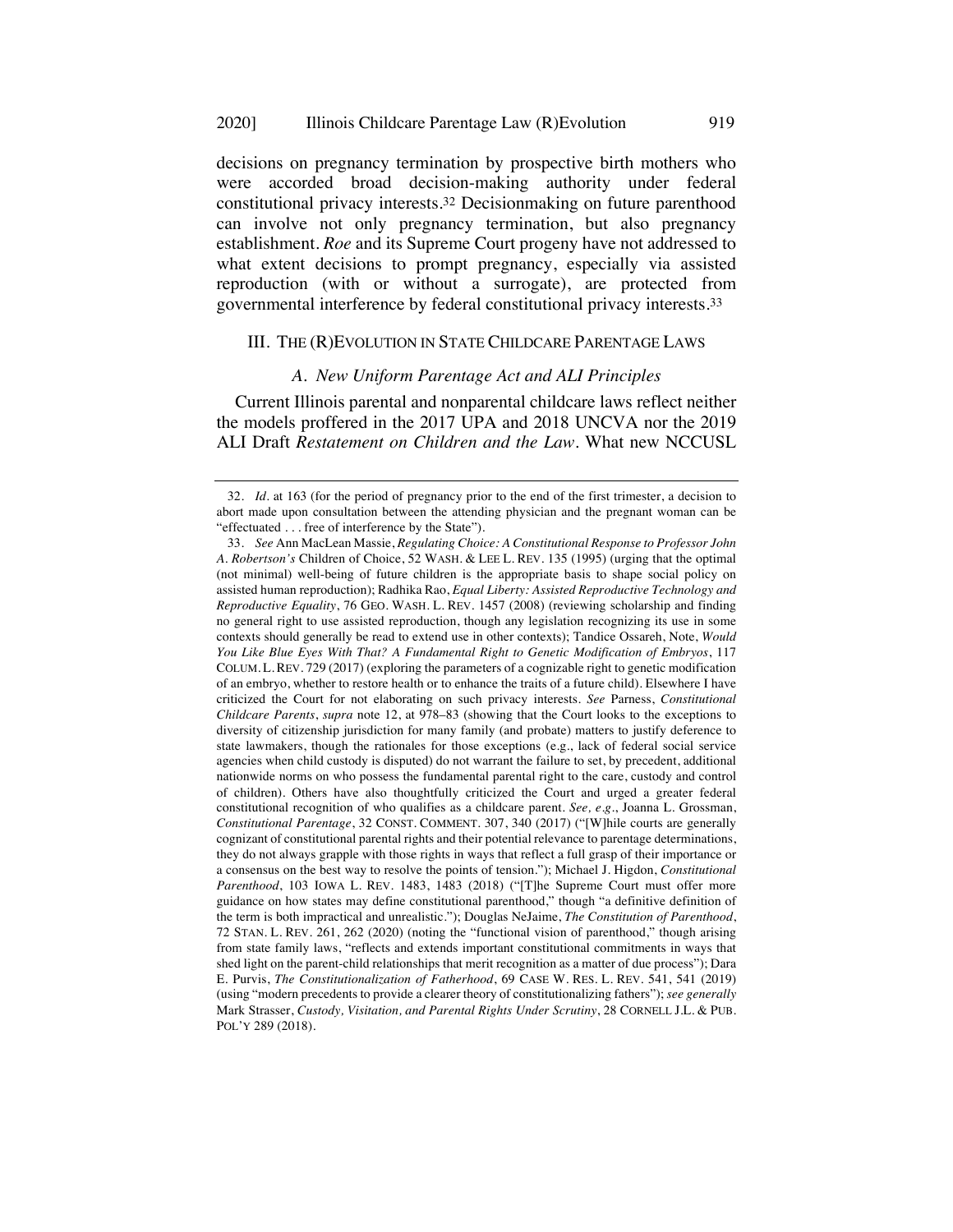and ALI guidelines, and what current state childcare parent laws, speak well to the new reproductive technologies and to changing familial relationships, thus meriting consideration by Illinois lawmakers?

#### *B. Spousal Parentage*

All UPAs recognize childcare parentage in actual and would-be spouses of birth mothers. The 1973 UPA deems "a man is presumed a natural father of a child if . . . he and the child's mother are or have been married to each other and the child is born during the marriage, or within 300 days after the marriage is terminated."34 So, a man's marriage to a pregnant or nonpregnant woman prompts parentage in the man for a child born or conceived during the marriage, whether or not the man is a biological parent. For children born into marriage via "artificial insemination" utilizing the semen not donated by the husbands, there are additional requirements for male spousal parentage, including that the husband "consent" and that there be "supervision of a licensed physician."35

The 2000 UPA, as amended in 2002, similarly recognizes presumptive spousal parentage for children born of sex and nonpresumptive spousal parentage via consent to "assisted reproduction." Further, it recognizes nonpresumptive spousal parentage via a "validated" gestational mother "agreement."36 No actual biological ties are required in many instances of spousal parentage.

The marital parent presumption in the 2000 UPA expressly applies to a man married to the mother when "the child is born."37 As to a child born to a married mother via assisted reproduction, a husband is a parent if he "provides sperm for, or consents to, assisted reproduction" per the UPA requisites.38 Within two years of birth, the husband may dispute paternity

<sup>34.</sup> UNIF. PARENTAGE ACT § 4(a)(1) (UNIF. LAW COMM'N 1973). The 1973, 2000, and 2017 UPAs also recognize male parentage presumptions in certain men who married or attempted to marry the natural mothers before or after the births. *See, e.g.*, UNIF. PARENTAGE ACT § 4(a)(3) (UNIF. LAW COMM'N 1973); UNIF. PARENTAGE ACT § 204(a)(4) (UNIF. LAW COMM'N 2000); UNIF. PARENTAGE ACT § 204(a)(1)(c), (a)(2) (UNIF. LAW COMM'N 2017). State laws include 750 ILL. COMP. STAT. 46/204(a)(3) (2020) and CAL. FAM. CODE § 7611(a) (2020).

<sup>35.</sup> UNIF. PARENTAGE ACT § 5 (UNIF. LAW COMM'N 1973) (noting that other forms of artificial insemination, raising "complex and serious legal problems," are not dealt with). Failure to follow Section 5 mandates may nevertheless prompt a marital parentage presumption under Section 4 for a child born of artificial insemination. *See, e.g.*, *id.* § 4(a)(1) (showing the husband is a presumed natural father of a child born to his wife "during the marriage").

<sup>36.</sup> UNIF. PARENTAGE ACT § 201(b)(1), (5)–(6) (UNIF. LAW COMM'N 2000).

<sup>37.</sup> *Id.* § 204(a)(1)–(2). As with the 1973 UPA, there is also a marital parentage presumption for a man who attempted to marry the birth mother before the child's birth and the child is born "during the invalid marriage," or within 300 days after its termination,  $\S$  204(a)(3), as well as for a man who married or tried to marry the mother "after the birth of the child" and who "voluntarily asserted his paternity of the child," § 204(a)(4).

<sup>38.</sup> *Id.* § 703 (providing the consent requisites in Section 704).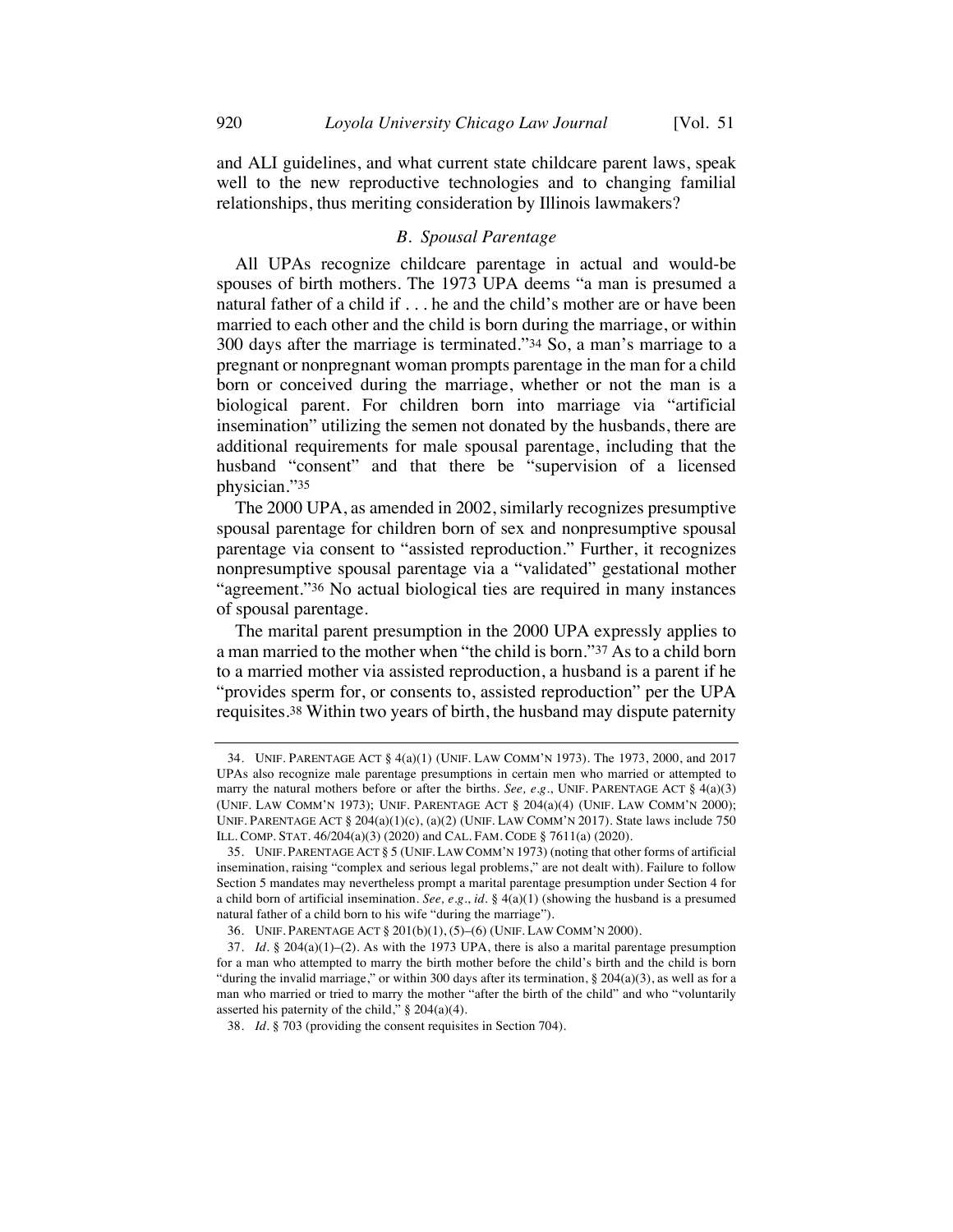if he did not provide sperm or consent.39 However, if the husband did not provide sperm and did not consent, he may pursue "at any time" an adjudication of nonpaternity where he and the mother "have not cohabited since the probable time of assisted reproduction" and he "never openly held out the child as his own."40 As to a child born to a gestational carrier where there is a validated agreement, a husband and his wife are parents unless the agreement is terminated.41

The 2017 UPA also recognizes spousal parentage. It expressly applies to both male and female spouses<sup>42</sup> who are married to the birth mothers at the time of birth.43 Such presumptive parentage does not, and should not, arise for those marrying expecting or existing legal fathers. This is because the bar on three legal parents usually would be implicated since there is also usually another expecting or existing legal parent, the prospective or actual birth mother whose constitutional custodial interests are fundamental and arise automatically upon birth.

Nonpresumptive spousal parentage under the 2017 UPA attaches to consenting spouses of birth mothers, as under the 2000 UPA, who give birth via "assisted reproduction."44 Further, nonpresumptive spousal parentage also attaches to married spouses where there are either gestational or genetic surrogacy agreements.45

Current state laws generally reflect the policies of the UPAs on spousal parentage. Yet not all states comparably implement these policies. For example, under some laws spousal parentage can arise from a marriage in existence at the time of birth or at the time of conception, or from a marriage in existence sometime during pregnancy though not at conception or birth.46

44. *Id.* § 703 (coinciding with the consent requisites in Section 704).

45. *Id.* §§ 802–807 (outlining comparable requirements for each form of agreement, with additional special rules for gestational surrogacy pacts, at §§ 808–812, and for genetic surrogacy pacts, at §§ 813–818).

46. *See, e.g.*, GA. CODE ANN. § 19-7-20 (2019) (stating that a child "born in wedlock or within the usual period of gestation thereafter" is legitimate); ARIZ. REV. STAT. ANN. § 25-814(a)(1) (2020) (stating that there is presumptive paternity if a man is married "at any time in the ten months preceding the birth"); MICH. COMP. LAWS § 722.1433(e) (2019) (defining "presumed father" as the man "who is presumed to be the child's father by virtue of his marriage to the child's mother at the time the child's conception or birth"); *see also* State v. EKB, 35 P.3d 1224, 1229–30 (Wyo. 2001) (holding that there were two spousal parents as birth mother was married twice during pregnancy; first husband was presumed spousal parent as child was born within 300 days of his

<sup>39.</sup> *Id.* § 705(a).

<sup>40.</sup> *Id.* § 705(b).

<sup>41.</sup> *Id.* § 806.

<sup>42.</sup> To date, only a few states expressly recognize marital parentage in the female spouse of a birth mother. *See, e.g.*, WASH. REV. CODE § 26.26.A.115(1)(a) (2020); VT. STAT. ANN. tit. 15C, § 401(a)(1) (2020).

<sup>43.</sup> UNIF. PARENTAGE ACT § 204(a)(1) (UNIF. LAW COMM'N 2017).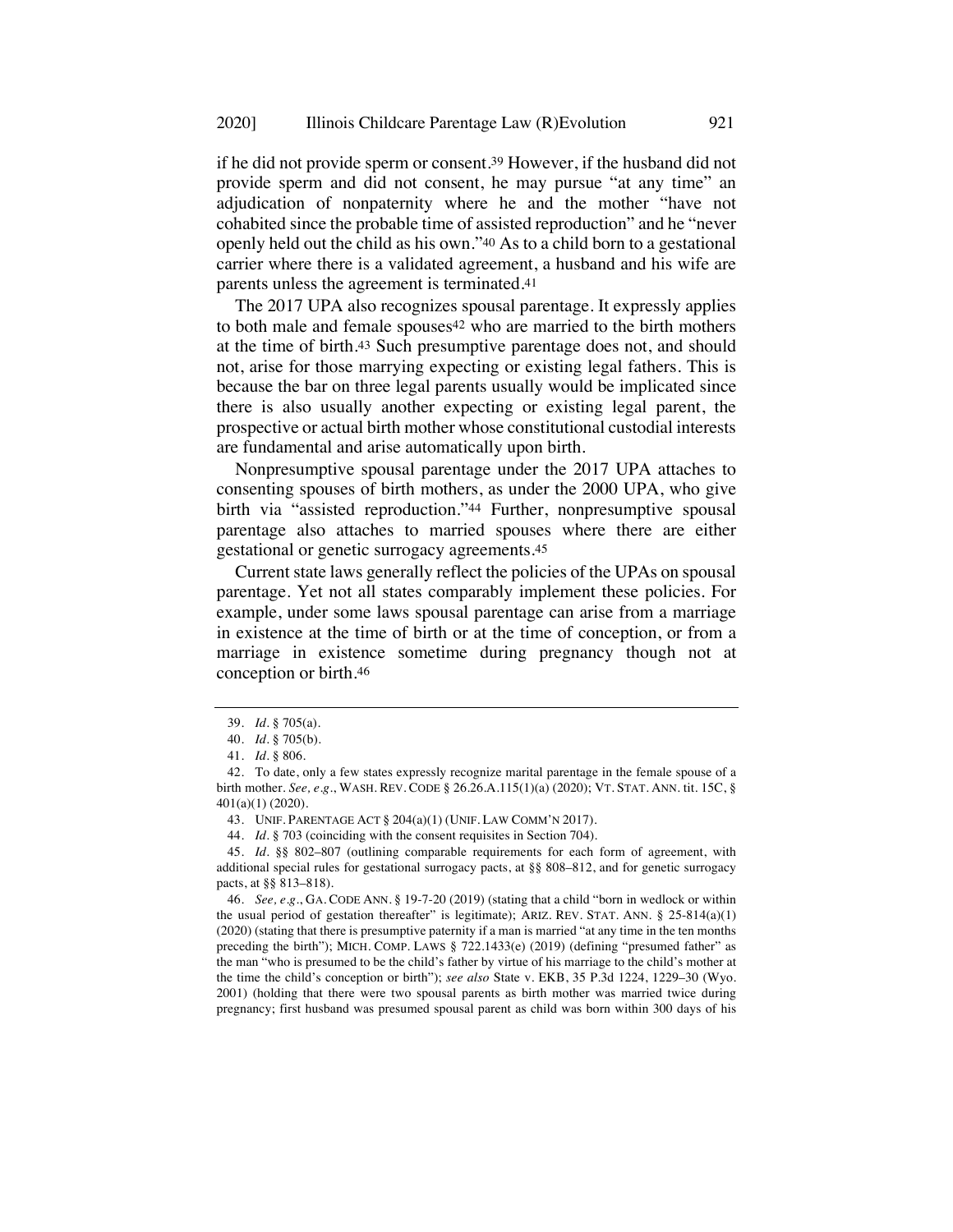Current state laws, like the UPAs, do not address spousal parentage in common law marriages. Yet some state precedents do consider common law marriages when assessing custodial interests during family disputes.47

Spousal parentage constitutes a form of parentage by consent for those without biological or formal adoption ties. Such parentage has been recognized in all three UPAs and is grounded in the inferred consents to share custody that inheres in actual or attempted marriages between expecting or existing legal parents and their actual or would-be spouse.48 Consents arise when the marriage ceremony occurs (or is attempted).49 Consents to parentage encompass future children, whether or not now conceived, as well as some current living children.50

While such consents are undertaken comparably by actual or prospective birth mothers and their spouses, the circumstances allowing later spousal parentage disestablishments might vary, for example, where only one of the spouses knows of an existing pregnancy. Variations in spousal parentage disestablishments might also vary when state public policies differ on the importance of biological ties for an alleged legal parent who is not the birth mother. Biological ties are less, or not, important where, as recognized in *Obergefell v. Hodges*, marriage is deemed "the basis for an expanding list of governmental rights, benefits

divorce, while second husband was presumed spousal parent as he was married to birth mother at the time of birth); *Ex parte* Kimbrell, 180 So. 3d 30, 34–35, 39 (Ala. Ct. Civ. App. 2015) (holding that when a child born to woman and her supposed second husband, though there was no divorce from her first husband; both men were presumed spousal parents).

<sup>47.</sup> *See, e.g.*, Valentine v. Wetzel, No. 790 MDA 2018, 2019 WL 1130441, at \*8 (Pa. Super. Ct. Mar. 12, 2019) (applying earlier common law marriage norms to conduct before 2005 since the bar was not made retroactive even though state law barred common law marriages entered into after January of 2005); *In re* Marriage of Hogsett and Neale, No. 2018 COA 176, at ¶¶ 1–2, 2018 WL 6564880, at \*1 (Colo. Ct. App. Dec. 13, 2018) (applying *Obergefell v. Hodges*, 135 S. Ct. 2584 (2015), retroactively to give same-sex couple right to prove common law marriage for purposes of a dissolution proceeding), *cert. granted in part*, No. 19SC44, 2019 WL 4751467 (Sept. 30, 2019); Gill v. Nostrand, 206 A.3d 869, 873 (D.C. 2019) (applying common law marriage doctrine in a case involving alimony and marital property).

<sup>48.</sup> UNIF. PARENTAGE ACT § 4(a)(1)–(3) (UNIF. LAW COMM'N 1973); UNIF. PARENTAGE ACT § 204 (UNIF. LAW COMM'N 2000); UNIF. PARENTAGE ACT § 204(a)(1)(UNIF. LAW COMM'N 2017).

<sup>49.</sup> UNIF. PARENTAGE ACT § 4(a)(1) (UNIF. LAW COMM'N 1973) (stating that consent occurs); *id.* § 4(a)(2) (attempted); UNIF. PARENTAGE ACT § 204(a)(1) (UNIF. LAW COMM'N 2000) (occurs); *id.* § 204(a)(3) (attempted); UNIF. PARENTAGE ACT § 204(a)(1)(A) (UNIF. LAW COMM'N 2017) (occurs or attempted).

<sup>50.</sup> UNIF. PARENTAGE ACT § 4(a)(1) (UNIF. LAW COMM'N 1973) (referring to a future child);  $id. \S$  4(a)(3) (referring to a current child); UNIF. PARENTAGE ACT  $\S$  204(a)(1) (UNIF. LAW COMM'N 2000) (referring to a future child); *id.* § 204(a)(4) (referring to a current child); UNIF. PARENTAGE ACT § 204(a)(1)(A) (UNIF. LAW COMM'N 2017) (referring to a future child); *id.* § 204(a)(1)(C) (referring to a current child).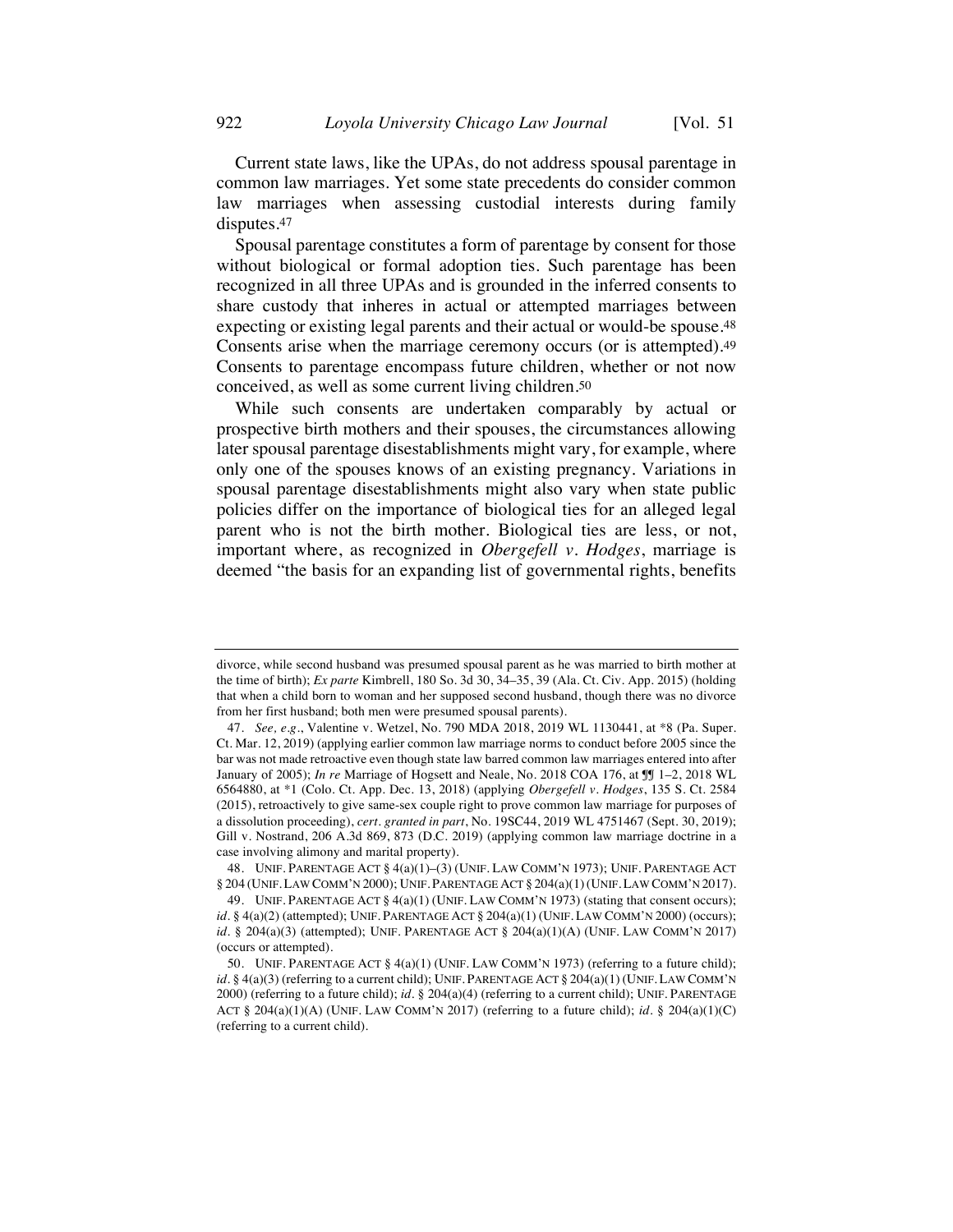and responsibilities," including child custody and support.51 So, biological ties are not very important where a child is born of consensual sex into a marriage wherein the nonbirth spouse is not a genetic parent, but is a presumed parent whose childcare parentage presumption is, at best, difficult to overcome by a person (usually an alleged biological father) outside the marriage.52 By contrast, in Vermont, biological ties are more important as a presumed parent is a person who is married to the birth mother at the time of the birth of a child born of consensual sex, where an alleged unwed genetic father may challenge the presumption within two years of discovering "the potential genetic parentage."<sup>53</sup> By further and greater contrast, in Iowa and Texas,<sup>54</sup> there are significant state constitutional protections of the parental opportunity interests of biological parents (logically, for children born of assisted reproduction as well as consensual sex).

### *C. Voluntary Acknowledgment Parentage*

All UPAs recognize childcare parentage in those who have undertaken a voluntary parentage acknowledgment (VAP). Unlike spousal parentage, with VAPs there are clearly actual consents to parentage by those then either expecting or existing legal parents and by those then nonparents who may have no biological or marital ties.

The 1973 UPA recognizes "a man is presumed to be the natural father of a child" if "he acknowledges his paternity in a writing" filed with the state which is not disputed by the birth mother "within a reasonable time after being informed."55 Rebuttal of such a presumption occurs only with

<sup>51.</sup> *See, e.g.*, McLaughlin v. Jones, 401 P.3d 492, 495–96, 500 (Ariz. 2017) (extending marital paternity presumption to female spouse of birth mother; Arizona spousal parentage presumption statute, ARIZ. REV. STAT. ANN.  $\S$  25-814(A)(1) (2019), does not specifically reference any likelihood of biological ties in the spouse, but rather addresses the spouse's rights and responsibilities).

<sup>52.</sup> *See, e.g.*, Michael H. v. Gerald D., 491 U.S. 110, 129 (1989) (Scalia, J., plurality opinion) (opining that the federal constitution does not bar a marital parentage presumption law where the presumption cannot be rebutted by an unwed genetic parent); Strauser v. Stahr, 726 A.2d 1052, 1052–53 (Pa. 1999) (holding that the marital presumption not rebuttable by genetic father where marriage is intact); B.S. v. T.M., 782 A.2d 1031, 1036–37 (Pa. Super. Ct. 2001) (finding no irrebuttable marital parent presumption here as the marriage was not intact at relevant times). While an unwed biological father may not himself be able to petition for an adjudication of child custody parentage, he may still be able to be pursued, as by state welfare officials seeking welfare payment reimbursements, for an adjudication of child support parentage, especially when a cuckolded husband is disestablished as a presumed parent. *See, e.g.*, Vargo v. Schwartz, 940 A.2d 459, 469 (Pa. Super. Ct. 2007).

<sup>53.</sup> VT. STAT. ANN. tit.15C, § 401(a)(1) (2020); *id.* § 402(b)(2) (finding that the court may choose not to disestablish the spousal parentage presumption).

<sup>54.</sup> *Michael H.*, 491 U.S. at 125–26.

<sup>55.</sup> UNIF. PARENTAGE ACT § 4(a)(5) (UNIF. LAW COMM'N 1973).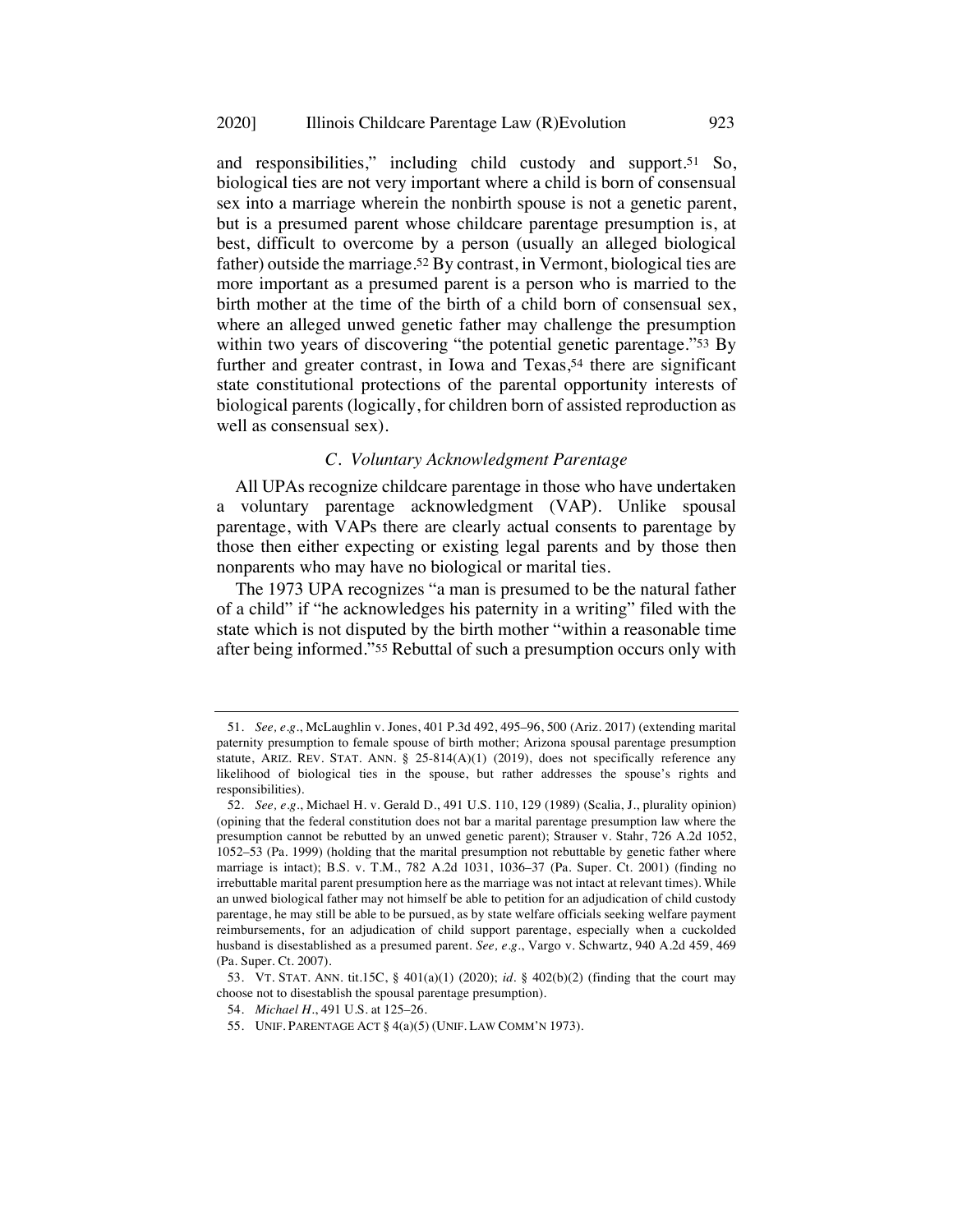"clear and convincing evidence of no biological ties," along with "a court decree establishing paternity of the child by another man."56

The 2000 UPA recognizes no parentage presumption for a male VAP signor.57 It does recognize the birth mother and "a man claiming to be the father of the child conceived as the result of his sexual intercourse with the mother may sign an acknowledgment of paternity with intent to establish the man's paternity."58 That UPA declares a VAP can be rescinded within sixty days of its effective date by a "signatory."59 Thereafter, a signatory can commence a court case to "challenge" the VAP, but only on "the basis of fraud, duress, or material mistake of fact" within two years of the VAP filing.<sup>60</sup>

The 2017 UPA also recognizes that VAPs nonpresumptive parentchild relationships.61 Parentage establishments can be undertaken by an expanded field of VAP signatories, including those who claim to be "an alleged genetic father" of the child born of sex;62 a presumed parent (man or woman) due to an alleged or actual marriage; a presumed parent due to a holding out of the child as one's own while residing in the same household with the child "for the first two years of the life of the child;"<sup>63</sup> and, an intended parent (man or woman) in a nonsurrogacy, assisted reproduction setting.64 Unlike earlier UPAs, VAPs may be undertaken "at the birth of the child or the filing of the document with the [state agency maintaining birth records], whichever occurs later."65

As with the 2000 UPA, the 2017 UPA allows signatories to rescind within sixty days.<sup>66</sup> Challenges may proceed thereafter, "but no later than two years after the effective date" and "only on the basis of fraud, duress or material mistake of fact."67 While nonsignatory VAP challenges may be pursued within "two years after the effective date of the

67. *Id.* § 309(a).

<sup>56.</sup> *Id.* § 4(b).

<sup>57.</sup> UNIF. PARENTAGE ACT § 204(a) (UNIF. LAW COMM'N 2000).

<sup>58.</sup> *Id.* § 301. The accompanying Comment indicates that "a sworn assertion of genetic parentage of the child" is needed though not "explicitly" required by federal welfare subsidy statutes that often prompt state VAP laws, a federal statutory "omission" that is corrected in the 2000 UPA. The Comment also recognizes a male sperm donor may undertake a VAP in an assisted reproduction setting where his "partner" is the birth mother.

<sup>59.</sup> *Id.* § 307(1).

<sup>60.</sup> *Id.* § 308(a).

<sup>61.</sup> UNIF. PARENTAGE ACT § 201(5) (UNIF. LAW COMM'N 2017). Some marital parentage presumptions, including marriages occurring after birth, can be prompted by parentage assertions in records filed with the state.  $Id. \S$  204(a)(1)(C)(i).

<sup>62.</sup> *Id.* § 301.

<sup>63.</sup> *Id.*; *id.* § 204(a).

<sup>64.</sup> *Id.* §§ 301, 703.

<sup>65.</sup> *Id.* § 304(c).

<sup>66.</sup> *Id.* § 308(a)(1) (allowing rescission within two months of their effective dates).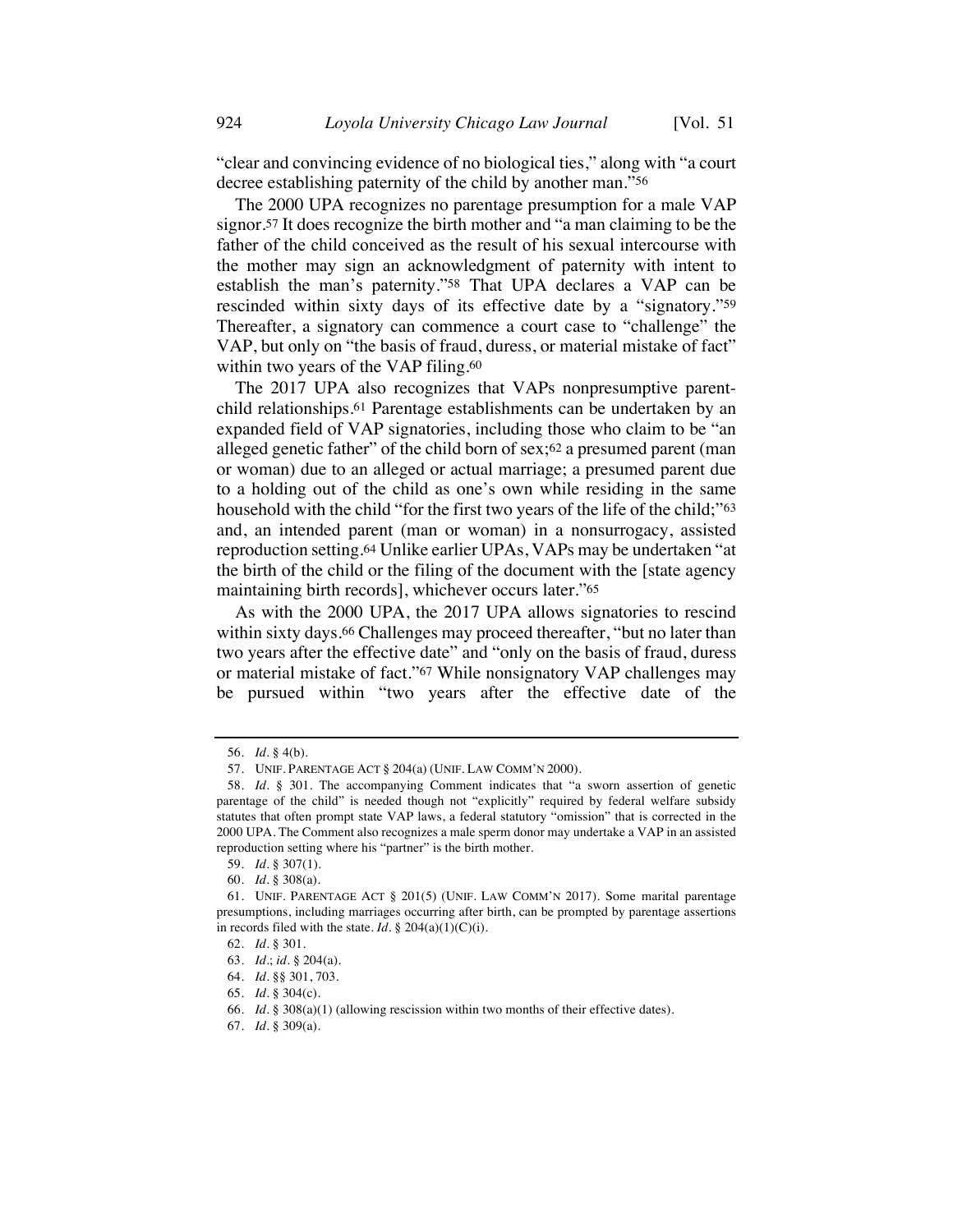acknowledgement", challenges usually will only be sustained when the child's "best interest" will be served.68 Nonsignatory challengers are limited. Those with standing include the child; a parent under the 2017 UPA; "an individual whose parentage is to be adjudicated;" an adoption agency; and a child support, or other authorized, governmental agency.69

The 2017 UPA expressly recognizes that VAPs may be undertaken by those who know there are no biological ties to the children whom they acknowledge.70 This is new and revolutionary. The 2017 UPA allows circumvention of formal adoption laws and the safeguards they provide for children, including background checks and best interest findings. A comment in the 2000 UPA laments that the federal statutes guiding state VAP laws do not expressly "require that a man acknowledging paternity must assert genetic paternity;" it indicates the 2000 UPA was "designed to prevent circumvention of adoption laws by requiring a sworn statement of genetic parentage of the child."71 Thus, in 2017, the NCCUSL policy on VAPs changed dramatically. The change not only runs counter to formal adoption laws, but presents constitutional issues involving, at the least, possible as applied challenges (likely under *Lehr*).

Many current state laws reflect the policies of the UPAs on VAPs. Only a few states to date have extended VAP authority to a same-sex female couple where a child is born of consensual sex.72 VAP opportunities are not, and could not be, extended to a same-sex male couple where one of the men conceived a child born of sex, as here the birth mother is a parent and no states, as yet, recognize VAPs for third parents.73

<sup>68.</sup> *Id.* § 309(b); *id.* § 610(b)(1)–(2).

<sup>69.</sup> *Id.* §§ 610(b), 602. Thus, the parents or siblings of an alleged biological father of a child born of consensual sex seemingly cannot challenge a VAP.

<sup>70.</sup> *Id.* § 301 (recognizing intended parent for child born of assisted reproduction and spousal parent, who is a presumed parent under  $\S$  204(a)(1)(A), like a woman married to the birth mother). 71. UNIF. PARENTAGE ACT art III. cmt. (UNIF. LAW COMM'N 2000).

<sup>72.</sup> *See, e.g.*, VT. STAT. ANN. tit. 15C, § 301(a)(4) (2020); *id.* § 401(a)(1) (allowing a person married to birth mother at time child is born can undertake voluntary parentage acknowledgment); WASH. REV. CODE § 26.26A.200 (2020) (permitting a birth mother and "presumed parent" may sign acknowledgment; presumed parent includes the spouse of birth mother under 26.26A.115(1)(a)(i)). On the need for allowing VAPs for same-sex female couples, *see, e.g.*, Jessica Feinberg, *A Logical Step Forward: Extending Voluntary Acknowledgments of Parentage to Female Same-Sex Couples*, 30 YALE J.L. & FEMINISM 97, 101–03 (2018) (examining same-sex female couples who conceive children using donated sperm). On the problems with two women signing VAPs for children born of consensual sex, see Parness, *Unnatural VAPs*, *supra* note 10, at 25 (articulating concerns regarding lost paternity interests for unwed biological fathers involving children born of consensual sex).

<sup>73.</sup> In California, there can be three parents under law. CAL. FAM. CODE § 7612(c) (2020). But one such parent cannot be a parent via a VAP. *Id.*; CAL. FAM. CODE § 7611 (noting that voluntary parentage acknowledgment does not prompt presumed parentage).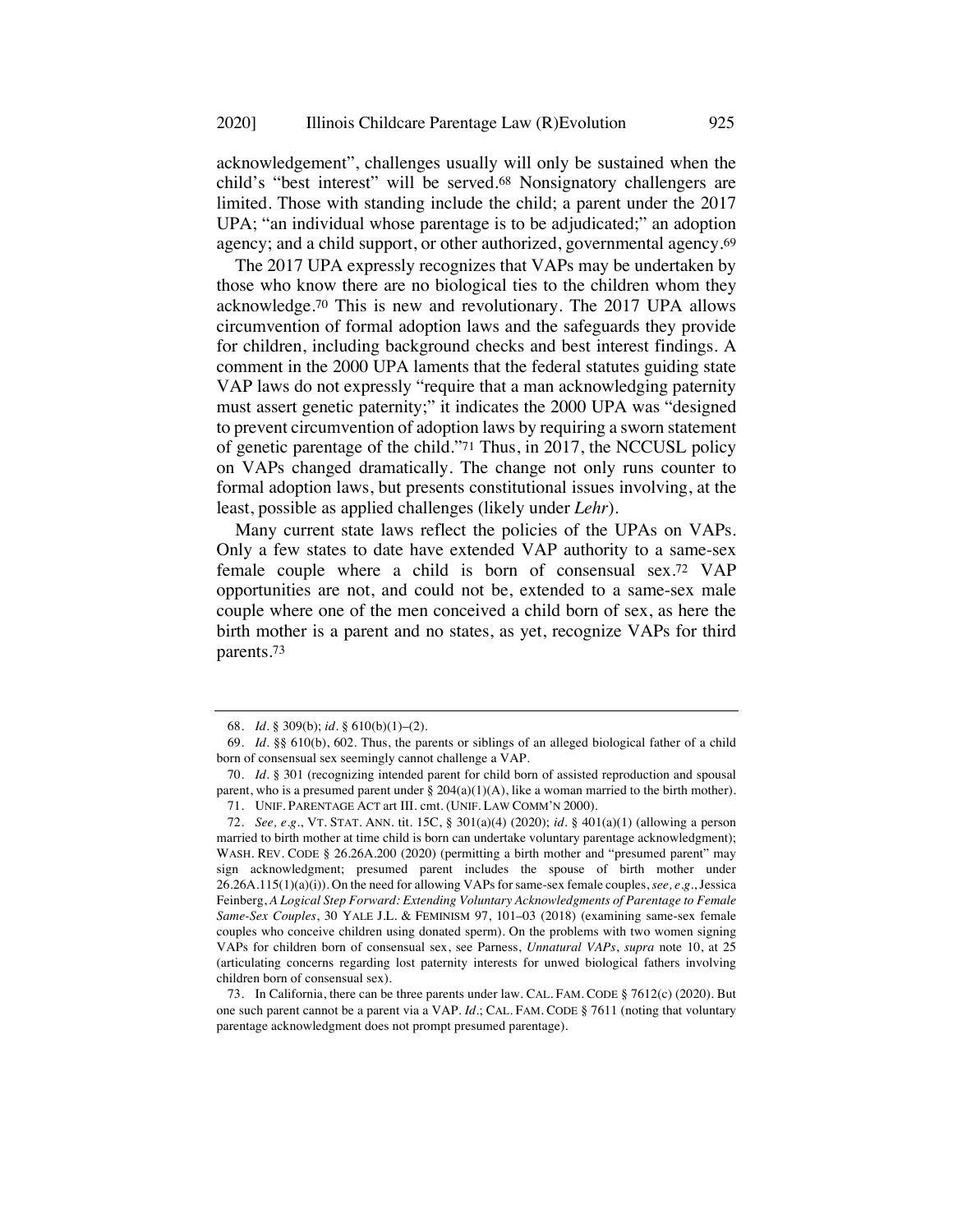State VAP statutes today only sometimes involve parentage presumptions. With or without presumptions,74 VAP statutes typically recognize that signed and state-filed parentage declarations establish childcare parentage for signors who are not birth mothers. Sometimes VAPs operate without alleged biological ties.75 They generally operate without formal adoptions. As well, state VAP laws vary in their disestablishment standards, though all norms, due to federal welfare subsidy mandates, must conform to the federal Social Security Act.76

VAP statutes most often are employed by birth mothers and unwed men who seek to establish legal paternity.77 VAPs are typically distinguished from birth certificate recognitions of childcare parents encompassing those married to birth mothers, who frequently are presumed parents, but who never undertake VAPs. 78 VAP parents who reside and hold out children as their own also differ from residency/ hold out parents who never undertake VAPs,79 as a VAP is more difficult to challenge than a residency/hold out parentage.

<sup>74.</sup> For a review of state voluntary acknowledgment statutes, see Jeffrey A. Parness & Zachary Townsend, *For Those Not John Edwards: More and Better Paternity Acknowledgments at Birth*, 40 U. BALT. L. REV. 53, 63–69 (2010) [hereinafter Parness & Townsend, *For Those Not John Edwards*]; Jayna Morse Cacioppo, Note, *Voluntary Acknowledgments of Paternity: Should Biology Play a Role in Determining Who Can Be a Legal Father?*, 38 IND. L. REV. 479, 482 (2005).

<sup>75.</sup> In Alaska and Nevada, the VAP forms do not speak to biological ties. The signing man indicates only that he is the "father." ALASKA BUREAU VITAL STAT., FORM NO. 06-5376 VS FORM 16: AFFIDAVIT OF PATERNITY (rev. Jan. 2009); NEV. VITAL RECORDS, FORM NO. NSPO: DECLARATION OF PATERNITY (rev. July 2008). In Vermont, a woman residing with a birth mother for the first two years of a child's life is eligible to sign a VAP. VT. STAT. ANN. tit. 15C, § 301(a)(4) (2017); *id.* § 401(a)(4). In Wyoming and Washington, there is no explicit requirement that the signing man affirm a belief in biological ties, though the signor elsewhere is referred to as the "natural father." VITAL RECORDS SERVS., STATE WYO., AFFIDAVIT ACKNOWLEDGING PATERNITY (rev. 2017); CTR. FOR HEALTH STAT., WASH. DEP'T. OF HEALTH, FORM NO. DOH/CHS 021: PATERNITY AFFIDAVIT (rev. Sept. 2007). The foregoing VAP forms, and others later referenced, are on file with the author, who assembled them while writing *For Those Not John Edwards*. *See generally* Cacioppo, *supra* note 74, at 489–91.

<sup>76.</sup> Personal Responsibility and Work Opportunity Reconciliation Act of 1996, Pub. L. No. 104-93, 110 Stat. 2105 (1996) (codified in scattered sections of 42 U.S.C.). For a review of disestablishment (i.e., rescissions and challenges) norms, see PAULA ROBERTS, CTR. FOR LAW & SOC. POLICY, TRUTH AND CONSEQUENCES, pt. I, at 44–53 (2003); *id.* app. B, at 82–90 (including table citing all statutes).

<sup>77.</sup> *But see In re* Sebastian, 25 Misc. 3d 568, 583 (N.Y. Sur. Ct. 2009) (suggesting woman whose ova was used by her partner to bear a child born of assisted reproduction might employ the voluntary acknowledgment process).

<sup>78.</sup> *See, e.g.*, Castillo v. Lazo, 386 P.3d 839, 842 (Ariz. Ct. App. 2016) (holding that a birth certificate naming husband is not "equivalent" to a VAP).

<sup>79.</sup> *See, e.g.*, VT. STAT. ANN. tit. 15C, § 301(a)(4) (2020); *id.* § 401(a)(4) (stating that a presumed holdout/residency parent may, but need not, sign a VAP).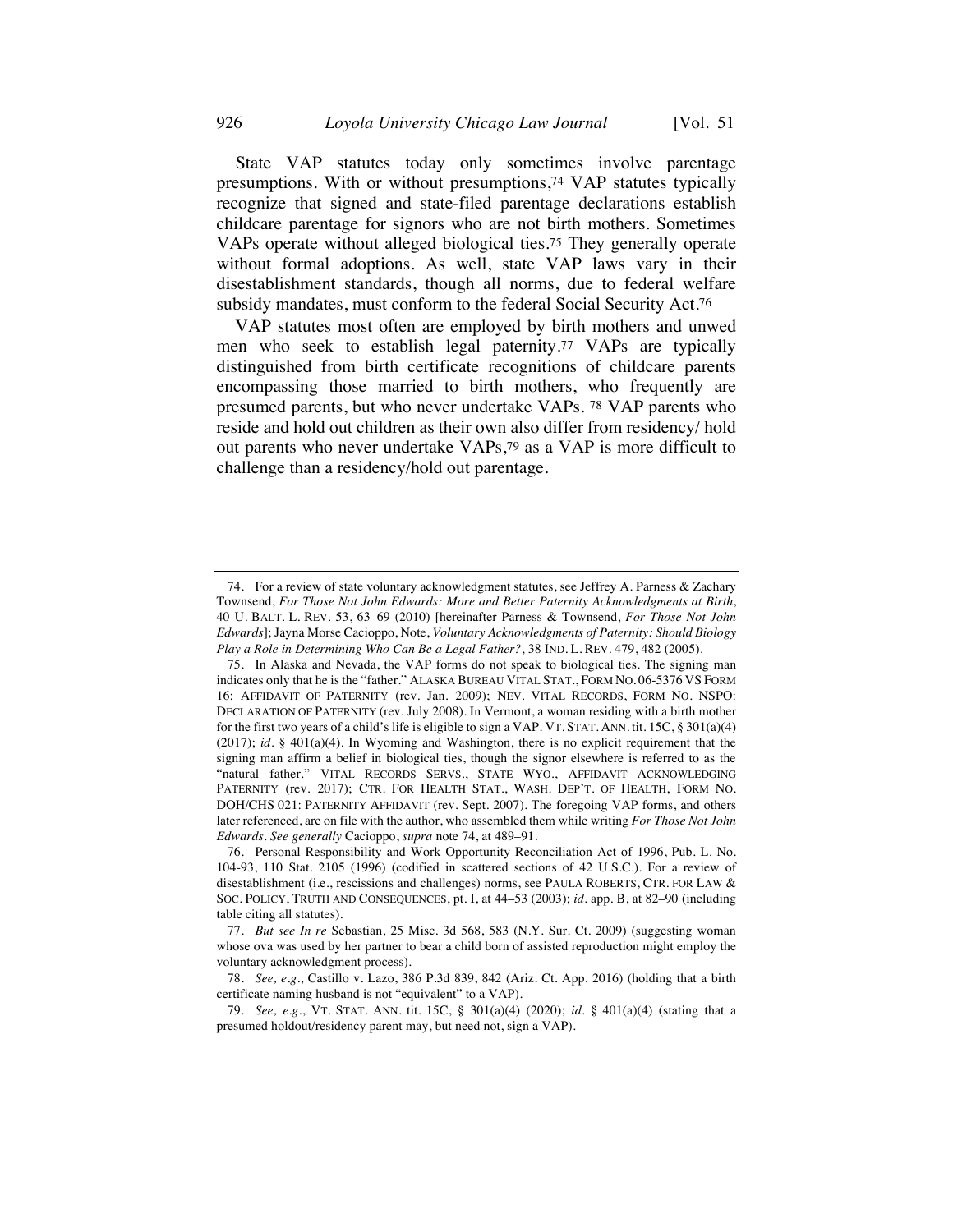In only some states can VAPs be filed and effective prior to birth.80 And only in some states must information as to any completed genetic testing be submitted; must forms be used by residents for out-of-state births; are witnesses or notaries needed; and must forms require parental or guardian consent when the signing mothers are young.81

Notwithstanding any statutorily-designated "conclusive" status, VAPs can be rescinded by signatories within sixty days. After sixty days, VAPs can only be challenged in court on the basis of fraud, duress or material mistake of fact.82 For states participating in federal welfare subsidy programs, these standards are required by the federal Social Security Act.83 Yet, state cases reflect significant interstate variations in the fraud duress and mistake guidelines for VAP challenges, with no Congressional or federal court movement, as yet, to unify state VAP challenge standards.84

Beyond fraud, duress, and mistake, there are other differences in state VAP challenge laws. For example, there are varied time limits on VAP challenges. Even with fraud, duress, or mistake, challenges must be commenced within a year in Massachusetts,<sup>85</sup> within two years in Delaware,<sup>86</sup> and within four years in Texas.<sup>87</sup> In Utah, a statutory challenge may be made "at any time" on the ground of fraud or duress, but only within four years for material mistake of fact.88 Where there are no written time limits, (often quite broad) trial court discretion reigns.89

<sup>80.</sup> *See, e.g.*, VITAL STATISTICS UNIT, TEX. DEP'T STATE HEALTH SERVS., FORM NO. VS-159- 1M: TEXAS ACKNOWLEDGEMENT OF PATERNITY (2005); VT. STAT. ANN. tit. 15C, § 304(b) (2020).

<sup>81.</sup> For a review of the varying state forms, see Parness & Townsend, *For Those Not John Edwards*, *supra* note 74, at 63−87.

<sup>82.</sup> Jeffrey A. Parness & David A. Saxe, *Reforming the Processes for Challenging Voluntary Acknowledgments of Paternity*, 92CHI.-KENT L.REV. 177, 184 (2017) [hereinafter Parness & Saxe, *Reforming VAPs*].

<sup>83. 42</sup> U.S.C. § 666(a)(5)(D)(ii)–(iii) (2019). At least one state statute combines its norms on disestablishing presumed marital paternity and its norms on challenging VAPs. ALA. CODE § 26- 17-608(a)(1) (2020).

<sup>84.</sup> For more on such variations, see, e.g., Parness & Saxe, *Reforming VAPs*, *supra* note 82, at 194–96.

<sup>85.</sup> MASS. GEN. LAWS ch. 209C, § 11(a) (2020); *see also* State v. Smith, 392 P.3d 68, 76 (Kan. 2017) (holding that there is an one year (after birth) limit on signatory challenges applied though there were found technical violations (e.g., no proper notarizations) of the statute).

<sup>86.</sup> DEL. CODE ANN. tit. 13, § 8-308(a)(2) (2019); *see also* VT. STAT. ANN. tit. 15C, § 308(a)(2) (2020); Paul v. Williamson, 322 P. 3d 1070, 1073 (Okla. Civ. App. 2014) (citing OKLA. STAT. tit. 10, § 7700-609(B) (2020)) (employing Oklahoma two-year limit against alleged biological father). *But see* LA. STAT. ANN. § 9:406 (2019) (stating that the two-year prescriptive period previously imposed for revocation of authentic acts of acknowledgement was repealed in 2016).

<sup>87.</sup> TEX. FAM. CODE. ANN. § 160.308(a) (West 2019).

<sup>88.</sup> UTAH CODE. ANN. § 78B-15-307 (LexisNexis 2020).

<sup>89.</sup> *See, e.g.*, *In re* Neal, 184 A.3d 90, 96 (N.H. 2018) (holding that there was sustainable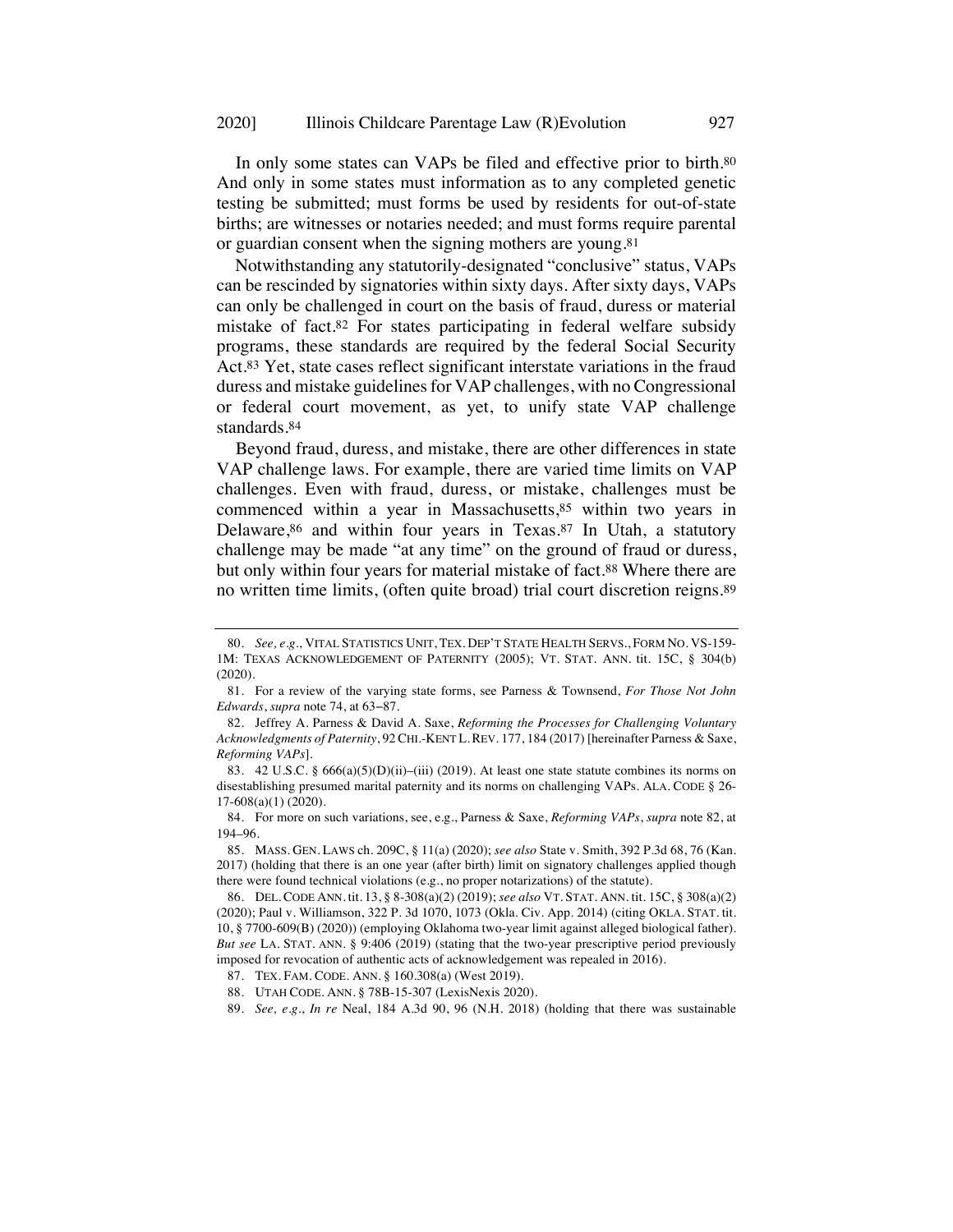Further, there are interstate differences in whether a successfully challenged VAP eliminates past child support arrearages.90

Importantly, particularly for nonsigning biological fathers of children born of consensual sex, there are some laws on the circumstances beyond fraud, duress, and mistake available to challenge VAPs. Consider challenges by nonsigning biological fathers who did not know that other men, or women in some states, were signing VAPs alongside birth mothers, and who did not know of, and did not reasonably foresee, their "potential parentage." In Vermont, such a father may challenge a VAP within two years after discovery of his "potential parentage," as in cases where there was "concealment" of the pregnancy and/or birth though there was no fraud, duress, or mistake.91 Elsewhere, "concealment" of a pregnancy and/or of a live birth by the birth mother (and, at times, others) may not extend the time for a biological father to challenge a VAP, assuming there is standing, because strict repose periods operate.92

Finally, again particularly important for nonsigning biological fathers (and their family members), state laws vary on which nonsignatories can challenge VAPs. In Vermont, a challenge is available to "a person not a signatory."93 Elsewhere, standing to challenge a VAP is far more limited, as with laws recognizing only certain types of challengers, like children and governments.94

### *D. Residency/Hold Out Parentage*

All UPAs recognize childcare parentage in some of those who have resided with living children whom they held out as their own. Residency/hold out parentage is a form of parentage for those without biological or formal adoption ties. To date, no UPA (and no state law) has recognized residency/hold out childcare parents where there is

exercise of trial court discretion where a 2009 VAP was challenged by male signatory in 2015 after a 2012 paternity test revealed that he was not the biological father; challenge brought in November 2015, after child contact was cut off in March 2014).

<sup>90.</sup> *See, e.g.*, Adler v. Dormio, 872 N.W.2d 721, 722 (Mich. Ct. App. 2015) (reviewing Michigan laws on when responsibility for arrearages may be eliminated).

<sup>91.</sup> VT. STAT. ANN. tit. 15C, § 308(b).

<sup>92.</sup> *See, e.g.*, Parness & Saxe, *Reforming VAPs*, *supra* note 82, at 198−200 (noting also that VAP challenges within the relevant time limits may be foreclosed by laches or estoppel).

<sup>93.</sup> VT. STAT. ANN. tit. 15C, § 308(b).

<sup>94.</sup> *See, e.g.*, Parness & Saxe, *Reforming VAPs*, *supra* note 82, at 188–94. While the 2017 UPA expressly recognizes a VAP may be challenged by a nonsignatory, the 2000 UPA only explicitly recognizes signatory challenges. *Compare* UNIF. PARENTAGE ACT §§ 309(b), 610(b) (UNIF. LAW COMM'N 2017) (proceeding "brought by an individual other than the child"), *with* UNIF. PARENTAGE ACT § 308(a) (UNIF. LAW COMM'N 2000). *See also* UNIF. PARENTAGE ACT § 4(a)(5) (UNIF. LAW COMM'N 1973); *id.* § 6(b) ("[A]ny interested party may sue to disestablish an acknowledged father.").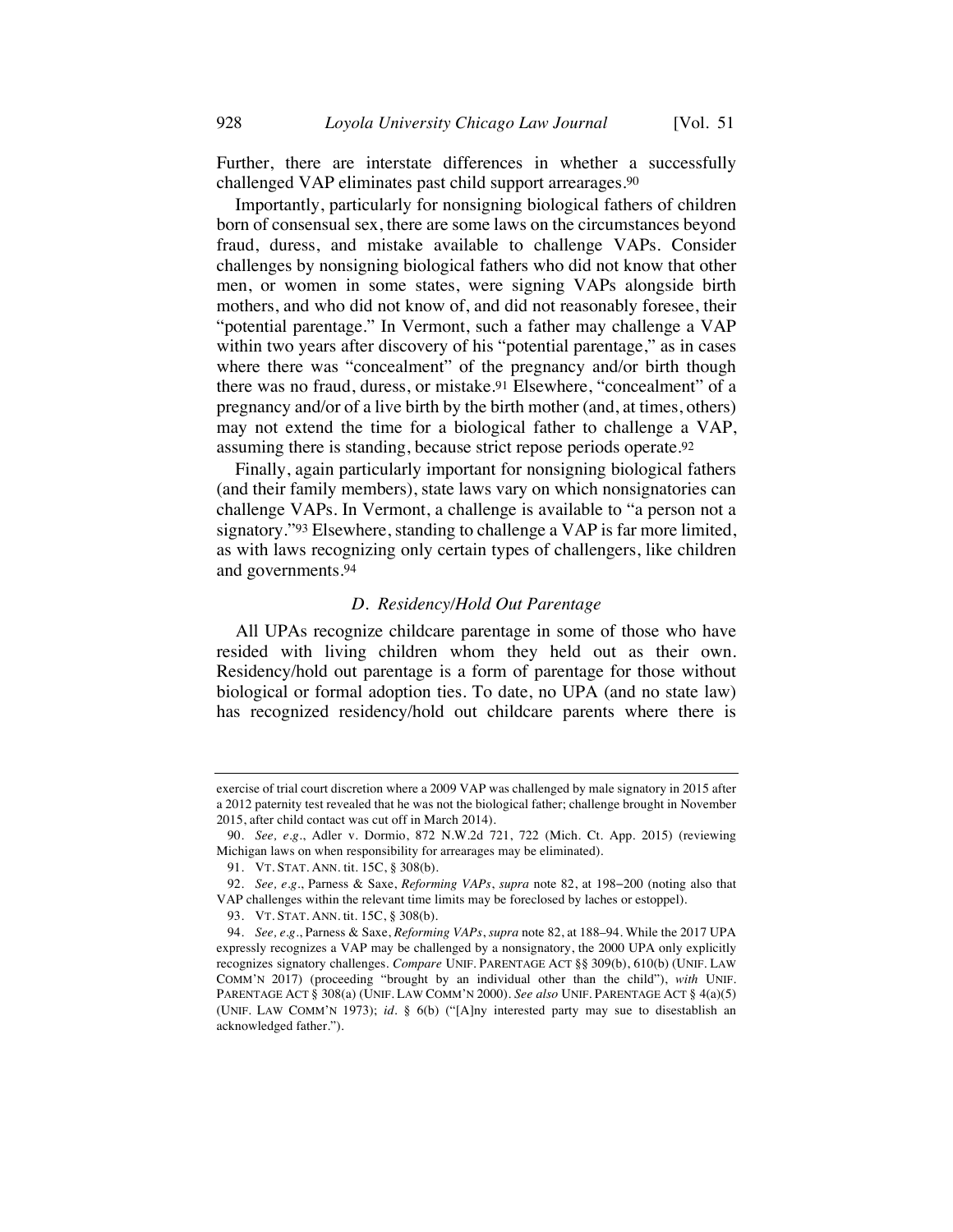common residency with, and support of, expecting legal parents (i.e., pregnant women or those awaiting formal adoption approval).

The 1973 UPA is quite different than the latter UPAs on residences/hold out parentage.

The 1973 Uniform Parentage Act has this parentage presumption:

(a) A man is presumed to be the natural father of the child if  $\dots$ 

(4) while the child is under the age of majority, he receives the child into his home and openly holds out the child as his natural child.95

The 2000 Uniform Parentage Act altered the presumption. It says: (a) A man is presumed to be the father of a child if: ...

(5) for the first two years of the child's life, he resided in the same household with the child and openly held out the child as his own.96

The 2017 Uniform Parentage Act altered again the presumption. It says:

(a) An individual is presumed to be a parent of a child if:  $\dots$ 

(2) the individual resided in the same household with the child for the first two years of the life of the child, including periods of temporary absence, and openly held out the child as the individual's child.97

While expanding VAPs in 2017 by including women, the last two UPAs limited childcare parentage opportunities for those living with, and supporting, nonmarital, nonbiological, and nonadoptive children without VAPs or assisted reproduction pacts. Since 2000, an alleged residency/hold out parent must begin to childrear upon the child's birth.

The 2000 *ALI Principles* also recognize forms of residency/hold out parentage. One form, like the 2000 and 2017 UPAs, encompasses "a parent by estoppel" who "lived with the child since the child's birth," while holding out and accepting full and permanent responsibilities as parent, as part of a prior co-parenting agreement with the child's legal parent (or, if there are two legal parents, both parents) to raise a child together each with full parental rights and responsibilities.98 Another form, as with the 1973 UPA, encompasses a "de facto parent" who lived and established a parental-like relationship with the child, again with a similar agreement and with comparable mandates on holding out and accepting responsibility.99

Many current state laws reflect the policies of the UPAs on residency/hold out parentage. Yet only a few to date have expressly

<sup>95.</sup> UNIF. PARENTAGE ACT § 4(a)(4) (UNIF. LAW COMM'N 1973).

<sup>96.</sup> UNIF. PARENTAGE ACT § 204(a)(5) (UNIF. LAW COMM'N 2000).

<sup>97.</sup> UNIF. PARENTAGE ACT § 204(a)(2) (UNIF. LAW COMM'N 2017).

<sup>98.</sup> PRINCIPLES OF THE LAW OF FAMILY DISSOLUTION: ANALYSIS AND RECOMMENDATIONS

<sup>§</sup> 2.03(1)(b)(iii) (AM. LAW INST. 2002) (requiring a finding of serving the child's best interests).

<sup>99.</sup> *Id.* § 2.03(1)(b)(iv) (requiring a finding of serving the child's best interests).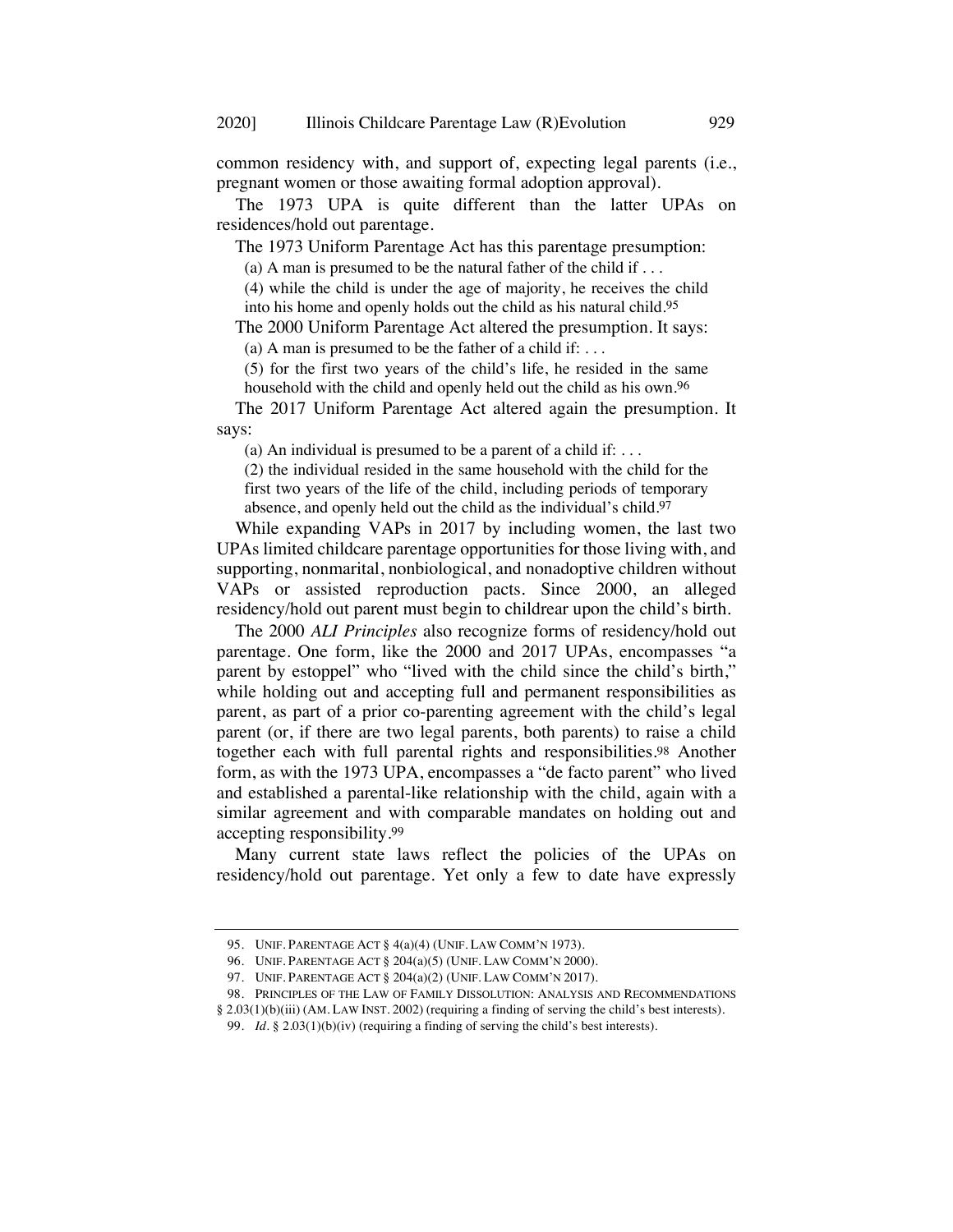extended it to same-sex couples.100 Nevertheless, residency/hold out parentage seems available to a female partner of a birth mother given equality demands.101 Residency/hold out parentage is generally unavailable to a male partner of a birth father where there is a birth mother who remains a legal parent, since state laws allowing three custodial parents are quite limited.102

There are varying state laws reflecting the distinct UPA approaches to residency/hold out parentage. In California, following the 1973 UPA, a man is "presumed to be the natural father of a child" if he "received the child into his home and openly holds out the child as his natural child."103 There is no explicit requirement that a man who holds out a child as "his natural child" needs to have any beliefs about his actual biological ties. Thus, California cases104 have recognized as presumed parents those who knew there were no biological ties, but who acted in the community as if

102. In California, though, there can sometimes be three legal parents, including the birth mother, her spouse, and a residency/hold out parent. *Compare* CAL. FAM. CODE § 7612(c) (West 2020) (allowing three parents where recognition of only two parents "would be detrimental to the child"), *with* C.G. v. J.R., 130 So. 3d 776, 782 (Fla. Dist. Ct. App. 2014) (holding that Florida law does not support enforcement of an agreement on sharing child custody which was entered into by the married birth mother, her spouse, and the biological father of a child born of sex).

103. CAL. FAM. CODE § 7611(d) (West 2020). The presumption has been sustained when challenged on the ground of interfering with federal constitutional childcare interests. *See, e.g.*, R.M. v. T.A., 182 Cal. Rptr. 3d 836, 839 (Cal. Ct. App. 2015) (using the preponderance of evidence norm to establish presumption). For what constitutes receipt into the home, see, e.g., *In re* N.V., G049597, 2014 WL 2616503 (Cal. Ct. App. June 12, 2014) (reviewing cases).

<sup>100.</sup> *See, e.g.*, VT. STAT. ANN. tit. 15C, § 401(a)(4) (2020) ("person," not man); WASH. REV. CODE. § 26.26A.115(1)(b) (2020) ("individual," not man). On the need to treat equally men and women involved in same-sex residency/hold out parentage settings, see Jeffrey A. Parness, *Marriage Equality: Parentage (In)Equality*, 32 WIS. J.L. GENDER & SOC'Y 179, 189 (2017).

<sup>101.</sup> *See, e.g.*, Elisa B. v. Superior Court, 117 P.3d 660, 670 (Cal. 2005) (finding former unwed lesbian partner a child support parent under California statutory law on presumed natural hold out fathers); Miller-Jenkins v. Miller-Jenkins, 912 A.2d 951, 967 (Vt. 2006) (first citing VT. STAT. ANN. tit. 15, § 308(4) (2017) (repealed 2018); and then citing VT. STAT. ANN. tit. 15, § 1204(f) (2020)) (holding that upon dissolution of civil union of lesbian couple, both women are custodial parents as statute making husband the presumed "natural parent" of a child born to his wife was applicable via a second statute saying that civil union and married couples shall have the "same" rights). Similar equality mandates operate when there is common law, rather than statutory, hold out parentage. *See, e.g.*, Wendy G-M. v. Erin G-M., 45 N.Y.S.2d 845, 856 (N.Y. Sup. Ct. 2014) ("The Court of Appeals majority quoted, with approval, the Vermont Supreme Court opinion in *Miller-Jenkins v. Miller Jenkins*, which held that a partner in a civil union was the parent of a child born during the civil union." (citation omitted)); *see also* Nancy D. Polikoff, *From Third Parties to Parents: The Case of Lesbian Couples and Their Children*, 77 LAW & CONTEMP. PROBS. 195, 212–19 (2014) (explaining that even where statutes only explicitly recognize residency/hold out parentage for men, women are sometimes deemed parents under the statutes).

<sup>104.</sup> *See, e.g.*, *In re* Jesusa V., 85 P.3d 2, 15 (Cal. 2004) (declaring both Paul (also the husband) and Heriberto (also the biological father) to be "presumed" California fathers because each had received Jesusa V. into his home and held her out as his natural child); *see also* Barnes v. Cypert, No. F049259, 2006 WL 3361790 (Cal. Ct. App. Nov. 21, 2006) (holding that the birth mother's uncle is a presumed parent); *In re* Jerry P., 116 Cal. Rptr. 2d 123, 141 (Cal. Ct. App. 2002) (holding that presumed residency/hold out parent need not have, or even claim to have, biological ties).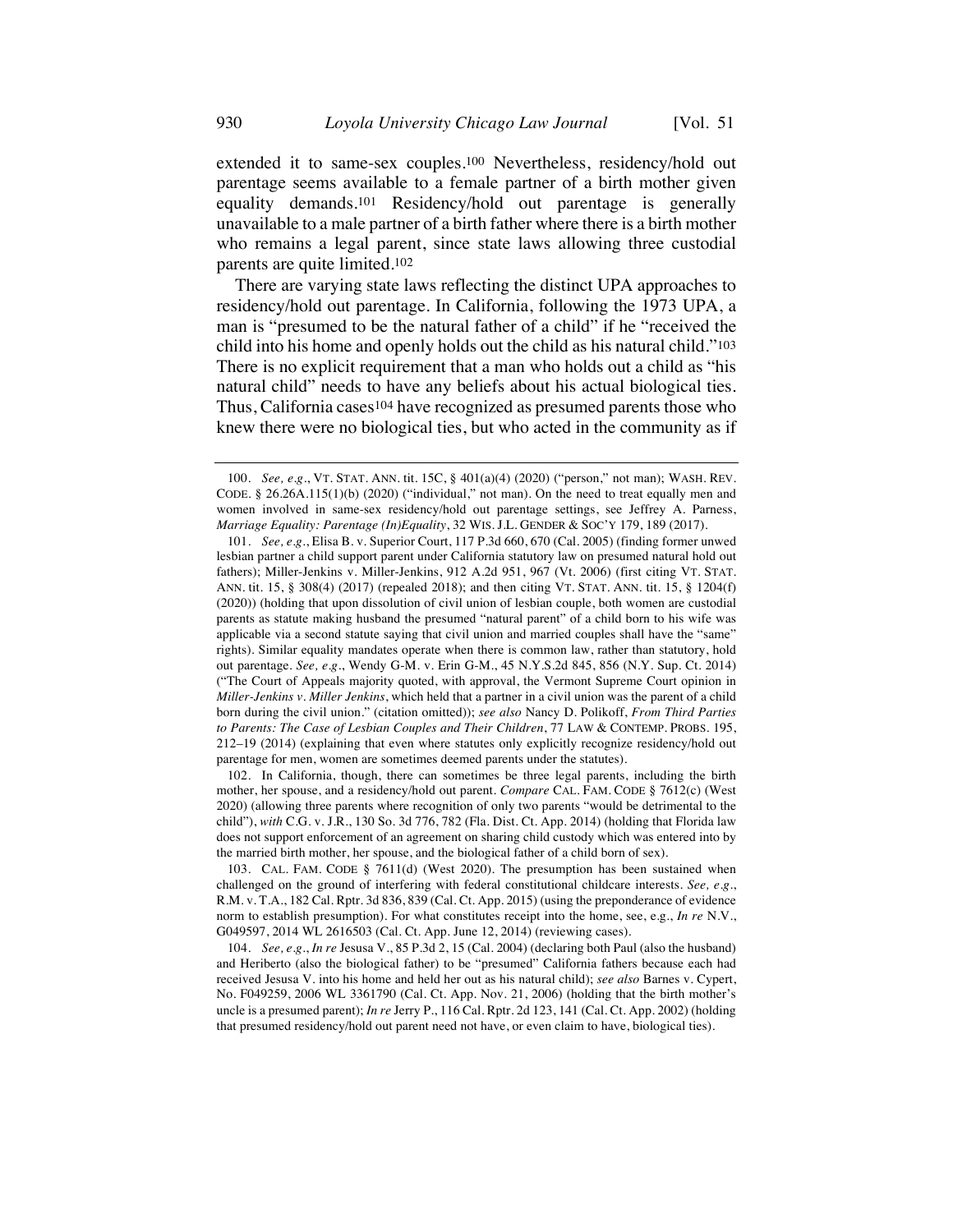there were.105 Elsewhere, some state laws recognize residency/hold out parentage only for those who raise children from birth,106 following the 2017 UPA.

There are other interstate variations in residency/hold out parentage. Some state laws do not require receipt into the home.107 Some state laws more explicitly require existing legal parents to agree to such matters as residency or hold outs by nonparents who can later morph into new childcare parents, on equal footing with existing legal parents.108

State laws vary on the circumstances allowing, and the standing available to present, a challenge to residency/hold out parentage. Consider challenges by nonresident biological fathers who did not know, and could not reasonably have known, that residency/hold out was being undertaken by a nonparent together with an existing legal parent (often the birth mother). In Vermont, such a father may challenge a hold out/residency parentage within two years of "discovering the potential genetic parentage" in cases where there was no earlier actual or reasonably assumed knowledge of the potential due to "material misrepresentation or concealment."109 Elsewhere, there are different time limits,110 as well as the unavailability of "concealment" as a condition of

<sup>105.</sup> How long an alleged residency/hold out parent must so act is determined on a case-by-case basis. *See, e.g.*, *In re* J.B., B291208, 2019 WL 1451304, at \*5 (Cal. Ct. App. Apr. 2, 2019) (concluding that two-day hold out is insufficient for presumed parent status).

<sup>106.</sup> *Compare* TEX. FAM. CODE ANN. § 160.204(a)(5) (West 2019) (stating that a man is a presumed father if "during the first two years of the child's life, he continuously resided in the household in which the child resided and he represented to others that the child was his own"), *and* WASH. REV. CODE § 26.26.115b (2020), *with* MONT. CODE ANN. § 40-6-105(d)(1) (2019) (stating that a person is presumed the natural father if "while the child was under the age of majority" and the person "receives the child into the person's home and openly represents the child to be the person's natural child").

<sup>107.</sup> *See, e.g.*, N.J. STAT. ANN. § 9:17-43(a)(4) (West 2020) (stating that either the parent receives into his home or "provides support for the child"); DEL. CODE ANN. tit. 13, § 8-201(c) (2019) (requiring a "parental role" and "bonded and dependent relationship . . . that is parental in nature").

<sup>108.</sup> *Compare* D.C. CODE § 16-831.01(1) (2020) (stating that a single parent's "agreement" to same household residency for one wishing to be deemed a de facto parent), *and* VT. STAT. ANN. tit. 15C, § 401(a)(4) (2020) (finding that presumed residency/ hold out parent if in child's first two years, where "another parent" of child jointly held child out as presumed parent's child), *with* N.J. STAT. ANN. § 9:17-43(a)(4)–(5), *and* N.J. STAT. ANN. § 9:17-40 (stating that a man can be "presumed to be the biological father of a child on equal footing with the unwed birth mother, if he "openly holds out the child as his natural child" and either "receives the child into his home" or "provides support for the child").

<sup>109.</sup> VT. STAT. ANN. tit. 15C, § 401(a)(4); *id.* § 402(b)(2).

<sup>110.</sup> *Compare* UNIF. PARENTAGE ACT § 204(a)(2) (UNIF. LAW COMM'N 2017) (looking at the residence/hold out in child's first two years), *and id.* § 204(b), *and id.* § 608(b) (dictating that a presumption rebuttal usually must be presented before the child turns two), *with* UNIF. PARENTAGE ACT § 4(a)(4) (UNIF. LAW COMM'N 1973) (considering the residence/hold out where child is "under the age of majority"), *and id*. § 6(b) ("at any time").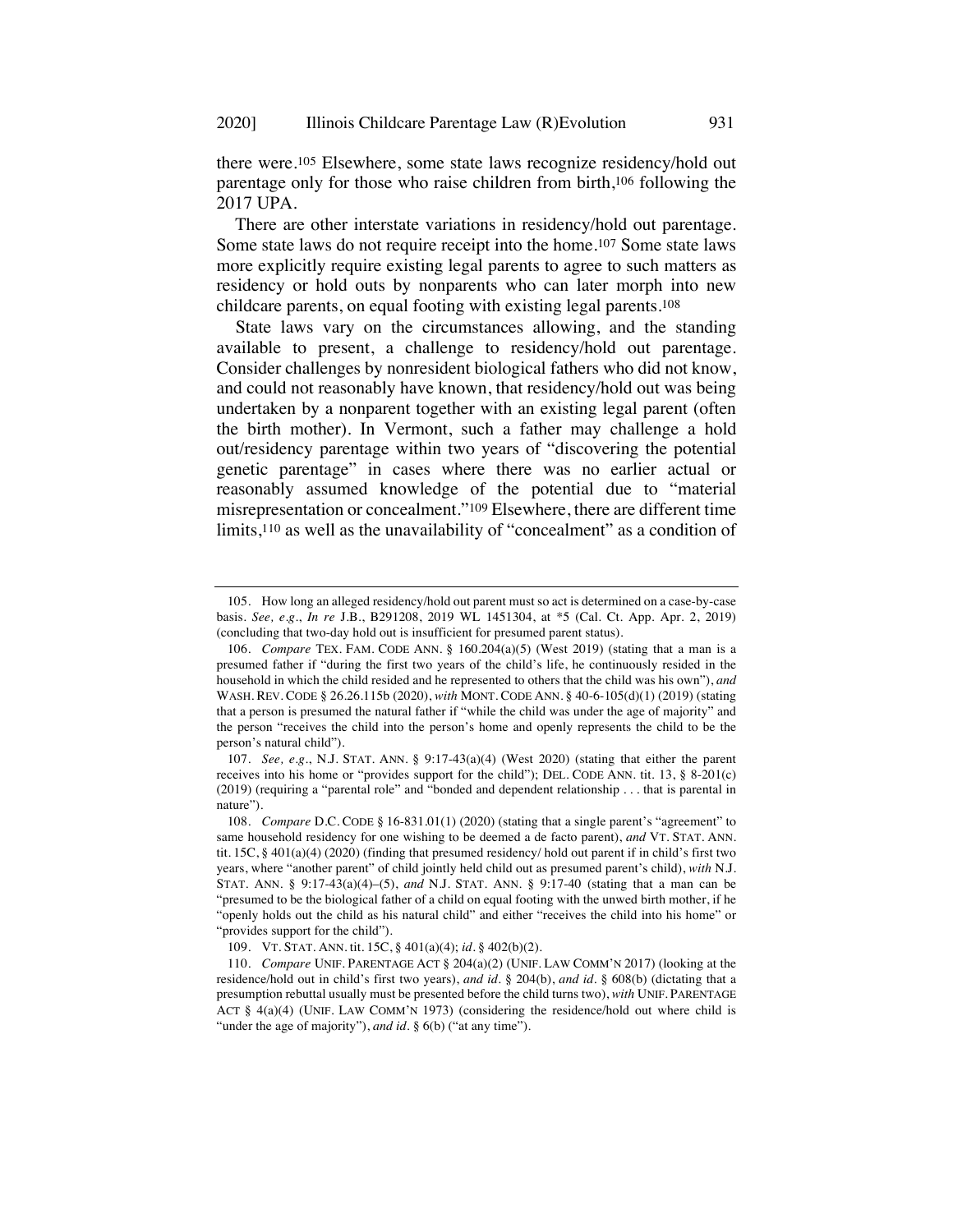extending the normal time limits for challenging hold out/residency parents.111

No state to date follows the 2000 *ALI Principles* on parentage by estoppel, where co-parenting pacts with potential residency/hold out must be undertaken by, if there are, two existing legal parents.112 Nevertheless, the 2000 *ALI Principles* seem right for many cases, as one existing legal parent, as in a formal adoption setting, generally has no agency/common authority to surrender the parental childcare rights of a second existing legal parent.

### *E. De Facto Parentage*

The 2017 UPA, but neither of its predecessors, expressly recognizes "de facto" parenthood as a form of parentage for those without biological or formal adoption ties.113 Such parenthood is grounded in far more explicit agreements for shared custody between existing legal parents and nonparents than in any agreements leading to residency/hold out parentage.114 For de facto parentage, an existing legal parent must have "fostered or supported" a "bonded and dependent relationship" between the child and the nonparent who may become a de facto parent.115 The nonparent must have undertaken "full and permanent" parental responsibilities.116

The 2017 UPA de facto parentage provision is also far more precise in its details on parental-like acts than in its requisites for a two-year

<sup>111.</sup> *Compare* UNIF. PARENTAGE ACT § 204(a)(2) (UNIF. LAW COMM'N 2017), *and id.* § 204(b), *and id.* § 608(b) (placing a two year limit on challenging residency/hold out parentage of an "individual" does not operate when the individual is "not a genetic parent, never resided with the child, and never held out the child as the presumed parent's child"), *with* UNIF. PARENTAGE ACT § 204(a)(5) (UNIF. LAW COMM'N 2000), *and id.* § 204(b), *and id.* § 607(b) (placing a twoyear limit on actions to disprove earlier determined presumed residency/hold out parentage in a "man" does not operate when there was, in fact, no cohabitation or sexual intercourse during the probable time of conception and the presumed parent never openly held out the child as his own), *and* UNIF. PARENTAGE ACT § 4(a)(4) (UNIF. LAW COMM'N 1973), *and id.* § 6(b) (presumed residency/hold out parentage can be challenged "at any time").

<sup>112.</sup> PRINCIPLES OF THE LAW OF FAMILY DISSOLUTION: ANALYSIS AND RECOMMENDATIONS § 2.03(1)(b)(iii) (AM. LAW INST. 2002).

<sup>113.</sup> The term "de facto" parent did not originate in the 2017 UPA. The Comment to the Act indicates its de facto parentage standard was modeled on Maine and Delaware statutes. UNIF. PARENTAGE ACT § 609 cmt. (UNIF. LAW COMM'N 2017). The term was also employed in the 2000 *ALI Principles*. PRINCIPLES OF THE LAW OF FAMILY DISSOLUTION: ANALYSIS AND RECOMMENDATIONS § 2.03(1)(b)(iii) (AM. LAW INST. 2000).

<sup>114.</sup> Expecting legal parents are foreclosed under the 2017 UPA from being bound to any agreements on de facto parentage for children to be born of sex later, as the model law requires, e.g., "a bonded and dependent relationship with the child." UNIF. PARENTAGE ACT § 609(d)(5). Thus, there is not recognized a possible "bonded and dependent relationship" with a fetus, a fertilized egg, or some child of sex yet unconceived.

<sup>115.</sup> *Id.* § 609(d)(6).

<sup>116.</sup> *Id.* § 609(d)(3).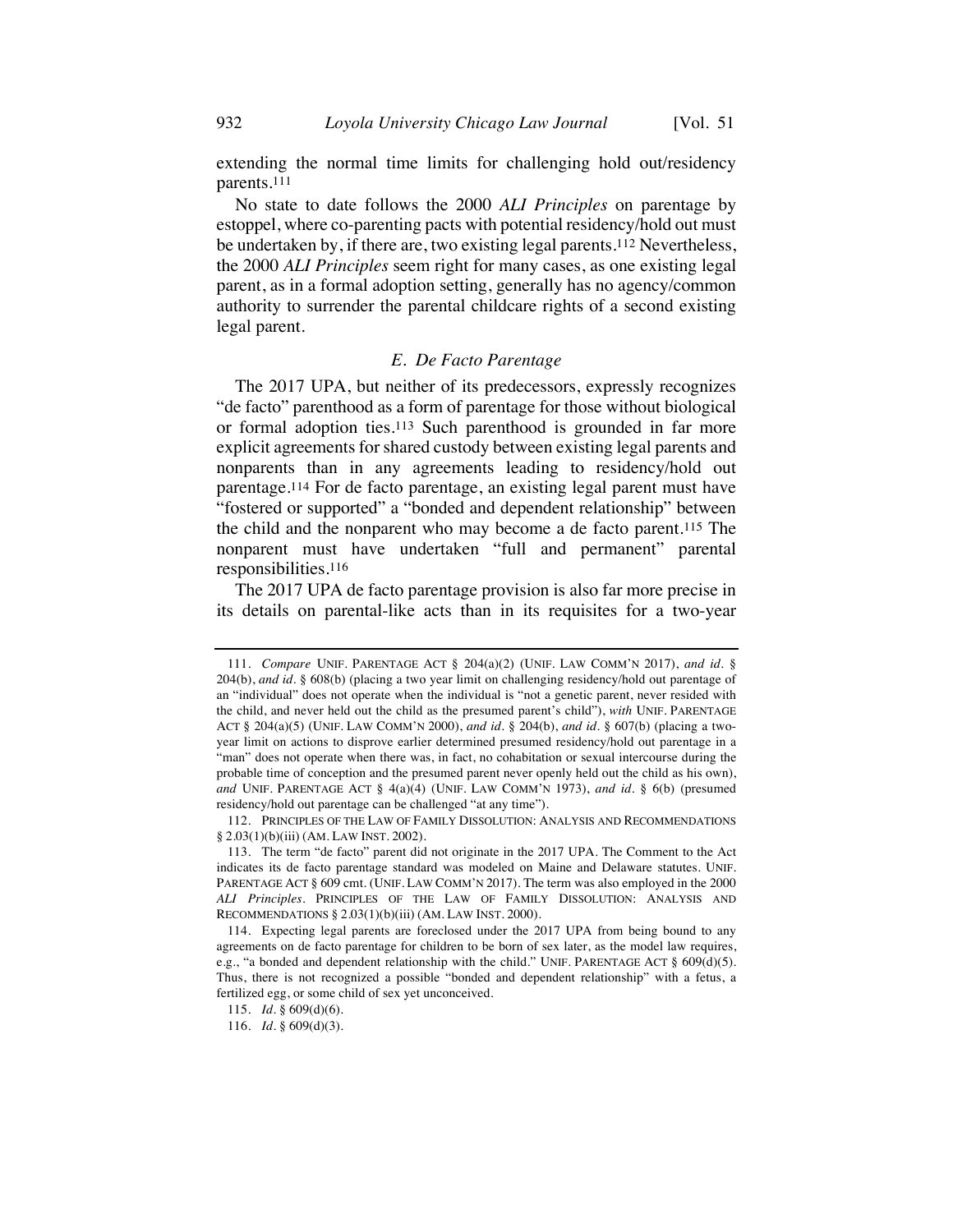residency/hold out parentage. While both de facto parentage and residency/hold out parentage encompass human acts occurring at no particular time or in no particular place, only de facto parentage requires all of the following conditions:

(a) A proceeding to establish the parentage of a child under this section may be commenced only by an individual who: (1) is alive when the proceeding is commenced; and (2) claims to be a de facto parent of the child.

(b) An individual who claims to be a de facto parent of a child must commence the proceeding (1) before the child is 18 years of age and (2) while the child is alive....

(d) In a proceeding to adjudicate the parentage of an individual who claims to be a de facto parent of the child, if there is only one other individual who is a parent or has a claim to parentage of the child, the court shall adjudicate the individual who claims to be a de facto parent to be a parent of the child if the individual demonstrates by clear and convincing evidence that:

(1) the individual resided with the child as a regular member of the child's household for a significant period;

(2) the individual engaged in consistent caretaking of the child;

(3) the individual undertook full and permanent responsibilities of a parent of the child without expectation of financial benefit;

(4) the individual held out the child as the individual's child;

(5) the individual established a bonded and dependent relationship with the child which is parental in nature;

(6) another parent of the child fostered or supported the bonded and dependent relationship required under paragraph (5); and

(7) continuing the relationship between the individual and the child is in the best interest of the child.

(e) In a proceeding to adjudicate the parentage of an individual who claims to be a de facto parent of the child, if there is more than one other individual who is a parent or has a claim to parentage of the child and the court determines that the requirements of paragraphs (1) through (7) of subsection (d) are met, the court shall adjudicate parentage under Section 613, subject to other applicable limitations in this [part].<sup>117</sup>

Of particular note is the 2017 UPA requirement that an existing legal parent (i.e., "another parent") "fostered or supported" the parental-like relationship between the child and the nonparent. There is no mention of any conduct-consensual or otherwise-involving any second existing legal parent (like a VAP parent or a presumed spousal parent), or any expecting legal parent (like a biological father of a child born of sex who maintains

. . .

<sup>117.</sup> *Id.* § 609(a)–(b), (d)–(e).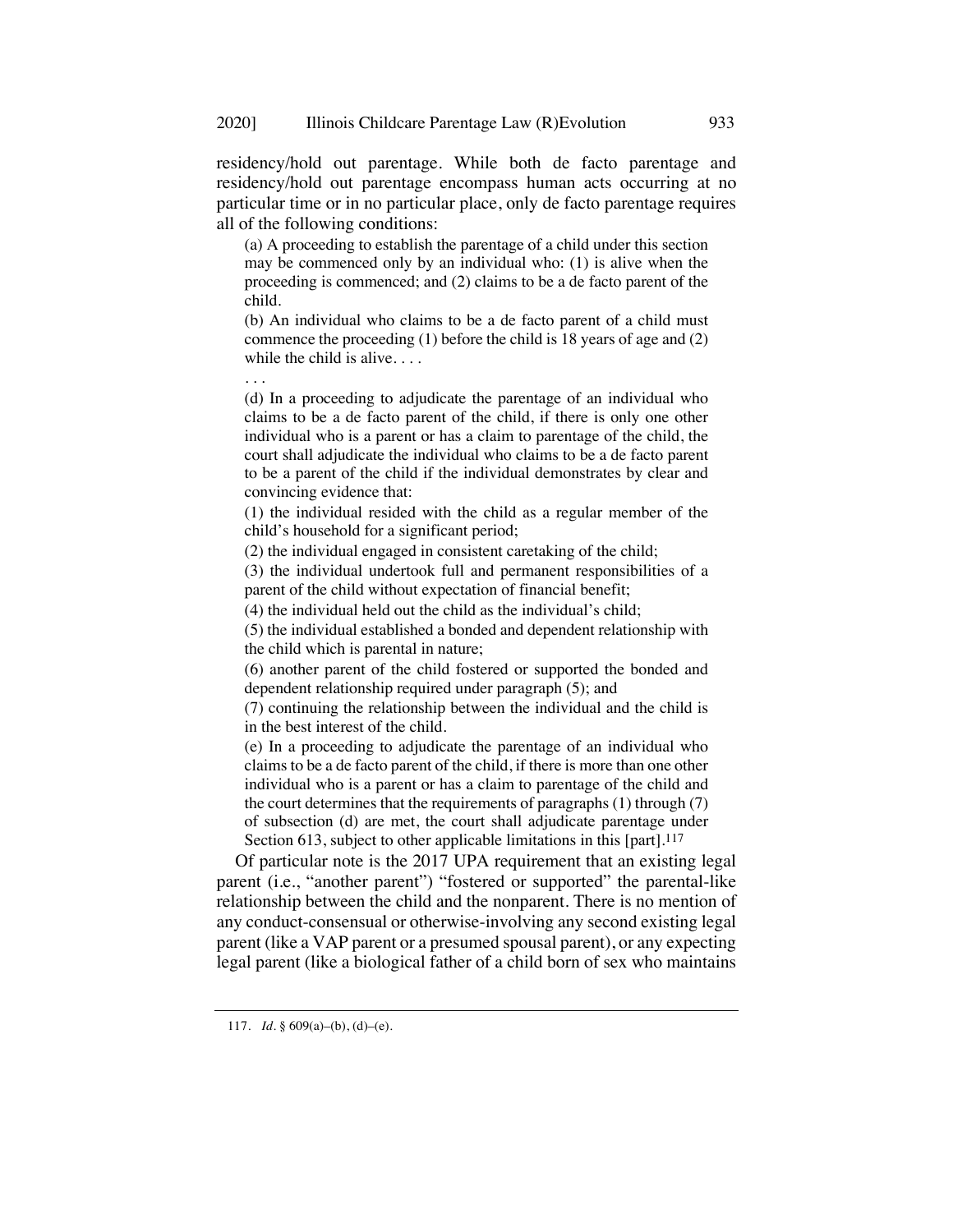a paternity opportunity interest). An unmentioned parent may not even know of "another" parent's fostering and support while it happens. Under the UPA, it is quite conceivable that the fostering and support nonparent is later deemed a de facto parent concurrent with the (effective) termination of, or reduction in, the unaware expecting or existing parent's childcare interests.118 Significant constitutional issues arise where there are other, unaware parents.

On challenges to earlier determined de facto parentage, the 2017 UPA is relatively silent. It does provide, however, that a child is not bound by an earlier de facto parentage finding unless "the child was a party or was represented" in the earlier proceeding.119 Further, it recognizes that a party with standing "to adjudicate parentage"120 may not challenge an earlier de facto parentage finding if that party was a party to the earlier proceeding or received notice of the earlier proceeding.121

Further noteworthy is the 2017 UPA's restriction on who may attempt to establish de facto parenthood. Standing is limited to a putative parent who seeks such status.<sup>122</sup> So, the consent to parent is one-way. The

<sup>118.</sup> *Id.* § 613 (stating where there is no state law recognition of the possibility of three or more custodial parents, a court must "adjudicate parentage in the best interest of the child," with guiding factors enumerated). In the 2017 UPA, there is provided no express and significant mechanism for a second existing legal, or an expecting legal parent, to challenge a petition to establish de facto parentage. *Id.* Under the 2017 UPA, § 609(e), beyond the birth or adoptive parent, if there is another individual "who is a parent or has a claim to parentage of the child" for whom an alleged de facto parent seeks parental status, that individual's interests must be adjudicated, *id.* § 609(e). Yet how would a court learn of this individual? And is it reasonable to assume that such an individual would likely know of the de facto parent petition and thus be able to intervene? Should there not be a duty to disclose, if not an affirmative responsibility for some governmental investigation? In Vermont, which substantially enacted the 2017 UPA, an alleged de facto parent's petition to adjudicate his/her "claim to parentage" is to be determined by "clear and convincing evidence," with no explicit statutory mention of the participatory rights of a nonresidential person with "a claim to parentage." VT. STAT. ANN. tit. 15C, § 501(a)(1), (b) (2020); *but see id.* §§ 206(a)(6), 501(b) (stating that when courts consider claims of de facto parentage, the court must consider the "likelihood" of "harm to the child"). *Compare* DEL.CODE ANN. tit. 13, § 8-201(c) (2019) (imposing de facto parent norms, wherein there is not any presumed parentage if the norms are met), *with* DEL. CODE ANN. tit. 13, § 8-609(b) (2019) (allowing an adjudicated father to be challenged within two years after the adjudication). While findings of de facto parentage in favor of petitioners can effectively terminate (and can certainly reduce) parentage or parental opportunity interests for many, such findings, unlike findings in formal adoption proceedings, need not—at least expressly under the statutes—be preceded by reasonable attempts to notify those whose parental interests are possibly terminated should the petitions be granted.

<sup>119.</sup> UNIF. PARENTAGE ACT § 623(b)(4) (UNIF. LAW COMM'N 2017).

<sup>120.</sup> *Id.* § 602 (stating that standing is recognized for an individual, personally or through an authorized legal representative, "whose parentage of the child is to be adjudicated").

<sup>121.</sup> *Id.* § 611(b) (coupling with notice governed by § 603, which includes "an individual whose parentage of the child is to be adjudicated," which seemingly could include a non-birth mother who claims to be a biological parent and thus claims protected parentage opportunity interests). Of course, as in formal adoption proceedings, notice may never reach such a biological parent, as when notice is served by publication.

<sup>122.</sup> *Id.* § 609(a) (stating that a claimant must be "alive when the proceeding is commenced").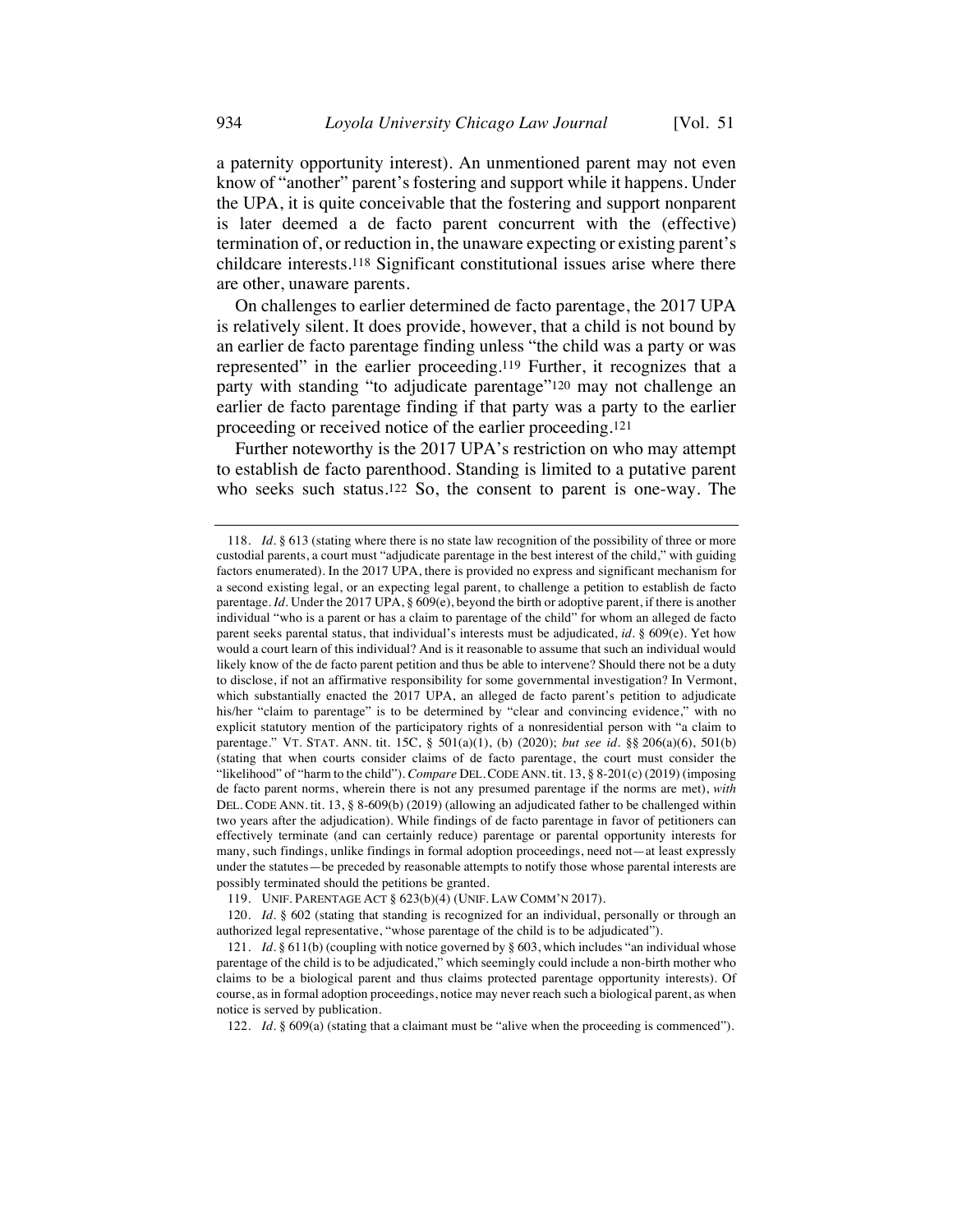nonparent meeting the de facto parent norms cannot be pursued for child support by the fostering and supportive legal parent, by any other legal parent, by the child, or by the state (for welfare payment reimbursement). This restriction stands in stark contrast to residency/hold out parentage under the 2017 UPA which generally recognizes standing in the woman who gave birth, a child, the state, and an adoption agency, as well as in the putative parent.123 The differences in the standing norms present significant Equal Protection and public policy concerns.124

Both the 2000 *ALI Principles*<sup>125</sup> and the 2019 ALI Draft126 also recognize forms of "de facto" parentage for those without biological or formal adoption ties. Each of the forms requires both residence and consent by an existing legal "parent." But only the 2000 Principles further recognize a "parent by estoppel."127

Under the 2000 *ALI Principles*, a "parent by estoppel" is "not a legal parent" who must have lived with the child, without an obligation to pay child support and without "a reasonable, good-faith belief" of biological ties, and who did so with either "a prior co-parenting agreement with the child's legal parent (or, if there are two legal parents, both parents)" or "an agreement with the child's parent (or, if there are two legal parents, both parents)."128

The 2000 *ALI Principles* recognizes the "de facto parent" as the one who is "other than a legal parent or a parent by estoppel" and who lived with and cared for the child for at least two years under an "agreement of a legal parent to form a parent-child relationship."129 A de facto parent,

<sup>123.</sup> *Id.* § 204(a)(2) (stating that residency/hold out parentage presumed). Per the 2017 UPA § 602, limits on such pursuits are found in § 608 (stating that there is usually no pursuit of rebuttal of presumption after the child is two years of age). *Id.* §§ 602, 608.

<sup>124.</sup> *See generally* Parness, *Comparable Pursuits*, *supra* note 10.

<sup>125.</sup> PRINCIPLES OF THE LAW OF FAMILY DISSOLUTION: ANALYSIS AND RECOMMENDATIONS §§ 2.03(1)(c), 3.02(1)(c) (AM. LAW INST. 2002) (listing requirements including residence with the child, as well as "the agreement of a legal parent to form a parent-child relationship" unless the legal parent completely fails, or is unable, to perform caretaking functions").

<sup>126.</sup> RESTATEMENT OF THE LAW: CHILDREN AND THE LAW § 1.82(a) (AM. LAW INST., Tentative Draft No. 2, 2019) (outlining requirements include residence with the child, as well as establishing that "a parent consented to and fostered the formation of the parent-child relationship").

<sup>127.</sup> Under the 2002 *ALI Principles*, a legal parent, a parent by estoppel, and a de facto parent each has standing to pursue/participate in an action involving judicial allocation of custodial and decision-making responsibility for a child. PRINCIPLES OF THE LAW OF FAMILY DISSOLUTION § 2.04(1). A "legal parent" is "an individual who is defined as a parent under other state law." *Id.*   $§ 2.03(1)(a).$ 

<sup>128.</sup> *Id.* § 2.03(1)(b).

<sup>129.</sup> *Id.* § 2.03(1)(c). Alternatively, a de facto parent is one who is other than a legal parent or a parent by estoppel and who lived with and cared for the child for at least two years "as a result of a complete failure or inability of any legal parent to perform caretaking functions." *Id.* Precedents predating the 2000 *ALI Principles* recognize the concept of de facto parentage in different settings.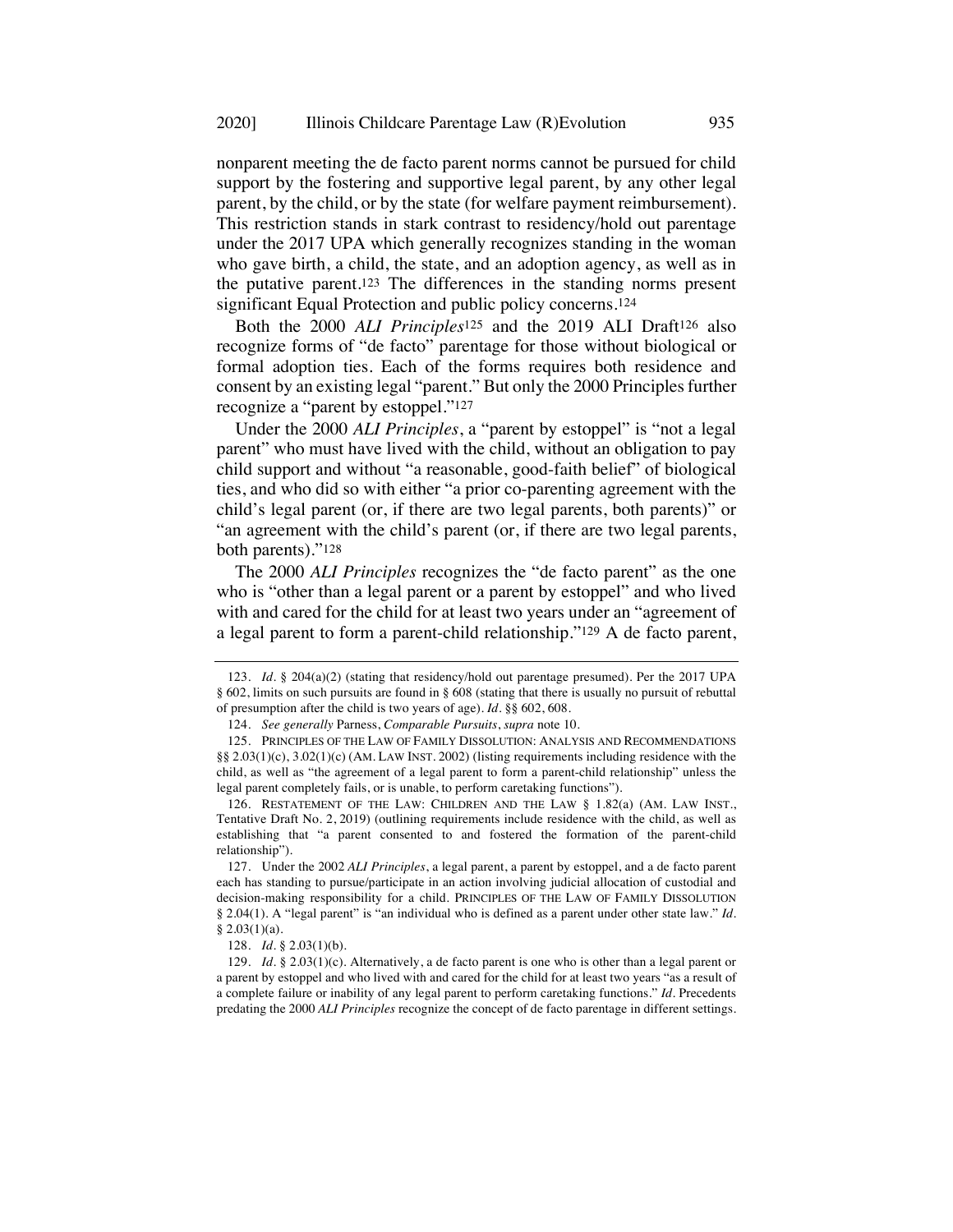unlike a legal parent or a parent by estoppel, has no presumptive right to "an allocation of decision-making responsibility for the child,130 and a de facto parent has no presumptive right of "access to the child's school and health-care records to which legal parents have access by other law."131

The 2019 ALI Draft describes a de facto parent as a third party who establishes that he or she "lived with the child for a significant period of time," was "in a parental role" long enough that he/she established "a bond and dependent relationship . . . parental in nature," he or she had no "expectation of financial compensation," and "a parent" consented to third party's parental-like role.132 So, the 2019 Draft, but not the 2000 *ALI Principles*, invites a childcare parentage designation adversely impacting the childcare interests of an existing and nonconsenting parent.

Before and since 2017, some states had or have statutes or common law precedents on nonmarital, nonbiological, and nonadoptive childcare parentage similar to the suggested UPA and ALI de facto parent norms. For example, before 2017 there were quite comparable Maine and Delaware statutes,133 and a less comparable Wisconsin Supreme Court

*See, e.g.*, *In re* Kieshia E., 859 P.2d 1290, 1296 (Cal. 1993) (en banc) (finding standing of a de facto parent in a juvenile delinquency proceeding); *In re* J.H., 815 P.2d 1380, 1383 (Wash. 1991) (en banc) (holding that in a delinquency case, permissive intervention, not intervention as of right, is available to some foster parents claiming de facto (or psychological) parent status), *superseded by statute*, Act of May 7, 1993, ch. 241, 1993 Wash. Sess. Laws 864, *as recognized in In re* E.H., 427 P.3d 587, 593 n.2 (Wash. 2018); *In re* B.G., 523 P.2d 244, 254 n.21 (Cal. 1974) (failing to resolve whether a de facto parent may have the same rights of notice, hearing or counsel as have natural parents in Juvenile Court Law proceedings under due process or equal protection principles). The Reporter's Notes to the 2000 *ALI Principles* observes the "law that most closely approximates the criteria for a 'de facto' parent relationship is that of Wisconsin" where visitation (but not custody) may be awarded "to an individual who has formed a 'parent-like relationship' with a child." PRINCIPLES OF THE LAW OF FAMILY DISSOLUTION: ANALYSIS AND RECOMMENDATIONS § 2.03 reporter's note (c) (AM. LAW INST. 2000).

<sup>130.</sup> PRINCIPLES OF THE LAW OF FAMILY DISSOLUTION: ANALYSIS AND RECOMMENDATIONS § 2.09(2) (AM. LAW INST. 2002).

<sup>131.</sup> *Id.* § 2.09(4).

<sup>132.</sup> RESTATEMENT OF THE LAW: CHILDREN AND THE LAW § 1.82(a) (AM. LAW INST., Tentative Draft No. 2, 2019) (requiring proof by clear and convincing evidence).

<sup>133.</sup> ME. STAT. tit. 19-A, § 1891 (2019); DEL. CODE ANN. tit. 13, § 8-201(c) (2019).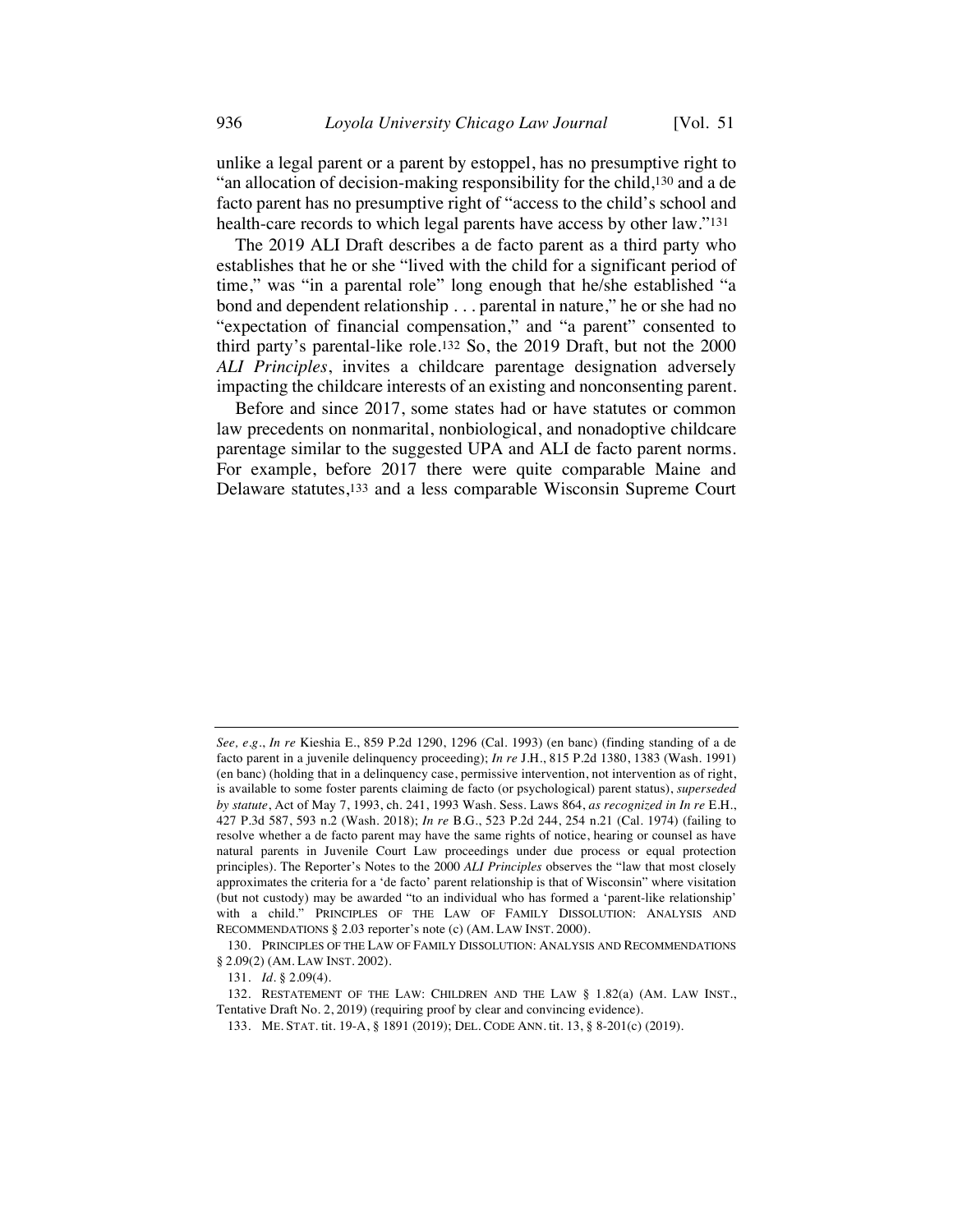precedent,134 that were utilized by the drafters of the 2017 UPA.135 Since 2017, a few states have statutorily recognized 2017 UPA de facto parenthood.136

Current de facto parentage laws vary. In Delaware, a de facto parent can be judicially recognized for one who had "a parent-like relationship" with "the support and consent of the child's parent," who exercised "parental responsibility," and who "acted in a parental role for a length of time sufficient to have established a bonded and dependent relationship with the child that is parental in nature."<sup>137</sup> In Washington, a de facto parent resides with the child for a significant period, engages in consistent childcare, expects no financial compensation for acting in parental-like way, has a bonded and dependent relationship parental in nature, and has the support of another parent.138

On occasion, statutes within a single state can recognize both residency/hold out and de facto parents who are neither biologically-tied

<sup>134.</sup> *In re* H.S.H.-K., 533 N.W.2d 419, 434 (Wis. 1995) (evincing a parental-like relationship can prompt visitation rights when in child's best interests). There are common law precedents elsewhere. In 2008 the South Carolina Supreme Court, adopting a Wisconsin high court analysis, determined that a nonparent was eligible for psychological parent status if a four-prong test was met. Marquez v. Caudill, 656 S.E.2d 737, 743–44 (S.C. 2008) (citing *H.S.H.-K.*, 533 N.W.2d at 435–36) (setting out norms for nonparent child visitation orders); *see also* Conover v. Conover, 146 A.3d 433, 446–47 (Md. 2016) (using *H.S.H.-K.* in recognizing de facto parent doctrine). And in 2009, a federal appeals court noted that the Mississippi Supreme Court had long recognized that a person standing "in loco parentis," meaning "one who has assumed the status and obligations of a parent without a formal adoption," has the same "rights, duties and liabilities" as a natural parent. First Colony Life Ins. Co. v. Sanford, 555 F.3d 177, 183 (5th Cir. 2009) (first citing Favre v. Medders, 128 So. 2d 877, 879 (Miss. 1961); and then citing Worley v. Jackson, 595 So. 2d 853, 855 (Miss. 1992)). By contrast, in some states where there are no de facto parent statutes, courts choose not to develop precedents because any new de facto parentage norms are the responsibility of state legislators. *See, e.g.*, Parness, *More Principled Allocations*, *supra* note 11, at 480 ("[S]tate high courts generally need to defer to state legislators when state statutes clearly define parentage."). For a forceful argument on the need for continuing the common law "equitable parenthood doctrine" even where there are statutes, see generally Jessica Feinberg, *Whither the Functional Parent? Revisiting Equitable Parenthood Doctrines in Light of Same-Sex Parents' Increased Access to Obtaining Formal Legal Parent Status*, 83 BROOK. L. REV. 55 (2017).

<sup>135.</sup> UNIF. PARENTAGE ACT § 609 cmt. (UNIF. LAW COMM'N 2017).

<sup>136.</sup> *See, e.g.*, WASH. REV. CODE § 26.26A.440 (2020); VT. STAT. ANN. tit. 15C, § 501 (2020). 137. DEL. CODE ANN. tit. 13, §  $8-201(a)(4)$  (2019) (enumerating the requirements for the establishment of a mother-child relationship); *id.* § 8-201(b)(6) (stating the requirements for the establishment of a father-child relationship); *id.* § 8-201(c) (listing the three factors to attain "de facto parent status"). De facto parents are on equal footing with biological or adoptive parents. *See, e.g.*, Smith v. Guest, 16 A.3d 920, 931 (Del. 2011) (holding that the de facto parent's parentage interest does not infringe on the legal parent's due process rights). *But see In re* Bancroft, 19 A.3d 730, 750 (Del. Fam. Ct. 2010) (finding the statute overbroad and violative of fit mother's and father's due process rights when the mother's boyfriend seeks to be a third parent); K.A.F. v. D.L.M., 96 A.3d 975, 980 (N.J. Super. Ct. App. Div. 2014) (holding that a former female domestic partner of birth mother has standing to seek childcare order where birth mother ceded some of her parental authority, but where adoptive parent had not, upon showing "exceptional circumstances").

<sup>138.</sup> WASH. REV. CODE § 26.26A.440(4) (2020) (directing preponderance of evidence standard).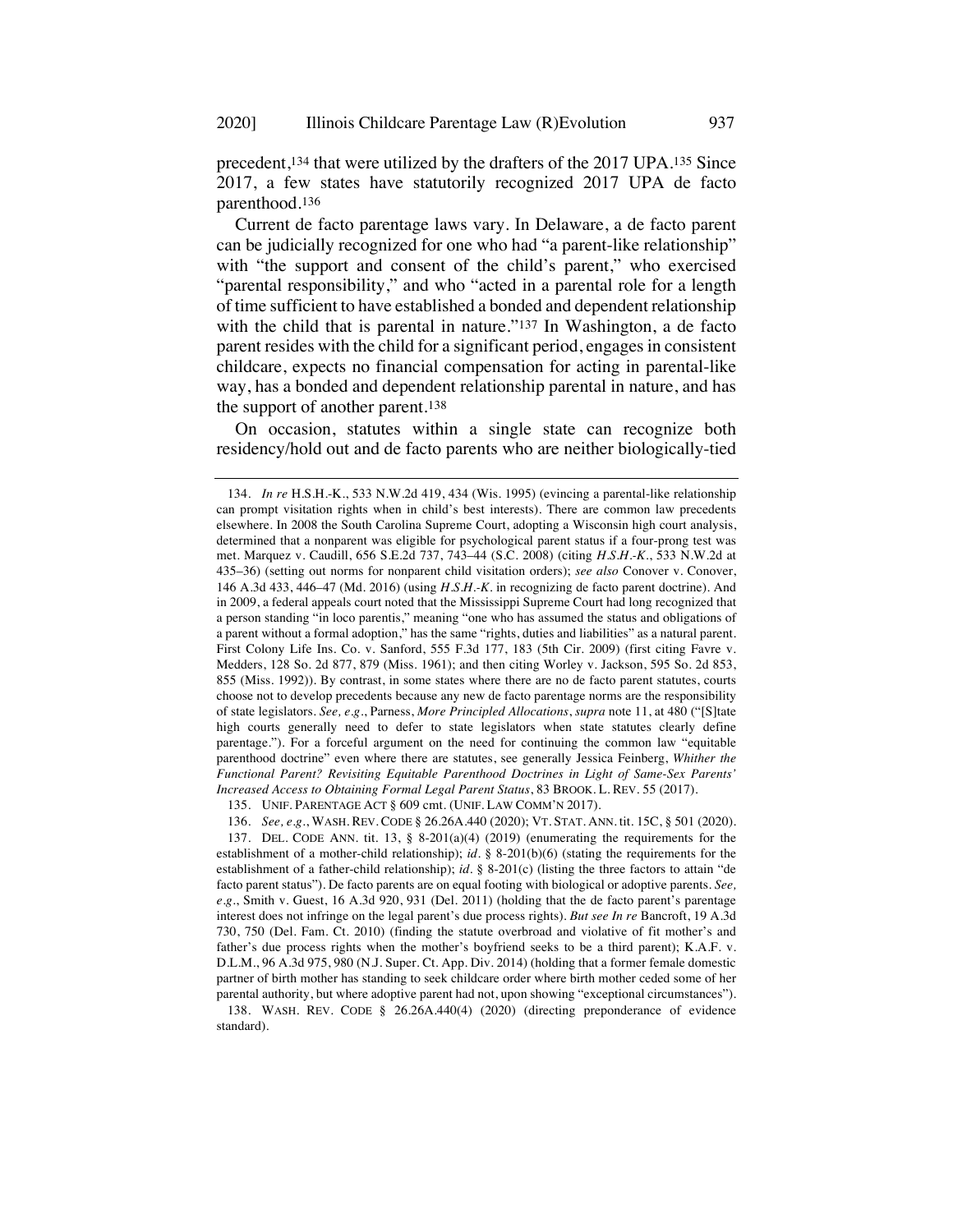to, nor formal adopters of, children. Thus the Maine Parentage Act, effective in July 2016, provides for presumed parents who resided since birth with a child for at least two years and "assumed personal, financial, or custodial responsibilities,"139 as well as for de facto parents who, inter alia, resided with the child "for a significant period of time," established with the child "a bonded and dependent relationship," and "accepted full and permanent responsibilities as a parent . . . without expectation of financial compensation."140 Similarly, there are both residency/hold out and de facto parents in Delaware,<sup>141</sup> Washington,<sup>142</sup> and Vermont.<sup>143</sup>

Comparably, there may be spousal and de facto parentage in a single state. Further, there are reasons for establishing both parentage forms in a single person. In Vermont, an adjudication of de facto parentage "does not disestablish the parentage of any other parent."144 Such an adjudicatory proceeding may include judicial consideration of "a claim to parentage of the child" by another,145 though there is not explicit requirement that those with competing claims to parentage be noticed.146 So, a birth mother's husband who is not the biological father of the child born of sex might seek de facto parent status, to accompany his presumed marital parent status, in order to lessen—if not eliminate—any childcare parent initiative by the birth mother's former residential, intimate partner who also childcared for a while, as a VAP is often more difficult to overcome than is a spousal parent presumption.147

<sup>139.</sup> ME. STAT. tit. 19-A, § 1881(3) (2019).

<sup>140.</sup> *Id.* § 1891(3).

<sup>141.</sup> DEL. CODE ANN. tit. 13, § 8-204(a)(5) (2019) (listing requirements for a presumed residency/hold out parent); *id.* § 8-201(c) (enumerating requirements for a de facto parent).

<sup>142.</sup> WASH. REV. CODE § 26.26A.115(b) (2020) (requiring a presumed residency/hold out parent "for the first four years" of the child's life); *id.* § 26.26A.440 (defining a de facto parent).

<sup>143.</sup> VT. STAT. ANN. tit 15C, § 401(a)(1) (2020) (presuming residency/hold out parent after the first two years); *id.* § 501(a) (describing the de facto parent).

<sup>144.</sup> *Id.* § 501(c).

<sup>145.</sup> *Id.* §§ 206, 501(b) (listing guidelines for "adjudicating competing claims of parentage").

<sup>146.</sup> *Id.* § 502(a) (requiring that petitions are served on "all parents and legal guardians of the child"). *But see id.* § 502(b) (stating that an "adverse party," presumably including an intervener, may file a response to a petition).

<sup>147.</sup> Post-sixty-day challenges to VAPs, but not to spousal parentage, at least by VAP signatories must be grounded on fraud, duress, or material mistake of fact as well as on the lack of biological ties. Parness & Saxe, *Reforming VAPs*, *supra* note 82, at 194–96. Spousal parentage sometimes can be challenged solely due to lack of biological ties*. See, e.g.*, *In re* Waites, 152 So. 3d 306, 307 (Miss. 2014) (reversing the appellate court and excluding the spousal parent when it was found that the spousal parent was not the natural parent of the child). Biological ties are less important when state public policies more strictly view spousal parent rights and responsibilities, as attributes necessarily arising from marriages alone, as per *Obergefell v. Hodges*, 135 S. Ct. 2584 (2015), as in *McLaughlin v. Jones*, 401 P.3d 492, 495–96 (Ariz. 2017) (holding that spousal parentage not dependent upon presumptive biological ties), or when state public policies more significantly promote the best interests of children (especially as to two parent support), and as in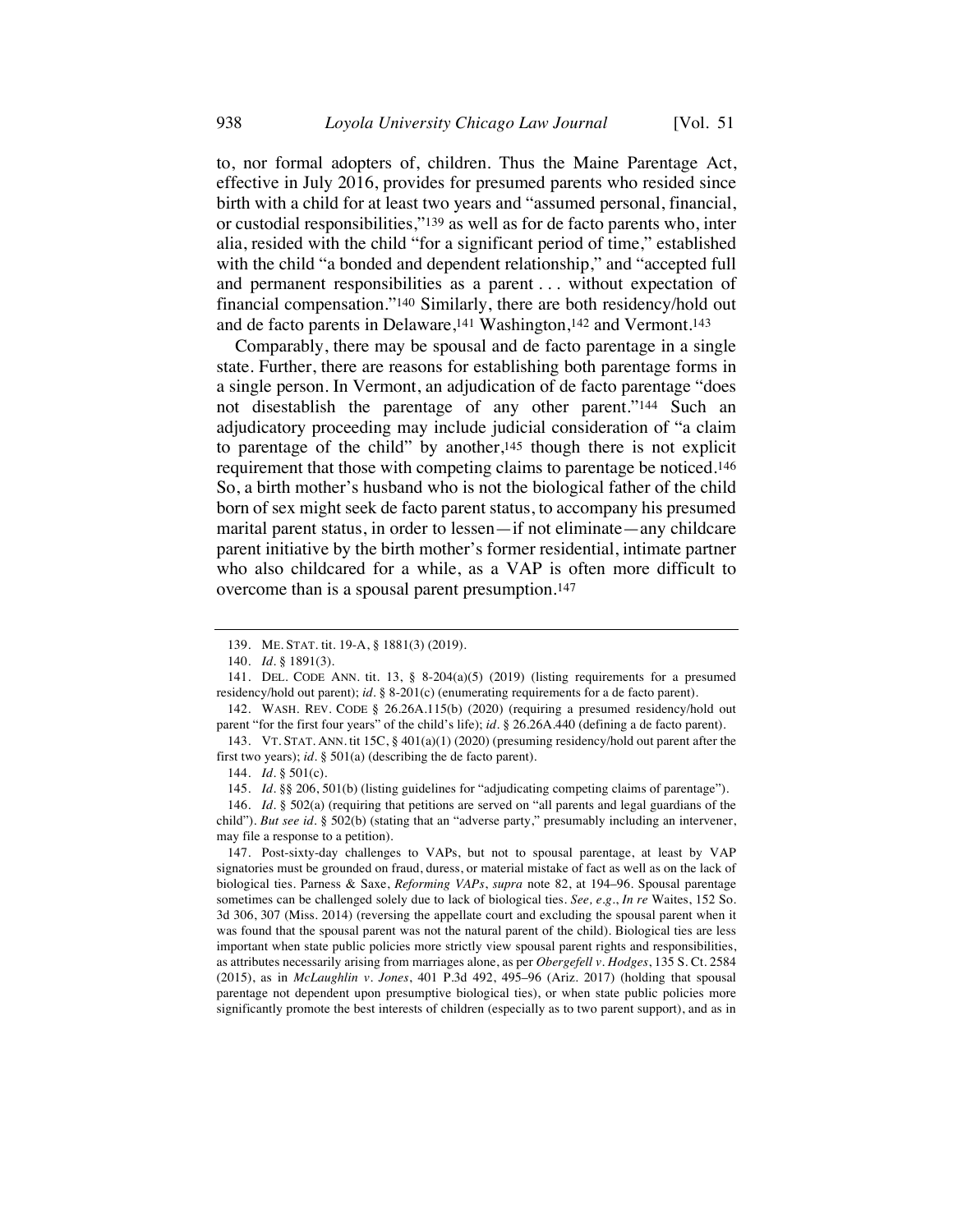## *F. Nonsurrogacy Assisted Reproduction Parentage*

The 1973 UPA does not deal with the "many complex and serious problems raised by the practice of artificial insemination."148 It does, however, address "one fact situation that occurs frequently,"<sup>149</sup> a "consent" by a husband to the artificial insemination of his wife with "semen donated by a man not her husband." Here, the husband is to be "treated in law as if he were the natural father" where the consent was in writing and "signed by him and his wife," with certification undertaken and then filed by the supervising "licensed physician" with state governmental officials.150 The semen donor who is not the husband is to "be treated in law as if he were not the natural father."151

In response to the increasing numbers of children born of assisted reproduction, the 2017 UPA contains distinct articles on nonsurrogacy and surrogacy births. In nonsurrogacy settings, the 2017 UPA "is substantially similar" to the 2000 UPA, with the "primary changes ... intended to update the article so that it applies equally to same-sex couples."152 The 2017 UPA thus recognizes that a donor, in the absence of common residence in the first two years while holding out a child as one's own, "is not a parent of a child conceived by assisted reproduction."153 A consent to parentage must be signed by the birth mother and "an individual who intends to be a parent," though the "record" need not be certified by a physician.154 The lack of such a consent does not foreclose childcare parentage for an intended parent where there is found clear-and-convincing evidence of an "express agreement" between the individual and the birth mother "entered before conception."155 As well, the lack of such consent does not foreclose an individual's parentage where the child was held out as the individual's own in the child's first two years.156 The nonparental status of one married to a birth mother of a child born by assisted reproduction, even

*LC v. MG & Child Support Enforcement Agency*, 430 P.3d 400, 424–25 (Haw. 2018) (disallowing female spouse to rebut marital parentage due to spouse's failure to consent to assisted reproduction involving her wife since the child's best interests require "a child have two parents to provide financial benefits"), *cert. denied*, 140 S. Ct. 234 (2019).

<sup>148.</sup> UNIF. PARENTAGE ACT § 5 cmt. (UNIF. LAW COMM'N 1973).

<sup>149.</sup> *Id.*

<sup>150.</sup> *Id.* § 5(a) (stating that all papers and records pertaining to the insemination are to be kept confidential, though subject to inspection pursuant to a court order "for good cause shown").

<sup>151.</sup> *Id.* § 5(b).

<sup>152.</sup> UNIF. PARENTAGE ACT § 701 preceding cmt. (UNIF. LAW COMM'N 2017).

<sup>153.</sup> *Id.* §§ 702–704.

<sup>154.</sup> *Id.* § 704(a).

<sup>155.</sup> *Id.* § 704(b)(1). It is clear why an "express agreement" undertaken post-conception does not prompt comparable childcare parentage. Here, there is much greater certainty that a child will be born so that an agreement is far less speculative.

<sup>156.</sup> *Id.* § 704(b)(2).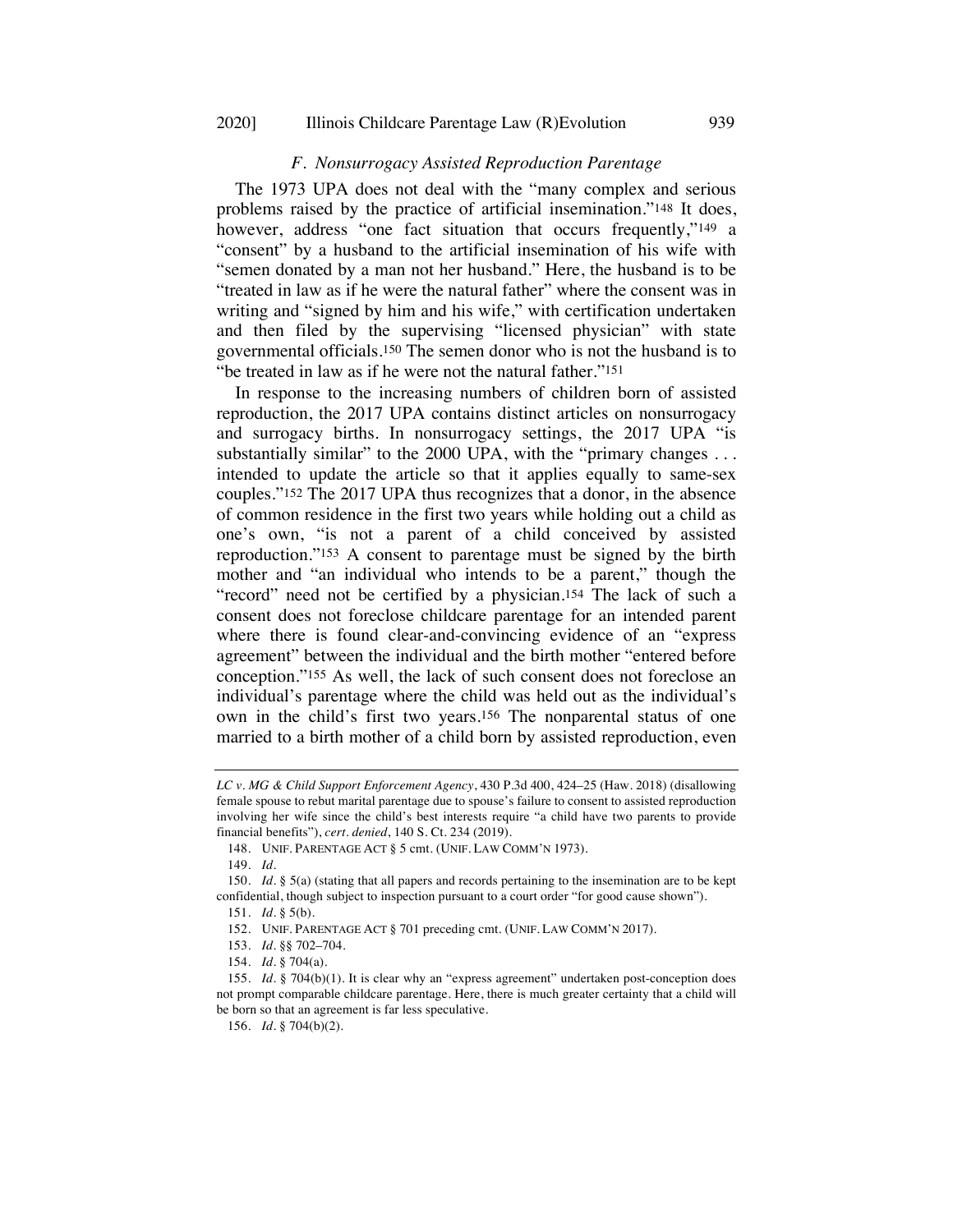if a gamete donor, may be established by a showing of a lack of consent and by not holding out of the child as one's own.157

The nonsurrogacy parentage norms in the UPAs are now reflected in some state statutes,158 and in precedents untethered to statutes,159 with significant interstate variations.160 The 2017 UPA provisions have been enacted in a few states.161

Childcare parentage for birth mothers and intended parents in nonsurrogacy assisted reproduction settings often involve express consents. There could be, but there generally are no, state-required forms guiding such consents. In California, however, in nonsurrogacy settings there are statutorily-recommended consent forms that may be used but are not required.162 Regardless of the nonsurrogacy parentage norms, state-formulated consent forms should be contemplated as informed consent would be better assured and there would be greater certainty

<sup>157.</sup> *Id.* § 705.

<sup>158.</sup> *See, e.g.*, TEX. FAM. CODE ANN. § 160.7031 (West 2019) (stating that fatherhood for unwed man, intending to be father, who provides sperm to licensed physician and consents to the use of that sperm for assisted reproduction by an unwed woman, where consent is in a record signed by man and woman and kept by the physician); N.H. REV. STAT. ANN. § 5-C:30(I)(b) (2020) (stating that unwed mother has sperm donor "identified on birth record" where "an affidavit of paternity" has been executed); DEL. CODE ANN. tit. 13, § 8-704(a) (2020) ("Consent by a woman and a man who intends to be a parent of a child born to the woman by assisted reproduction must be in a record signed by the woman and the man."); WYO. STAT. ANN.  $\S$  14-2-904(a) (2020) (resembling Delaware's statute); N.M. STAT. ANN. § 40-11A-703 (2020) ("A person who provides eggs, sperm, or embryos for or consents to assisted reproduction as provided in Section 7-704 of the New Mexico Uniform Parentage Act with the intent to be the parent of a child is a parent of the resulting child.").

<sup>159.</sup> *See, e.g.*, Shineovich v. Shineovich, 214 P.3d 29 (Or. Ct. App. 2009) (noting that, to avoid constitutional infirmity, assisted reproduction statute as written solely for married opposite sex couple applied to same sex domestic partners); Jason P. v. Danielle S., 171 Cal. Rptr. 3d 789 (Cal. Ct. App. 2014) (opining that, though the statute (both pre- and post-2011) indicated explicitly a lack of paternity for this particular semen donor when his unwed partner delivered a child conceived via assisted reproduction, the statute on presumed parentage for one (either male or female) who receives a child into the home and openly holds out the child as one's own natural child can support—in certain circumstances—legal paternity for the semen donor); Ramey v. Sutton, 362 P.3d 217 (Okla. 2015) (unwritten preconception agreement prompts in loco parentis childcare status for former lesbian partner of birth mother, though she contributed no genetic material); *In re* Brooke S.B., 61 N.E.3d 488 (N.Y. 2016) (agreement between lesbian partners can prompt parentage in non-birth mother).

<sup>160.</sup> *See generally* Deborah H. Forman*, Exploring the Boundaries of Families Created with Known Sperm Donors: Who's In and Who's Out?*, 19 U. PA. J.L. & SOC. CHANGE 41 (2016).

<sup>161.</sup> *See* UNIF. PARENTAGE ACT §§ 701–708 (UNIF. LAW COMM'N 2017) (suggesting assisted reproduction statutes involving no surrogates which are followed in WASH. REV. CODE § 26.26A.610 (2020) and VT. STAT. ANN. tit. 15C, § 701 (2020)).

<sup>162.</sup> *See* CAL. FAM. CODE § 7613.5(d) (2020) (forming an assisted reproduction pacts by two married or by two unmarried people, where signatories may or may not have used their own genetic material to prompt a pregnancy).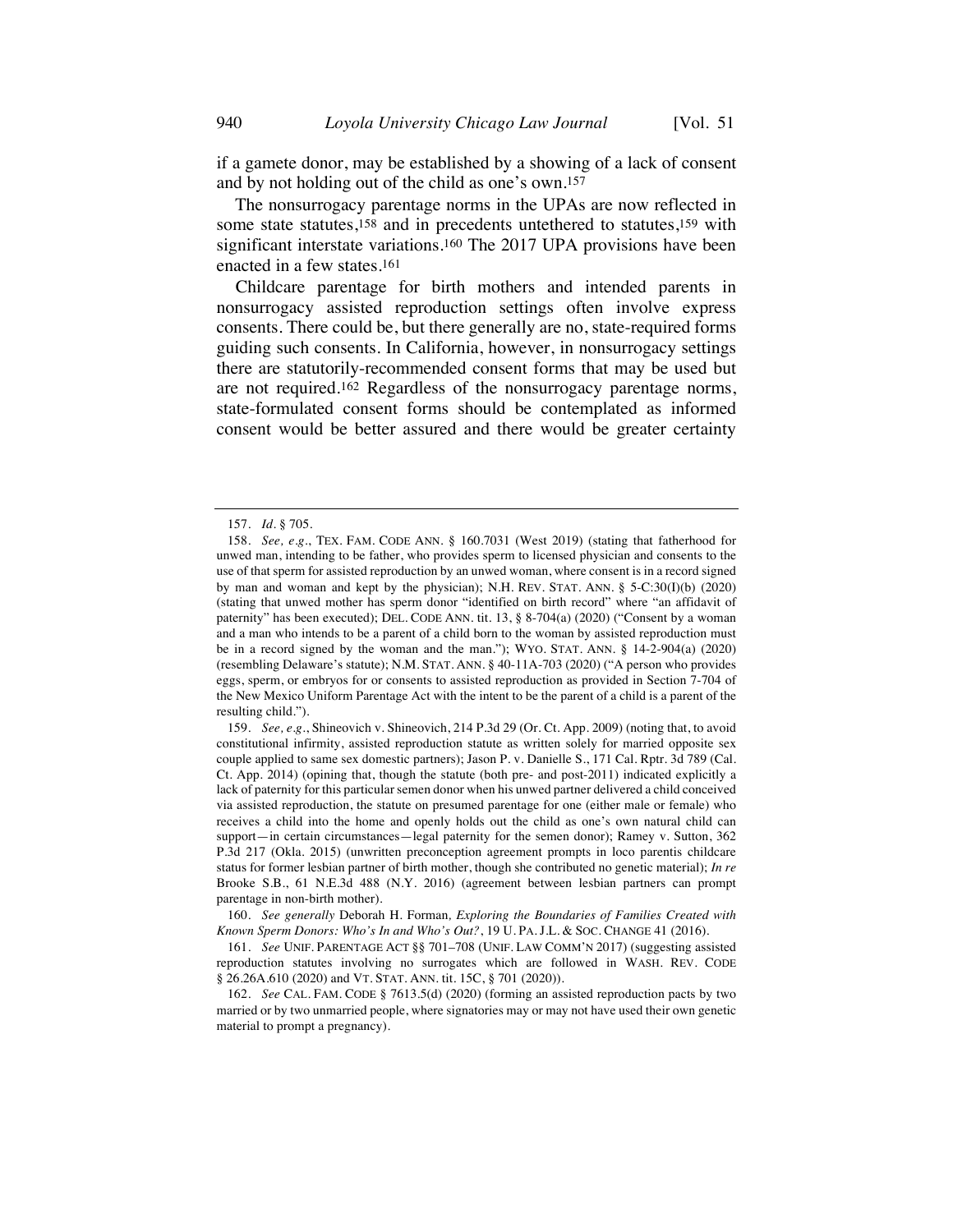regarding party intentions. Such forms would be comparable to the generally required forms for VAPs.163

## *G. Surrogacy Assisted Reproduction Parentage*

As to surrogacy, the 1973 UPA is silent.164 The 2017 UPA, like the 2000 UPA, distinguishes between genetic ("traditional") and gestational surrogacy.165 Unlike its 2000 predecessor, the 2017 UPA does not require all agreements to be validated by a court order prior to any medical procedures.166 The 2017 UPA imposes differing requirements for the two surrogacy forms, with "additional safeguards or requirements on genetic surrogacy agreements,"<sup>167</sup> as only they involve a woman giving birth while "using her own gamete."<sup>168</sup> The 2017 UPA recognizes there can be "one or more intended parents"<sup>169</sup> in surrogacy settings. The common requirements include signatures in a record, "attested by a notarial officer or witnesses;" independent legal counsel for all signatories; and execution before implantation.170 Special provisions for gestational surrogacy pacts include opportunity for "party" termination "before an embryo transfer" and opportunity for a prebirth court order declaring parentage vesting at birth.171 Special provisions for genetic surrogacy pacts include the general requirement that "to be enforceable," an agreement must be judicially validated "before assisted reproduction" upon a finding that "all parties entered into the agreement voluntarily"

<sup>163.</sup> *See* Parness & Townsend, *For Those Not John Edwards*, *supra* note 74, at 63–87 (reviewing similarities and differences in state-generated VAP forms). At times, some written parentage acknowledgments operate though state-generated forms were not utilized. *See, e.g.*, D.C. CODE § 16-909(a)(4) (2020) (presuming that a man is the father of a child if he "has acknowledged paternity in writing"); N.M. STAT. ANN. § 40-11A-204(A)(4)(c) (2020) (presuming a man to be the father of a child that "he promised in a record to support . . . as his own" if he married the birth mother after the child's birth); KAN. STAT. ANN.  $\S$  23-2208(a)(4) (2020) (presuming a man to be the father of a child if he "notoriously or in writing recognizes paternity of the child," including but not limited to acts in accordance with the voluntary acknowledgement statutes).

<sup>164.</sup> UNIF. PARENTAGE ACT § 5 cmt. (UNIF. LAW COMM'N 1973) (addressing husband-wife pacts on assisted reproduction where the wife bears the child and intends to parent, the Act "does not deal with many complex and serious legal problems raised by the practice of artificial insemination").

<sup>165.</sup> UNIF. PARENTAGE ACT art. VIII cmt. (UNIF. LAW COMM'N 2017).

<sup>166.</sup> *Id.* §§ 801–802.

<sup>167.</sup> *Id.* art. VIII cmt; *see, e.g.*, *id.* §§ 803–807 (stating the common safeguards or requirements for all surrogacy pacts). *See also id.* §§ 808–812 (stating special requirements for gestational surrogacy agreements); *id.* §§ 813-818 (stating special requirements for genetic surrogacy agreements).

<sup>168.</sup> *Id.* § 801(1); *see id.* § 801(2) (stating gestational surrogacy covers births to a woman who uses "gametes that are not her own."); *id.* §§ 808–812 (providing the special rules for gestational surrogacy pacts); *id.* §§ 813-818 (providing the special rules for genetic surrogacy pacts).

<sup>169.</sup> *Id.* § 801(3).

<sup>170.</sup> *Id.* § 803(6)–(7), (9).

<sup>171.</sup> *Id.* §§ 808(a), 811(a).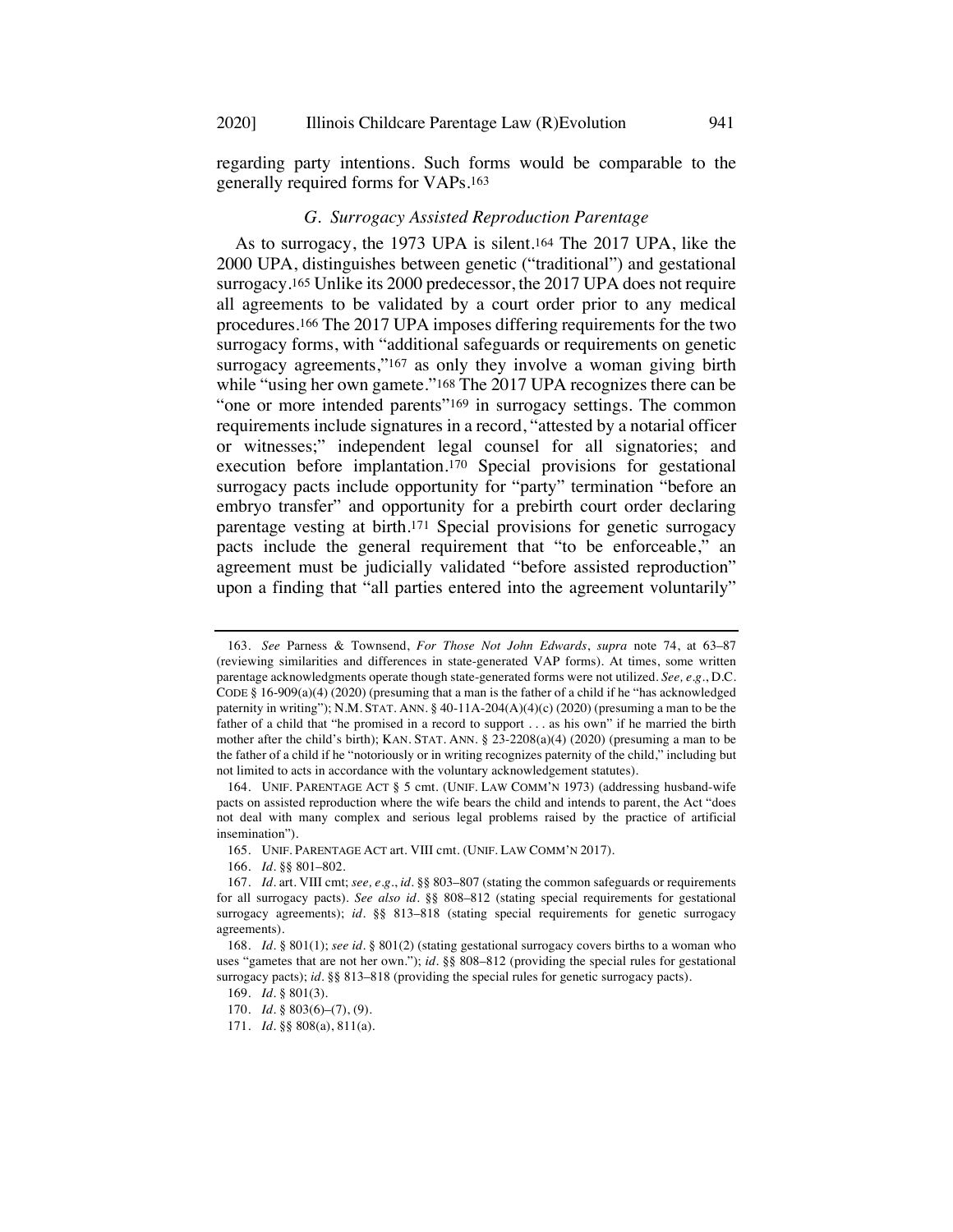and understood its terms;172 that a genetic surrogate may withdraw consent "in a record" at any time before seventy-two hours after the birth;173 and that a genetic surrogate cannot be ordered by a court to "be impregnated, terminate or not terminate a pregnancy, or submit to medical procedures."174

Significant constitutional issues under these UPA provisions await rulings. For example, under *Lehr*, might both a gametes donor and a gestational surrogate be biological parents? Further, are the parental opportunity interests of gestational surrogates ever waivable prebirth, or preconception, or preimplantation? And, might the right to terminate a pregnancy, or especially to refuse or to secure certain nonlife threatening medical procedures, ever be subject to contractual limitations?

UPA surrogacy parentage norms are now reflected both in state statutes175 and precedents untethered to statutes.176 Certain provisions of the 2017 UPA have been enacted in a few states.177 Elsewhere, major sections of the 2000 UPA on surrogacy operate.178 There are no major state required forms as with VAPs. Few suggested forms have yet

176. *See In re* F.T.R, 833 N.W.2d 634, 653 (Wis. 2013) (enforcing surrogacy pact between two couples as long as child's best interests were served, while urging the legislature to "consider enacting legislation regarding surrogacy" to insure "the courts and the parties understand the expectations and limitations under Wisconsin law"); *see also In re* Baby, 447 S.W.3d 807, 833 (Tenn. 2014) (holding "traditional surrogacy contracts do not violate public policy as a general rule" where surrogate artificially inseminated with sperm of intended father, who was not married to intended mother); *In re* Amadi A., No. W2014–01281–COA–R3–JV, 2015 WL 1956247 (Tenn. App. Apr. 24, 2015) (holding a gestational surrogate for married couple is placed on birth certificate, as said to be required by statute where intended father's/husband's sperm used with egg from unknown donor and intended mother/wife was recognized by all parties as legal mother and reiterating the plea from *In re Baby* that the legislature should enact a comprehensive statutory scheme); Raftopol v. Ramey, 12 A.3d 783, 786–87 (Conn. 2011) (holding biological father's male domestic partner can also be intended parent of a child born to a gestational surrogate); *In re* John, 174 A.D.3d 89, 99–101 (N.Y. App. Div. 2019) (holding that enforcing a surrogacy pact in the absence of statute, an intended parent (also the sperm donor) who employed a gestational surrogate was allowed in one case to formally adopt his genetic offspring).

177. *See, e.g.*, WASH. REV. CODE § 26.26.A.715 (2020) (discussing gestational or genetic surrogacy agreement); VT. STAT. ANN. tit. 15C, § 801 (2020) (discussing gestational carrier agreements).

<sup>172.</sup> *Id.* § 813.

<sup>173.</sup> *Id.* § 814(a)(2).

<sup>174.</sup> *Id.* § 818(b).

<sup>175.</sup> *See* N.H. REV. STAT. ANN. § 168-B:16(I) (2020) (stating before insemination pursuant to a surrogacy contract that must be deemed "lawful"); *see also id.* § 168-B:21(I) (stating a court "shall" be petitioned for "judicial preauthorization"); *id.* § 168-B:12(I) (requiring that "[a]ny of the parties to a gestational carrier agreement may petition the court for a parentage order declaring that the intended parent or parents are the sole parents of a child resulting from assisted reproduction and a gestational carrier arrangement, and that the gestational carrier and her spouse or partner, if any, are not the parent or parents of such a child" and mandating that the court "within 30 days, grant the petition upon a finding that the parties have substantially complied with the requirements of this chapter").

<sup>178.</sup> *See, e.g.*, UTAH CODE ANN. 78B-15-801 (2019) (similar to 2000 UPA).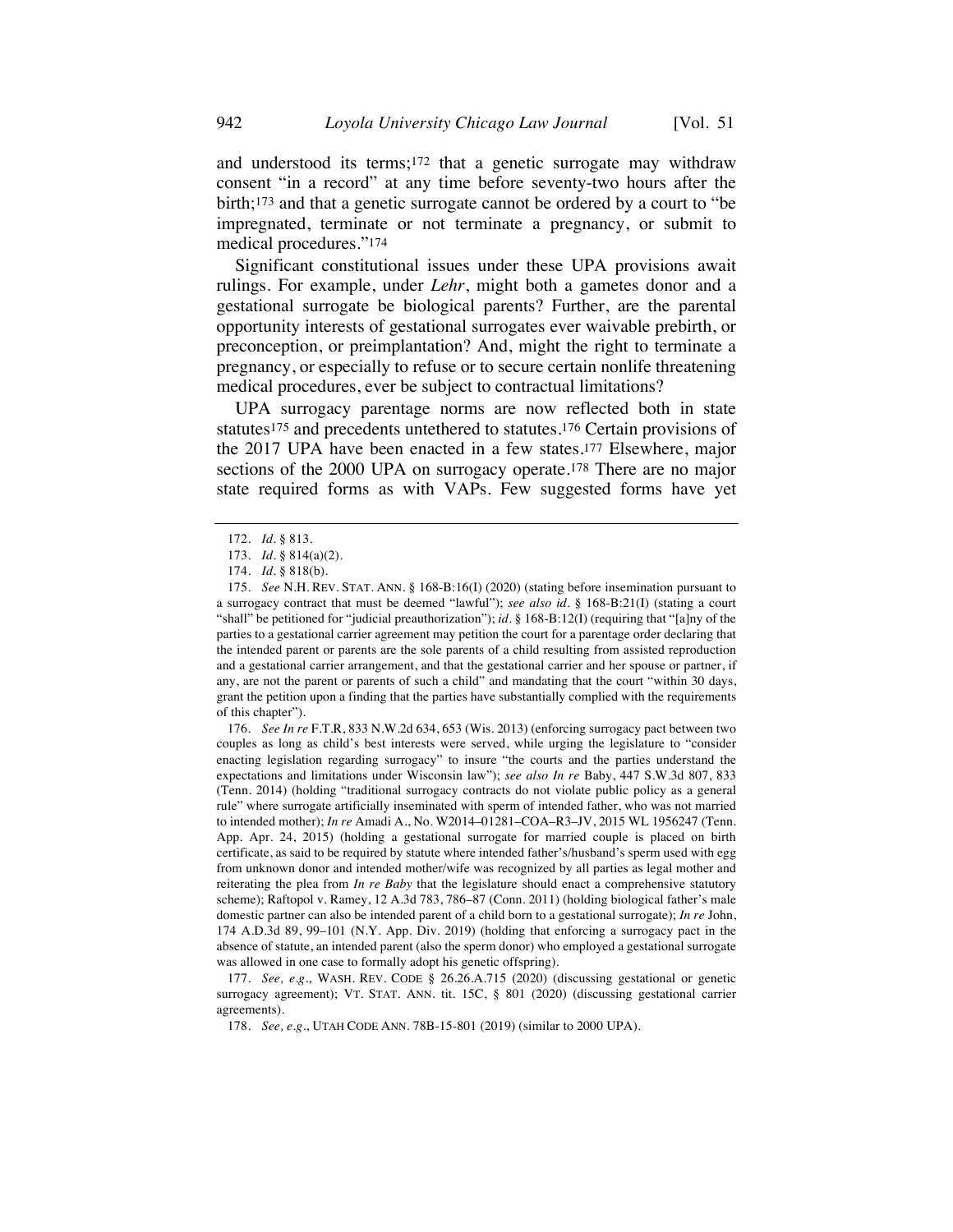appeared. But there are suggested forms for nonsuroggacy assisted reproduction births in California.179 The increased use of required forms, and the increased availability of suggested forms, would diminish significantly individual case disputes over consents to parentage or nonparentage.

## *H. Nonparental Childcare*

The 2018 UNCVA, as with the 2017 UPA, addresses the effects of the changing ways in which US families are formed and reformed. Unlike the UPA, the UNCVA generally speaks to childcare opportunities for nonparents over the objections of parents. The above-described *Troxel* precedent guided the NCCUSL norms on nonparental childcare, though the NCCUSL recognized there are some continuing uncertainties regarding the breadth of that precedent.180

The 2018 UNCVA recognizes two forms of nonparents who may secure court-ordered childcare over parental objections. The forms encompasses nonparents who are "consistent" caretakers and nonparents who have "substantial" relationships with the children so that denial of custody or visitation would result in "harm" to the children.181 Consistent caretakers must demonstrate some of the circumstances that govern de facto parentage, including having "established a bond and dependent relationship,"182 or residency/hold out parentage, including living with the child.183 Nonparents claiming "substantial" relationships must demonstrate "a familial relationship with the child by blood or law" or a relationship "without expectation of compensation,"184 as well as that "a significant emotional bond exists between the nonparent and the child."185

The 2018 UNCVA defines a nonparent as "an individual other than the parent of the child," who can be, but need not be, "a grandparent, sibling,

<sup>179.</sup> *See* CAL. FAM. CODE § 7613.5 (2020).

<sup>180.</sup> *See, e.g.*, UNIF. NONPARENT CUSTODY & VISITATION ACT § 4 cmt. 3 (UNIF. LAW COMM'N 2018) (noting in Justice O'Connor's plurality opinion in *Troxel v. Granville*, 530 U.S. 57, 73 (2000) (O'Connor, J., plurality opinion), the Court recognized the current precedent did not consider "whether the Due Process clause requires all nonparental visitation statutes to include a showing of harm or potential harm to the child as a condition precedent to granting visitation").

<sup>181.</sup> *Id.* § 4 (a)(1). These nonparents must also establish the best interests of children will be served by any childcare orders. *Id.* § 4(a)(2).

<sup>182.</sup> *Id.* § 4(b)(4).

<sup>183.</sup> *Id.* § 4(b)(1).

<sup>184.</sup> *Id.* § 4(c)(1)(A)–(B).

<sup>185.</sup> *Id.* § 4(c)(2).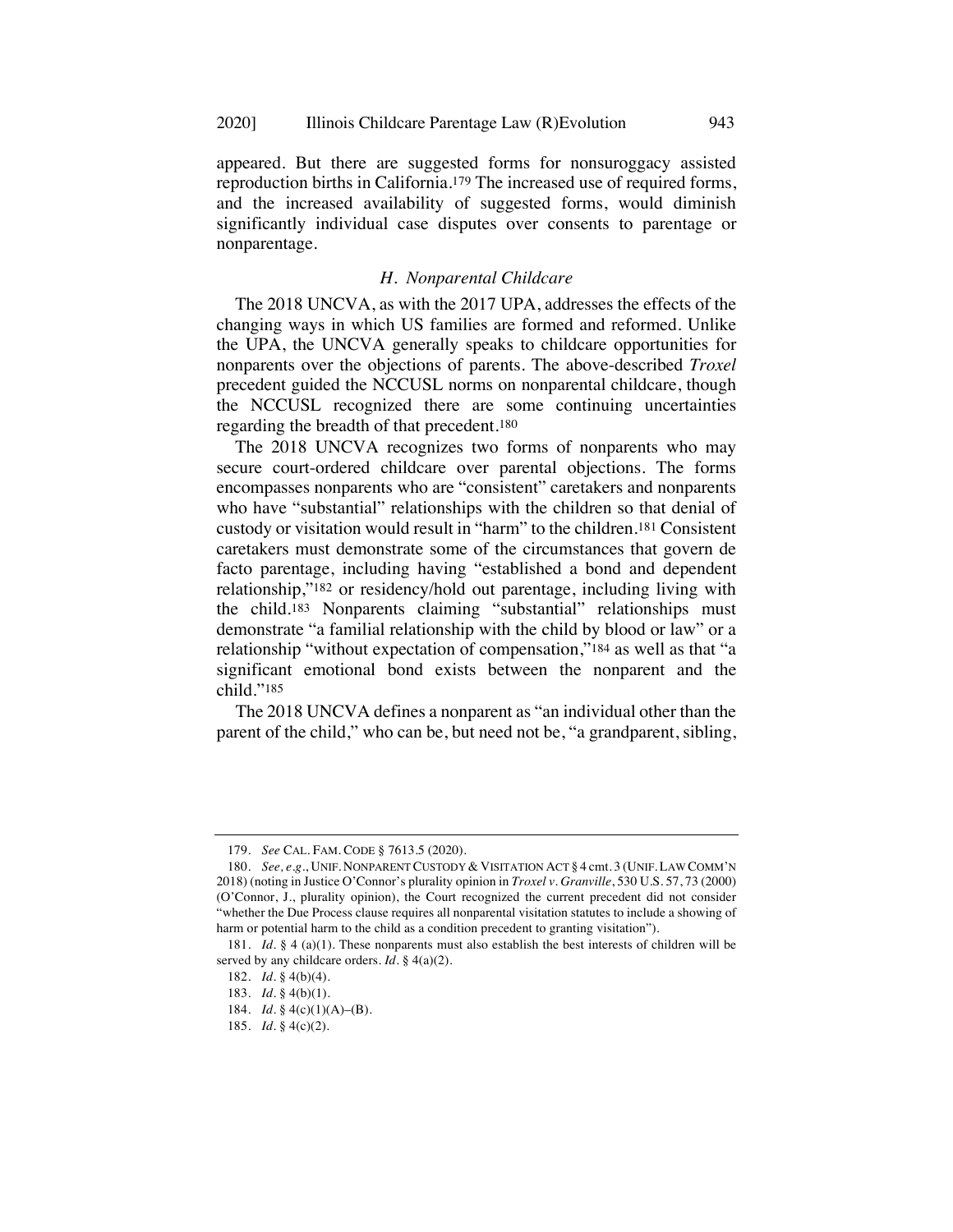or stepparent of the child."186 A child under the Act is "an unemancipated individual" under eighteen years of age.187

#### IV. CURRENT ILLINOIS CHILDCARE PARENTAGE LAWS

#### *A. Introduction*

In Illinois there are several statutes on childcare parentage, including statutes in and outside of the Marriage and Dissolution of Marriage Act (IMDMA) and the Parentage Act. Some laws are relatively new. The Family Law Study Committee (FLCS), a 2008 directive of the Illinois General Assembly, proposed statutory reforms on childcare parentage for children born of sex and of assisted reproduction, with many of its proposed reforms enacted.188 But with all the statutory amendments, current Illinois laws poorly address many of the questions raised by the changes in reproductive technologies and family relationships. The FLCS did its work before the 2017 Uniform Parentage Act and the 2018 Uniform Nonparent Custody and Visitation Act were adopted, as well as before the 2019 Draft ALI Restatement on Children and the Law.

The FLCS proposals appeared in two bills. In significant part, one sought to replace the Illinois Parentage Act of 1984 while the other sought to amend the IMDMA. Each bill extended somewhat parental childcare interests to those who were neither actual or alleged biological parents nor adoptive parents.189

Common law rulings outside of statutory interpretation could, both before and after the work of the FLCS and General Assembly follow-up, extend childcare parentage to those outside statutes. Common law childcare parents who were similar to statutory childcare parents, in fact, have been recognized for certain assisted reproduction births. The former Illinois Parentage Act guided births to wives where licensed physician supervision was used and where written consents were needed where the husbands were not the semen donors. Precedents recognize other nonbirth spouses and other persons as parents in assisted reproduction settings.190

190. *See In re* T.P.S., 2013 IL App (5th) 120438-U, ¶ 46 (discussing the former same sex partner has her guardianship continued for a child born of assisted reproduction where birth mother then

<sup>186.</sup> *Id.* § 2(7).

<sup>187.</sup> *Id.* § 2(1).

<sup>188.</sup> *See* André Katz & Erin Bodendorfer, *The New and Improved Illinois Marriage and Dissolution of Marriage Act*, 103 ILL. B.J., Nov. 2015, at 30 (discussing the substantial revisions made to the Illinois Marriage and Dissolution Act); Margaret A. Bennett, *An Overview of the Illinois Parentage Act of 2015*, 103 ILL. B.J., Dec. 2015, at 28 (discussing the Illinois Parentage Act of 2015 and how it reflects changes in cultural now, as well as reproductive technology).

<sup>189.</sup> *See* Adam W. Lasker, *Is A Family-Law Overhaul On the Way?*, 100 ILL. B.J., Sept. 2012, at 458. *See also* Lisa K. Murphy, *House Bill 1452: The Future of Family Law in Illinois?*, 26 DUPAGE COUNTY B. ASS'N BRIEF, June 2014, at 28.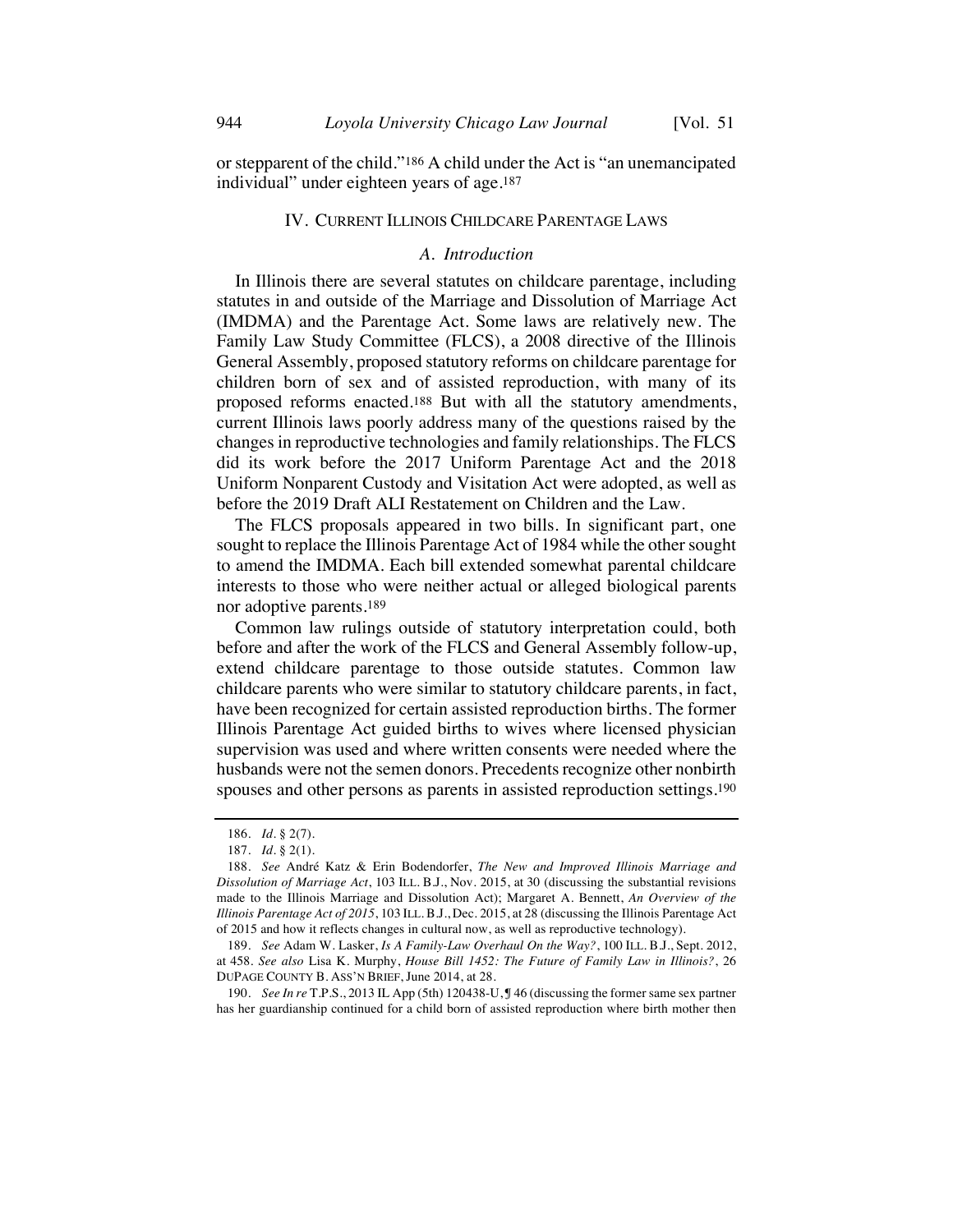Thus parentage has been recognized in an unmarried couple employing assisted reproduction without physician supervision where one of the two delivers a child planned to be parented by the couple.191 As well, a joint parenting agreement, a part of a marriage dissolution case settlement, between a birth mother and a former stepfather has been enforced though the former husband would have had no standing to pursue court-ordered childcare without the agreement.192

Yet common law precedents on childcare parentage have not spoken to all circumstances where technologies are employed in human conception, as with genetic surrogacy. And they have not addressed childcare parentage issues for children born of consensual sex in some circumstances where there are no statutory norms.193 The Illinois Supreme Court has chosen, on separation of power grounds, to defer to the General Assembly in many circumstances.194

## *B. Spousal Parentage*

State-recognized partners of birth mothers when their children are born are "presumed" parents.195 Such parentage continues for these persons until "rebutted or confirmed in a judicial or administrative proceeding."196 Similar parentage arises and continues for those whose partnerships were "terminated" no more than three hundred days before the births.197 Further, such parentage arises and continues for those who "attempted" to establish similar partnerships.198

193. *See, e.g.*, *In re* A.B., 2015 IL App (5th) 140581-U, ¶ 19 (rejecting man's request, via claims for common law contract involving promissory estoppel, fraud and equitable estoppel, for visitation with child fathered by another through sex where man supported and reared the child from birth and for eighteen months).

194. *See In re* Scarlett Z.-D., 28 N.E.3d 776, 795 (Ill. 2015) ("Legal change in this complex area must be the product of a policy debate.").

objected, but had earlier entered into the guardianship with the expectation to raise the child "as a couple").

<sup>191.</sup> *See In re* M.J., 787 N.E.2d 144, 152 (Ill. 2003) (recognizing parentage in an anonymous sperm donor).

<sup>192.</sup> *Compare In re* Schlam, 648 N.E.3d 345, 351 (Ill. App. Ct. 1995) (holding a joint parenting agreement was valid and noted the rights of the child were not bargained away), *with In re* Engelkens, 821 N.E.2d 799, 806 (Ill. App. Ct. 2004) (no visitation pact between father and former stepmother, only a "gratuitous undertaking").

<sup>195.</sup> A partnership recognition arises through "a marriage, civil union, or substantially similar legal relationship," like a domestic partnership. 750 ILL. COMP. STAT. 46/204(a)(1) (2020). Earlier presumed spousal parent statutes operated only for male partners, though equality principles could have operated to extend the presumption to female partners of birth mothers, at least where assisted reproduction was employed with donated sperm. Henderson v. Adams, 209 F. Supp. 3d 1059, 1076 (S.D. Ind. 2016), *aff'd in part and vacated in part*, Henderson v. Box, 947 F.3d 482 (7th Cir. 2020).

<sup>196.</sup> 750 ILL. COMP. STAT. 46/103(p) (2020). *See, e.g.*, Sparks v. Sparks, 122 N.E.3d 715 (Ill. App. Ct. 2018) (discussing spousal parentage rebuttal).

<sup>197.</sup> 750 ILL. COMP. STAT. 46/204(a)(2) (2020).

<sup>198.</sup> *Id.* § 204(a)(3).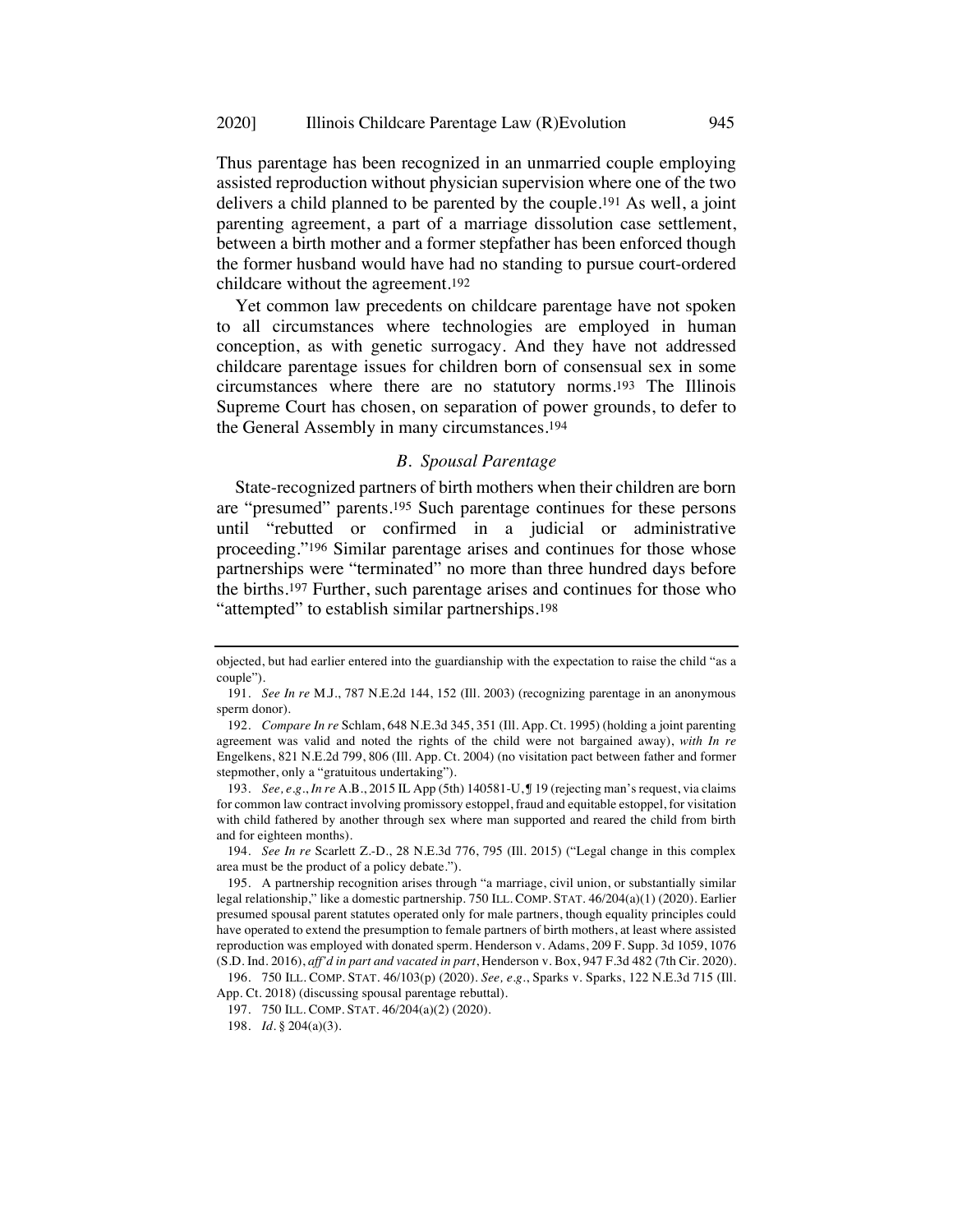## *C. Voluntary Acknowledgment Parentage*

Voluntary acknowledgment parentage arises when a birth mother and a "man seeking to establish his parentage" execute an acknowledgment on a form complying with statutory prerequisites, including that there be a witnessed "record;" "an authentication under penalty of perjury;" and an articulation of the limited availability of "a challenge by a signatory."199 Such an acknowledgment is the equivalent of a judicial adjudication of parentage of the child.200 Such an acknowledgment may be undertaken by a man where another is a presumed parent as long as the presumed parent, usually the spouse or otherwise the state-recognized partner of the birth mother,201 signs a "denial of parentage."202

## *D. Residency/Hold Out Parentage*

As noted, the UPAs have presented two somewhat different norms for establishing childcare parentage involving both residence with the child and holding that child out as one's own. The variations chiefly involve whether residency/hold out begins at birth and how long it lasts. Currently, Illinois statutes recognize no comparable form of childcare parentage, though this form was proposed for enactment in the General Assembly when the 2015 parentage law amendments were considered.203 The Illinois Supreme Court has chosen not to develop common law parentage tracking residency/hold out parentage in the UPAs in deference to General Assembly authority.204

#### *E. De Facto Parentage*

As noted, both the 2017 UPA and ALI pronouncements recognize forms of de facto parentage. These forms can arise not only with residence and hold out, but also with, inter alia, the establishment of a bonded and dependent, parental-like relationship with no expectation of financial benefit. Currently, Illinois statutes recognize no comparable avenue to childcare parentage. The Illinois Supreme Court has chosen here as well not to develop common law parentage tracking de facto

<sup>199.</sup> *Id.* § 302(a)(1), (2), (4)–(5).

<sup>200.</sup> *Id.* § 302(a)(5).

<sup>201.</sup> *Id.* § 204(a).

<sup>202.</sup> *Id.* § 303.

<sup>203.</sup> *See, e.g.*, Parentage Act of 2013 § 204(a)(5), (b)(5), H.B. 1243, 98th Sess., Gen. Assemb. (Ill. 2013) (describing situations where men and women will be presumed to be the parent of a child).

<sup>204.</sup> *See, e.g.*, *In re* Scarlett Z.-D., 28 N.E.3d 776, 795 (Ill. 2015) (concluding that custody and visitation issues are a "complex area" requiring "policy debate" in the legislature). On state court judicial deference to General Assembly authority regarding childcare parentage, see Parness, *More Principled Allocations*, *supra* note 11, at 480.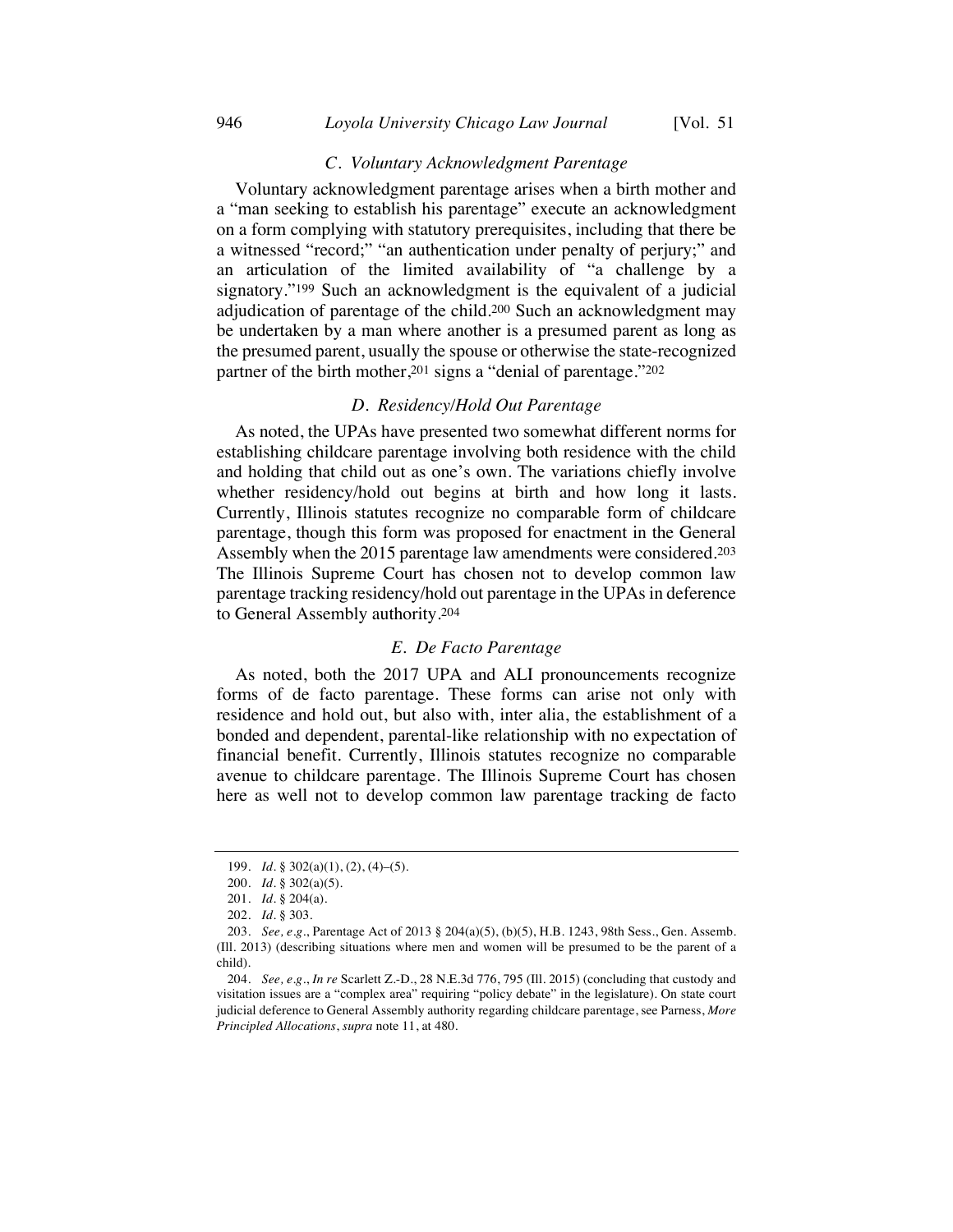parentage in deference to General Assembly authority,205 which had a comparable parentage proposal before it when considering recent parentage law reforms.206

#### *F. Nonsurrogacy Assisted Reproduction Parentage*

Childcare parentage in Illinois arising from birth by nonsurrogacy assisted reproduction had been significantly governed by the Illinois Parentage Act.207 That act guided births to wives where there was required licensed physician supervision and there were written consents by husbands, acknowledged by their wives, in settings where the husbands were not the semen donors.208 Written consents and physician assistance were not mandated for parentage to arise where the semen donors were the husbands.209

Now, childcare parentage arising from nonsurrogacy assisted reproduction is significantly guided by the Illinois Parentage Act of 2015, effective in 2017.210 It extends recognition of assisted reproduction parentage to the both wed and unwed,211 as it covers "any individual who is an intended parent" as defined by the Act.212 In particular, the Act generally recognizes that a donor of genetic material used to conceive a child by means of assisted reproduction presumptively "is not a parent" of the child,213 but may become a parent by establishing intended parentage.214 The Act allows prebirth as well as postbirth judicial

209. *Id.* § 2.

<sup>205.</sup> *See, e.g.*, *Scarlett Z.-D.*, 28 N.E.3d at 795 (concluding that custody and visitation issues are a "complex area" requiring "policy debate" in the legislature). There is some hint that there could develop either residency/hold out or de facto parentage under common law principles in "egregious" cases. *See, e.g.*, *In re* A.B., 2015 IL App (5th) 140581-U, ¶¶ 16–18 (citing Koelle v. Zwiren, 672 N.E.2d 868 (Ill. App. Ct. 1996)) (detailing how "deceptive means" were employed by a birth mother to prompt childcare by a nonparent for over eight years).

<sup>206.</sup> *See, e.g.*, H.B. 1452, 98th Sess., Gen. Assemb. (Ill. 2013) (providing an "equitable" parenthood provision).

<sup>207.</sup> The old version of the Illinois Parentage Act was enacted in 1984. See 750 ILL. COMP. STAT 45/1–28 (1984); P.A. 083-1026 (eff. Jan. 5, 1984); P.A. 086-1475 (eff. Jan. 10, 1991). The Illinois Legislature revised the Parentage Act in 2017. P.A. 099-0085, § 977 (eff. Jan. 1, 2016); P.A. 099-0763, § 10 (eff. Jan. 1, 2017).

<sup>208.</sup> 750 ILL. COMP. STAT. 40/3(a) (2016) (repealed 2017).

<sup>210.</sup> 750 ILL. COMP. STAT. 46/701 (2020).

<sup>211.</sup> It also extends assisted reproduction parentage to certain gametes donors who were intended parents, but who died before insemination or embryo transfer. *Id.* § 705.

<sup>212.</sup> *Id.* § 703(a). Intended parent under the Act "means a person who enters into an assisted reproductive technology arrangement, including a gestational surrogacy arrangement, under which he or she will be the legal parent of the resulting child." *Id.* § 103(m-5).

<sup>213.</sup> *Id.* § 702.

<sup>214.</sup> *Id.* § 703(a) (providing for an "agreement . . . entered into prior to any insemination or embryo transfer" involving both donor who is relinquishing rights and intended parent). *See also id.* § 703(b) (stating that an anonymous gamete donor, without a designated intended parent at time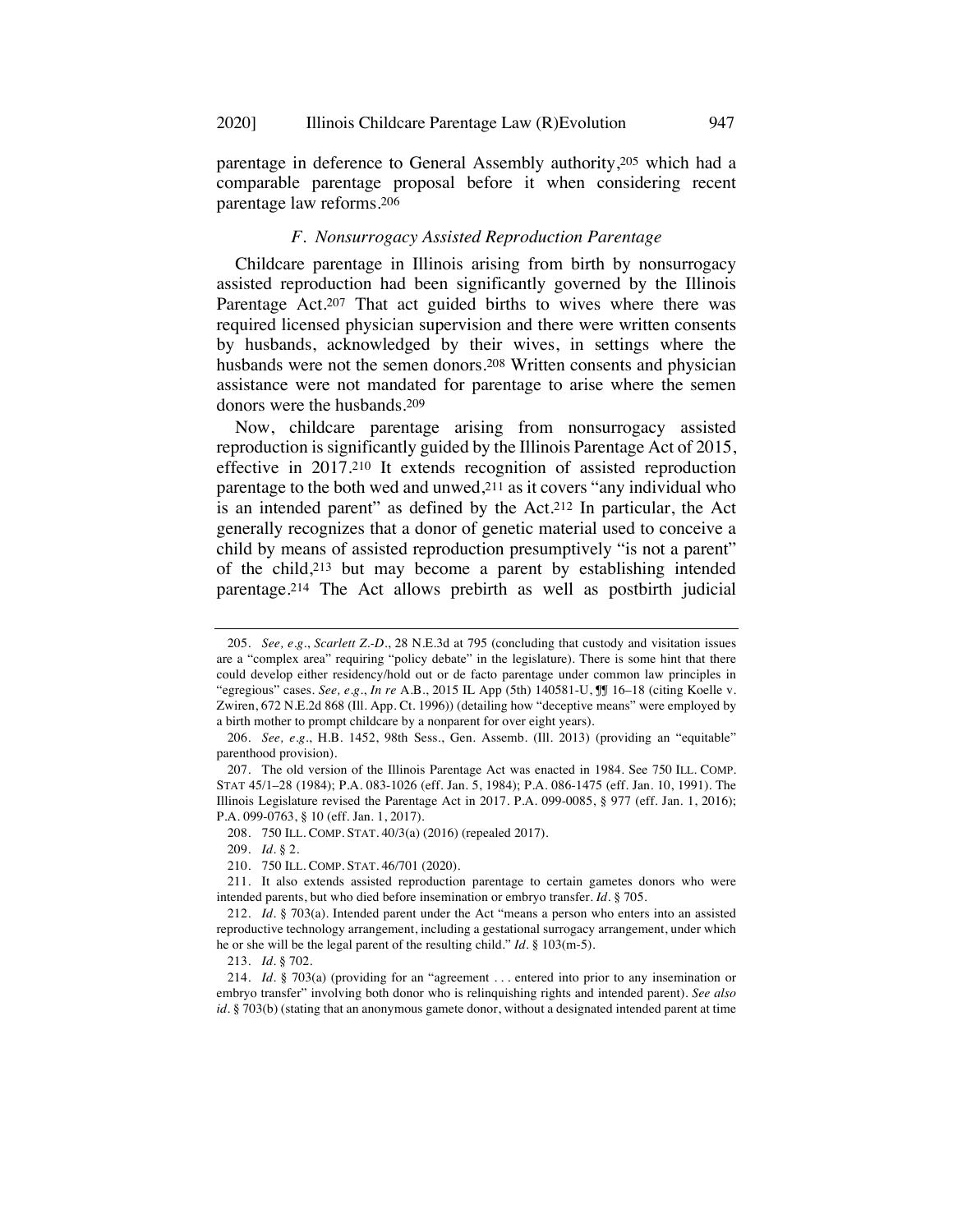confirmation of "the existence of a parent-child relationship" based on compliance with intended parentage norms.215 Further, the Act generally allows withdrawals of consent to use donated genetic material and to future parenthood if asserted before significant steps toward conception are taken.216

Importantly, where the requirements of the Act on "intended" parentage are not met or are inapplicable, and parentage disputes arise, "a court . . . shall determine parentage based on evidence of the parties' intent at the time of donation."217 Explicit requirements of the Act regarding donor relinquishment of "all rights and responsibilities to any resulting child" are not met where there is no "written legal agreement" entered after consultation with "independent counsel."218 Explicit requirements of the Act regarding intended parentage are also not met where an agreement is not "entered into prior to any insemination or embryo transfer."219

The provisions of the Act on intended parentage for donors and nondonors alike in assisted reproduction births are inapplicable to children born as a result of "a valid gestational surrogacy arrangement meeting the requirements of the Gestational Surrogacy Act."220 Seemingly, the Act invites judicial parentage determinations through common law rulings when children are born of assisted reproduction in contemplated surrogacy settings where there were no "valid" agreements under the Gestational Surrogacy Act.221

## *G. Surrogacy Assisted Reproduction Parentage*

Parentage via birth by assisted reproduction with the use of a surrogate is governed by the 2005 Gestational Surrogacy Act.222 This Act guides reproductive contracts between a gestational surrogate223 and an intended

of donation, is not a parent if "parental rights" were "relinquished . . . in writing at the time of donation" and intended parent is "the parent of any resulting child").

<sup>215.</sup> *Id.* § 703(c).

<sup>216.</sup> *See id.* § 704 (preventing intended parentage in another where "donor withdraws consent to his or her donation prior to the insemination or the combination of gametes."). Burden of proof is "clear and convincing evidence." *Id.* § 707; *see also id.* § 704 (preventing intended parentage for one who withdraws consent "prior to insemination or embryo transfer"). The burden of proof is "clear and convincing evidence." *Id.* § 707.

<sup>217.</sup> *Id.* § 703(d).

<sup>218.</sup> *Id.* § 703(a).

<sup>219.</sup> *Id.*

<sup>220.</sup> *Id.* § 701.

<sup>221.</sup> *Id.* § 703(d).

<sup>222.</sup> 750 ILL. COMP. STAT. 47/1–75 (2020).

<sup>223.</sup> A gestational surrogate is defined under the Parentage Act of 2015 as "a woman who is not an intended parent and agrees to engage in a gestational arrangement pursuant to the terms of a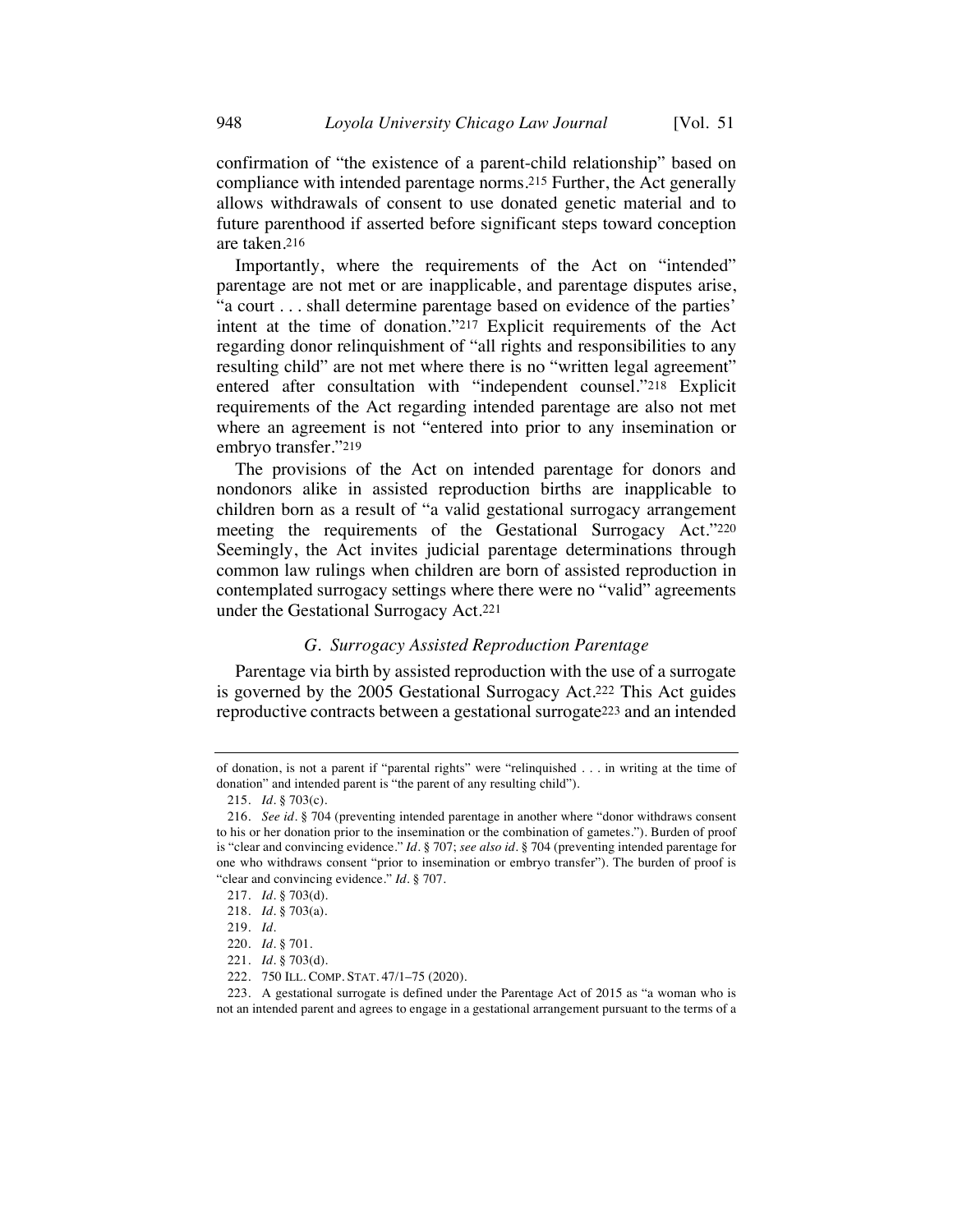parent or two intended parents.224 Importantly, there is no recognition of possible genetic surrogacy as the Act defines a surrogate as one who "has made no genetic contribution."225 Contracts under the Act must have involved at least one intended parent who contributes "one of the gametes resulting in a pre-embryo that the gestational surrogate will attempt to carry to term,"226 as well as a "medical need for the gestational surrogacy" by at least by one intended parent.<sup>227</sup> A parent-child relationship could be established prebirth for a child to be born to a gestational surrogate where there is either an intended parent or intended parents.228

Clearly, certain surrogacy arrangements are outside the express terms of the Act. What if a surrogate is impregnated with a turkey baster? What if a single intended parent has no medical need?

#### *H. Nonparent Childcare*

By comparison to the 2018 UNCVA229 and many current state laws outside of Illinois,230 Illinois statutes provide fewer opportunities for nonparents to seek court-ordered childcare over the current objections of any existing legal parent.231 "Visitation"232 orders must only issue if a parent has voluntarily and indefinitely relinquished physical custody233 and "if there is an unreasonable denial of visitation by a parent and the denial has caused the child undue mental, physical or emotional harm."234 Standing to seek such orders is limited to "appropriate" persons, 235 identified as including only "grandparents, great-grandparents, step-

231. 750 ILL. COMP. STAT. 5/602.9 (2020).

232. *Id.* § 602.9(b)(3). Seemingly, visitation orders include orders involving "visitation and electronic communication." *Id.* § 602.9(a)(4).

233. *Id.* § 601.2(b)(3), *employed by In re* K.N.L., 131 N.E.3d 130, 134 (Ill. App. Ct. 2019).

valid gestational surrogacy arrangement under the Gestational Surrogacy Act." 750 ILL. COMP. STAT. 46/103(m) (2020).

<sup>224.</sup> 750 ILL. COMP. STAT. 47/15(b)(3) (2020). Seemingly the Act contemplates only an intended mother, an intended father, or both. *Id.* § 15(b)(1)–(2).

<sup>225.</sup> *Id.* § 10.

<sup>226.</sup> *Id.* § 20(b)(1).

<sup>227.</sup> *Id.* § 20(b)(2).

<sup>228.</sup> *Id.* § 35(a).

<sup>229.</sup> *See* UNIF. NONPARENT CUSTODY & VISITATION ACT § 4(a)(1) (UNIF. LAW COMM'N 2018) (stating nonparent childcare standing extends to "consistent" caretakers and those with "substantial" relationships with children).

<sup>230.</sup> *See* Jeff Atkinson, *Shifts in the Law Regarding the Rights of Third Parties to Seek Visitation and Custody of Children*, 47 FAM. L.Q. 1 (2013).

<sup>234.</sup> *Id.* § 602.9(b)(3); *see also id.* § 602.9(c)(1), (b)(4) ("[A nonparent must] prove that the parent's actions and decisions regarding visitation will cause undue harm to the child's mental, physical or emotional health").

<sup>235.</sup> *Id.* § 602.9(b)(1).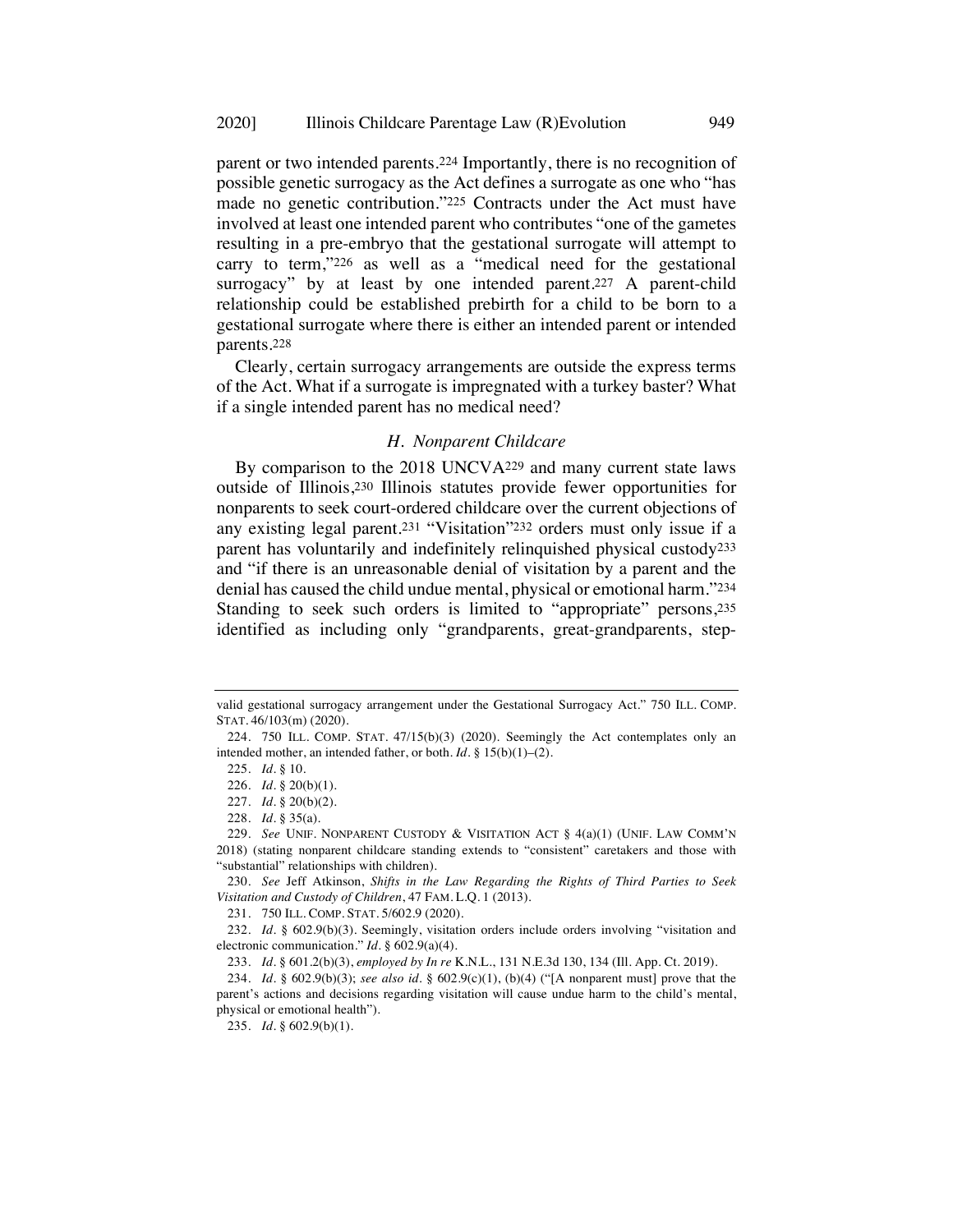parents and siblings."236 Those with standing must establish that the "minor child is one year or older" and that one of the following conditions is also met: a nonobjecting parent is "deceased or has been missing for at least 90 days;" "a parent of the child is incompetent as a matter of law;" a parent has been in jail or prison for over ninety days; a parent, separated or divorced from another parent, does not object, but only where any visitation would not diminish "the parenting time" of the parent who is "not related to" the petitioning nonparent; or, the child was born to unwed parents who do not now live together.237 An independent avenue to nonparent childcare is available through the Illinois Probate Act's provisions on guardianship appointments.238

As with the 2018 UNCVA, Illinois statutes do not address directly nonparent childcare in the form of child support obligations for nonparents arising from their earlier parental-like, or other, acts.239

#### V. CONTEMPLATING NEW ILLINOIS CHILDCARE PARENTAGE LAWS

Notwithstanding recent statutory enactments and a few common law precedents on childcare parentage, there is a pressing need, given changes in reproductive technologies and in human conduct, for Illinois lawmakers, especially General Assembly members, to consider further changes. They should focus on whether, and if so how far, to extend childcare interests and responsibilities arising at, or soon after, or long after birth, to those who are neither actual nor alleged biological parents or adoptive parents. Statutes and precedents already recognize some such interests and responsibilities, as with the precedents involving women whose partners bear children via assisted reproduction where the couple had earlier agreed to raise any children jointly. In considering further extensions of childcare rights and duties to those without biological or adoptive ties, Illinois lawmakers necessarily must confront several important issues. Some of those issues follow.

#### *A. Three or More Childcare Parents*

One issue raising several policy questions involves the circumstances under which three or more people might be deemed parents (of perhaps different forms) imbued with standing to seek "parenting time." Two

<sup>236.</sup> *Id.* § 602.9(c)(1). For definitions of these persons, see *id.* § 602.9(a). *See also* Sharpe v. Westmoreland, 126 N.E.3d 690 (Ill. App. Ct. 2019) (holding that step-parent includes only those married, and not those in civil unions).

<sup>237.</sup> 750 ILL. COMP. STAT. 5/602.9(c)(1)(A)–(E) (2020).

<sup>238.</sup> *See, e.g.*, Henry Kass, *The Illinois Probate Act: A Non-Parent's Alternative to the IMDMA for Allocation of Parental Responsibilities*, 31 J. DUPAGE COUNTY B. ASS'N, Apr. 2019, at 8.

<sup>239.</sup> For current state laws on the child support obligations of nonparents, see, e.g., Jeffrey A. Parness & Matthew Timko, *De Facto Parent and Nonparent Child Support Orders*, 67 AM. U. L. REV. 769, 780–86 (2018) [hereinafter Parness & Timko, *Child Support*].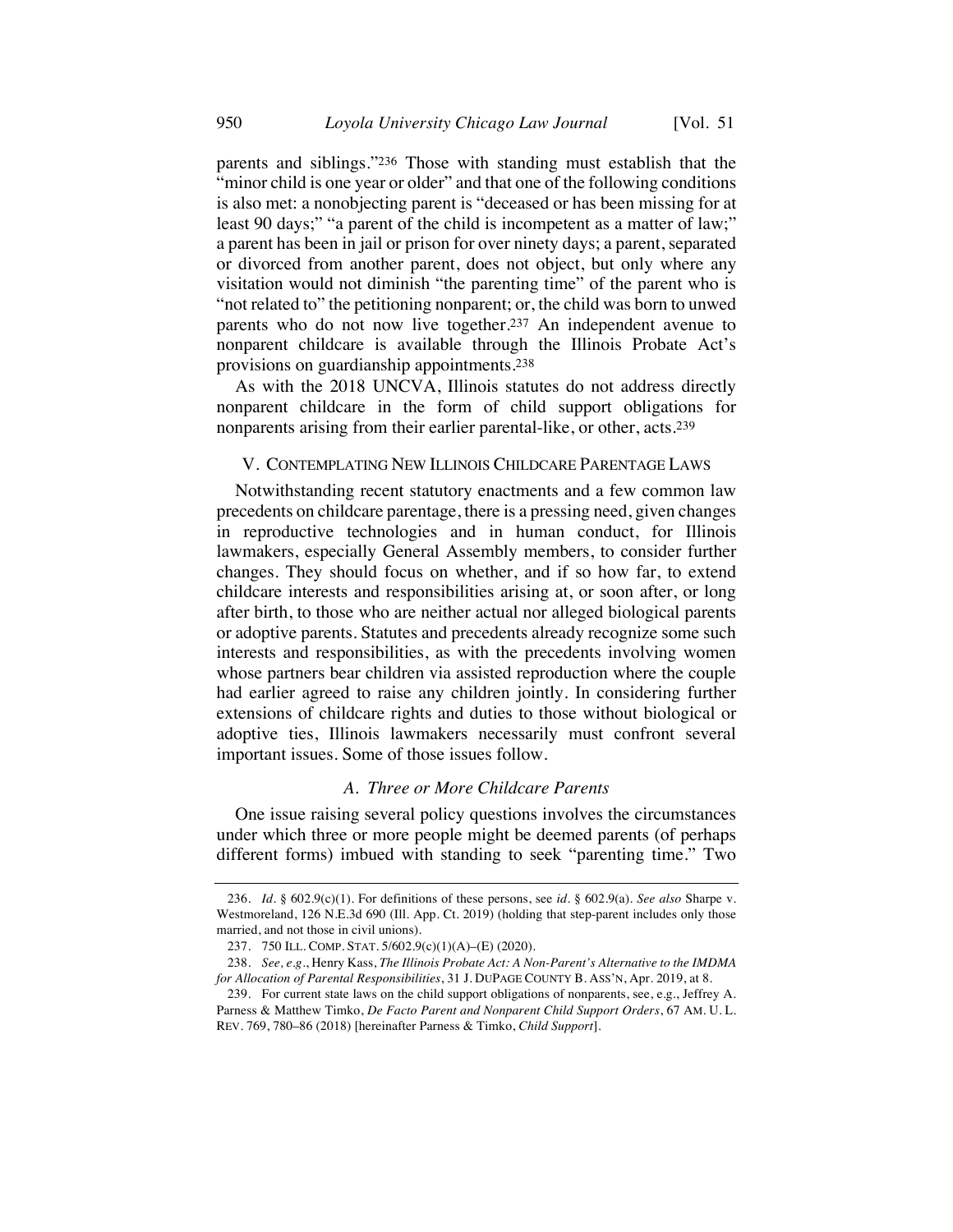General Assembly proposals at one time offered conflicting answers. Presumed parentage before the recent Parentage Act amendments meant a rebuttable presumption about male parentage, wherein only one man seemingly could be a father at any particular time. Under the Illinois Parentage Act of 1984, a husband's presumed parentage arising from marriage could be rebutted with proof of no genetic ties,<sup>240</sup> with similar proof also available to challenge a paternity acknowledgment involving alleged genetic ties that had prompted a comparable presumed parentage in an unwed father.241 A proposed Parentage Act provision called for a judicial choice of one or another presumed parent who will rear a child with the birth mother, with the choice guided by logic and public policy, especially the child's best interests.242 Under this approach, there could initially be two presumed fathers—though only one could remain a parent along with the birth mother. But a proposed Marriage and Dissolution of Marriage Act provision allowed for three or more parents, as it had no provision on a mandated judicial choice between two competing equitable parents who existed simultaneously alongside a birth mother.243

In Louisiana, the high court has recognized, via its common lawmaking authority, that three different parents may child rear per court order.244 And in California, the possibility of three childcare parents is recognized by statute.245

If at all, under what circumstances might three (or more) people in Illinois simultaneously share parenting time? Should three (or more) parents be possible only in certain instances, as when parenting time allocations are based on preconception acts, like assisted reproduction pacts or preadoption pacts that were judicially recognized preconception or preadoption? Should three (or more) custodial parents be possible only where there are present or former stepparents (i.e., now or once married to one of two childcare parents)? Recognition of three parents under any

<sup>240.</sup> 750 ILL.COMP. STAT. 45/5(a)(1)–(2) (2020) (noting spousal parentage for man, "presumed to be the natural father of a child"); *id.* § 7(b)–(b-5) (showing that after rebuttal of spousal parentage arises under  $45(a)(1)$  or (2) through "DNA tests," the "paternity of the child by another man may be determined").

<sup>241.</sup> *Id.* § 5(a)(3)–(4) (showing parentage for a man, "presumed to be the natural father of a child," who "signed an acknowledgement of parentage"); *id.* § 6(d) ("a signed acknowledgment of paternity . . . may be challenged in court only on the basis of fraud, duress, or material mistake of fact"); *id.* § 7(a) (saying a man "alleging himself to be the father of the child" can pursue an action "to determine the existence of a father and child relationship" even where such "a relationship" is already presumed in another man under 45/5(a)).

<sup>242.</sup> Illinois Parentage Act of 2013 § 204(c), H.B. 1243, 98th Sess., Gen. Assemb. (Ill. 2013).

<sup>243.</sup> H.B. 1452 § 600, 98th Sess., Gen. Assemb. (Ill. 2013).

<sup>244.</sup> *See, e.g.*, Smith v. Cole, 553 So. 2d 847 (La. 1989); T.D. v. M.M.M., 730 So. 2d 873 (La. 1999).

<sup>245.</sup> CAL. FAM.CODE § 7612(c) (2020) (providing that a court may find "more than two persons with a claim to parentage . . . if recognizing only two parents would be detrimental to the child").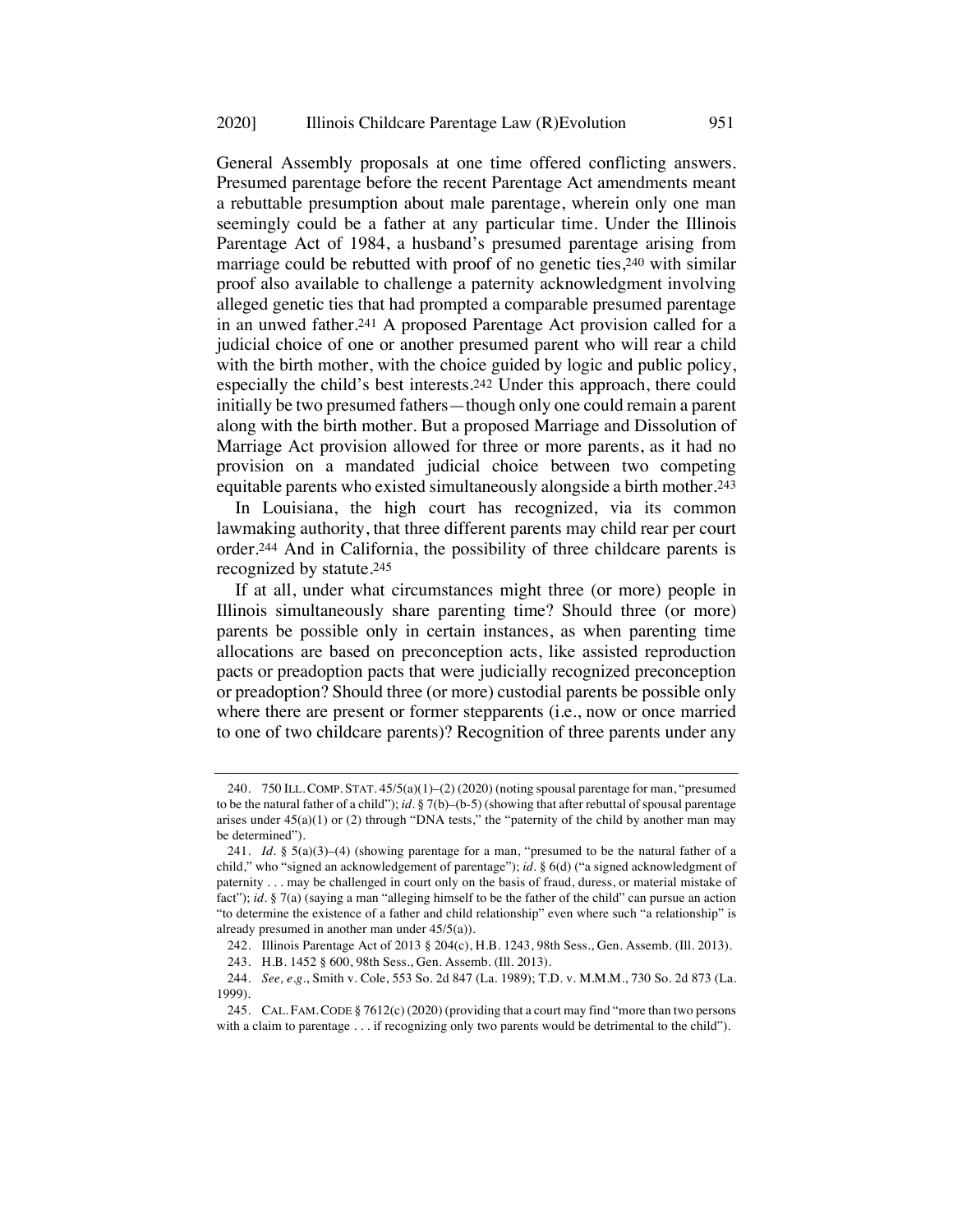circumstances should always serve a child's best interests, perhaps as well serving to prevent harm or detriment to the child.

#### *B. Expanded Visitation Interests for Nonparents*

A second issue involves whether certain family members, or others, should be accorded greater standing to seek court orders at least for "parenting time," visitation, or continuing child contact (e.g., Skype or iPhone facetimes), if not an allocation of parental decisionmaking, even if they are not recognized as parents.246 If so, should any such orders be limited to those nonparents with intimate, or perhaps only state recognized marital or marital-like, relationships with existing legal parents? Further, should detriment to the child be required before a nonparent can be afforded such standing? And, should a showing of a parent's lack of physical custody be a prerequisite to nonparent standing, especially where detriment/harm to the child will arise without an order involving some form of continuing contact?

Beyond stepparents and the like, should grandparents who rear, or help to rear, their grandchildren under agreements with their grandchildren's parent or parents ever be able to attain nonparental childcare interests over the current objections of existing legal parents or an existing legal parent? If so, how should the standards for grandparents and stepparents (present, and perhaps former) be distinguished, if at all? For example, should grandparents, still part of a family that includes existing legal parents and their children, be accorded less standing to seek nonparental childcare orders than former stepparents, who are no longer within the traditionally-viewed families of the parents and their children, but who acted as parents for some time? Further, should standing to pursue nonparent childcare be extended beyond "grandparents, greatgrandparents, step-parents and siblings," recognized as "appropriate" persons under the current nonparent childcare statute?247

Finally, should standing to pursue nonparent childcare ever be recognized pursuant to contract? In one case, the Illinois Appellate Court determined that it could not validate a preadoption contract by the maternal grandparents, who became parents, to allow "regular visitation, communication and contact" with the adopted child by the biological father and the paternal grandparents because such an arrangement was

<sup>246.</sup> The current Illinois Marriage and Dissolution of Marriage Act differentiates between childcare orders on decision-making and on parenting time when allocating parental responsibilities. 750 ILL. COMP. STAT. 5/602.5 (2020); *id.* § 602.7.

<sup>247.</sup> *Id.* § 602.9(c)(1). *See, e.g.*, *In re* R.W., 99 N.E.3d 222, 224–25, 232, 239 (Ill. App. Ct. 2018) (showing that parenting time was allocated to the birth mother, unwed biological father, maternal uncle, and an "unrelated individual" who was given decision-making authority).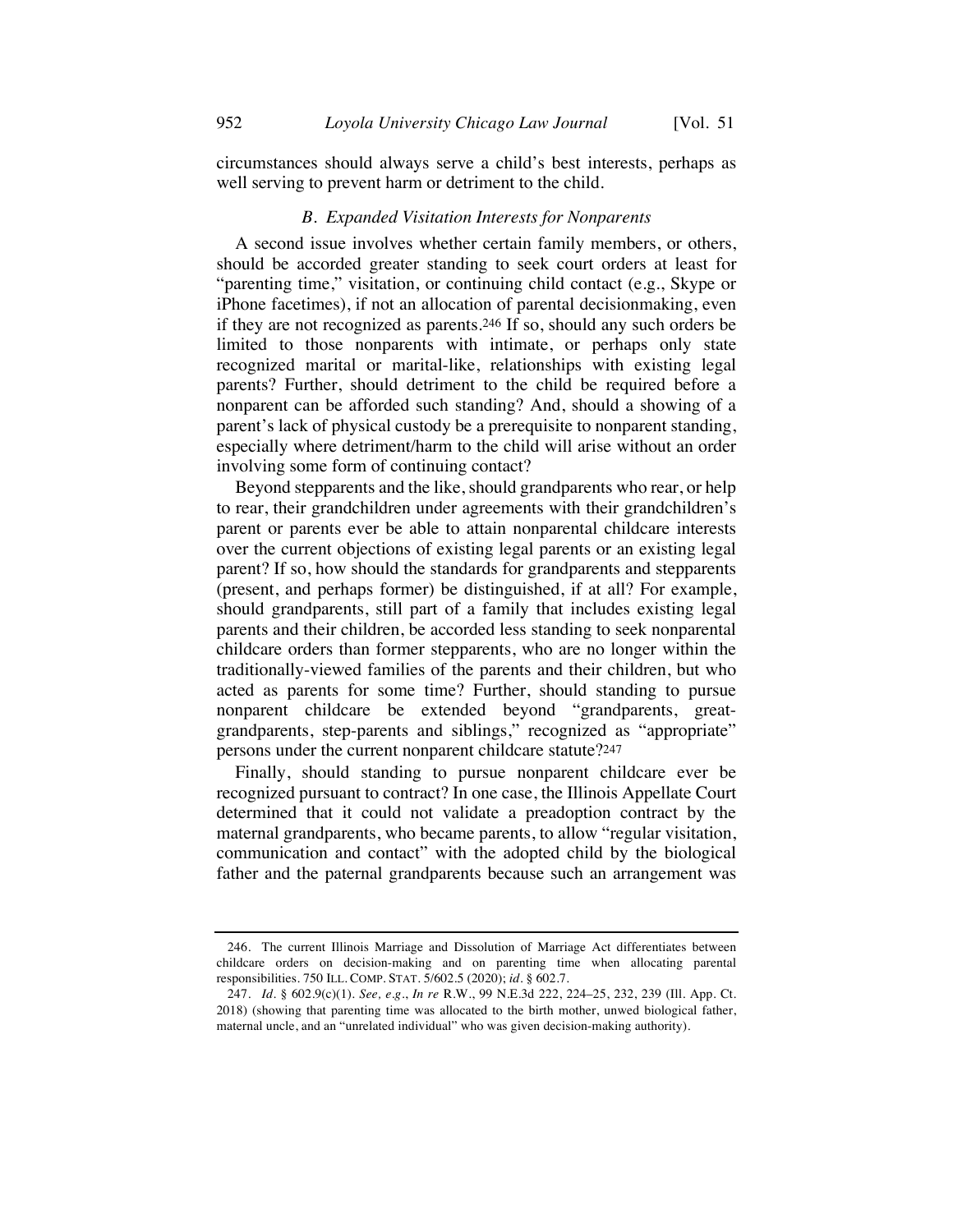foreclosed by the adoption statutes.248 In the case, there was no consideration of the particular child's best interests, and no analysis of how the ruling would later negatively impact adoption opportunities that would serve the best interests of other children. Further, even if contracts regarding future nonparent childcare are not recognized, should estoppel principles sometimes bar parental veto of future nonparent childcare where the parent earlier allowed (or requested) significant nonparent care leading to significant interpersonal relationships, especially where the lack of such future care will likely cause detriment to the child?

The standards under the 2018 UNCVA do not distinguish between (blood-related or nonblood-related) grandparents, stepparents, siblings, and others who may seek nonparental childcare orders over the objections of existing parents.249 But in several states, as now in Illinois,250 there are special nonparental childcare standing norms for grandparents, stepparents and others (like siblings), where other nonparents may also have standing, but with different norms.<sup>251</sup> To date, there are no significant constitutional precedents on differentiating between nonparents. But one can imagine that differences between those who are and who are not blood-related might be deemed important, as biology was important in *Lehr*, or that differences between those who are in and outside of stable family units might be deemed important, as marriage was important in *Michael H.*

#### *C. Residency/Hold Out Parentage*

A third issue involves whether there should be presumed childcare parentage arising from residency/hold out acts. If so, should the same household residence be required for all or most of the first two years after birth, as demanded in two UPAs and several state laws? It seems arbitrary that an aspiring presumed parent should be denied childcare simply because there were two households, even if only for a little while, as when the aspiring parent was deployed by the military, or was sent to jail or a mental health facility, or lived apart for job-related reasons? Some state

<sup>248.</sup> *In re* K.M., 2017 IL App (3d) 150274, ¶¶ 17–19 (finding any such agreement would constitute an unenforceable "personal service contract," seemingly distinguishing, e.g., marital dissolution settlements involving parental childcare because in such cases the pacts involve no one who is a "legal stranger" to the child).

<sup>249.</sup> *See* UNIF. NONPARENT CUSTODY & VISITATION ACT § 2(7) (UNIF. LAW COMM'N 2018) (defining nonparent as "an individual other than a parent of a child," including "a grandparent, sibling, or stepparent of the child").

<sup>250.</sup> 750 ILL. COMP. STAT. 5/602.9 (2020).

<sup>251.</sup> *See, e.g.*, Jeffrey A. Parness, *Third Party Stepparent Childcare*, 67 MERCER L. REV. 383 (2016); Jeffrey A. Parness & Alex Yorko, *Nonparental Childcare and Child Contact Orders for Grandparents*, 120 W. VA. L. REV. 95 (2017).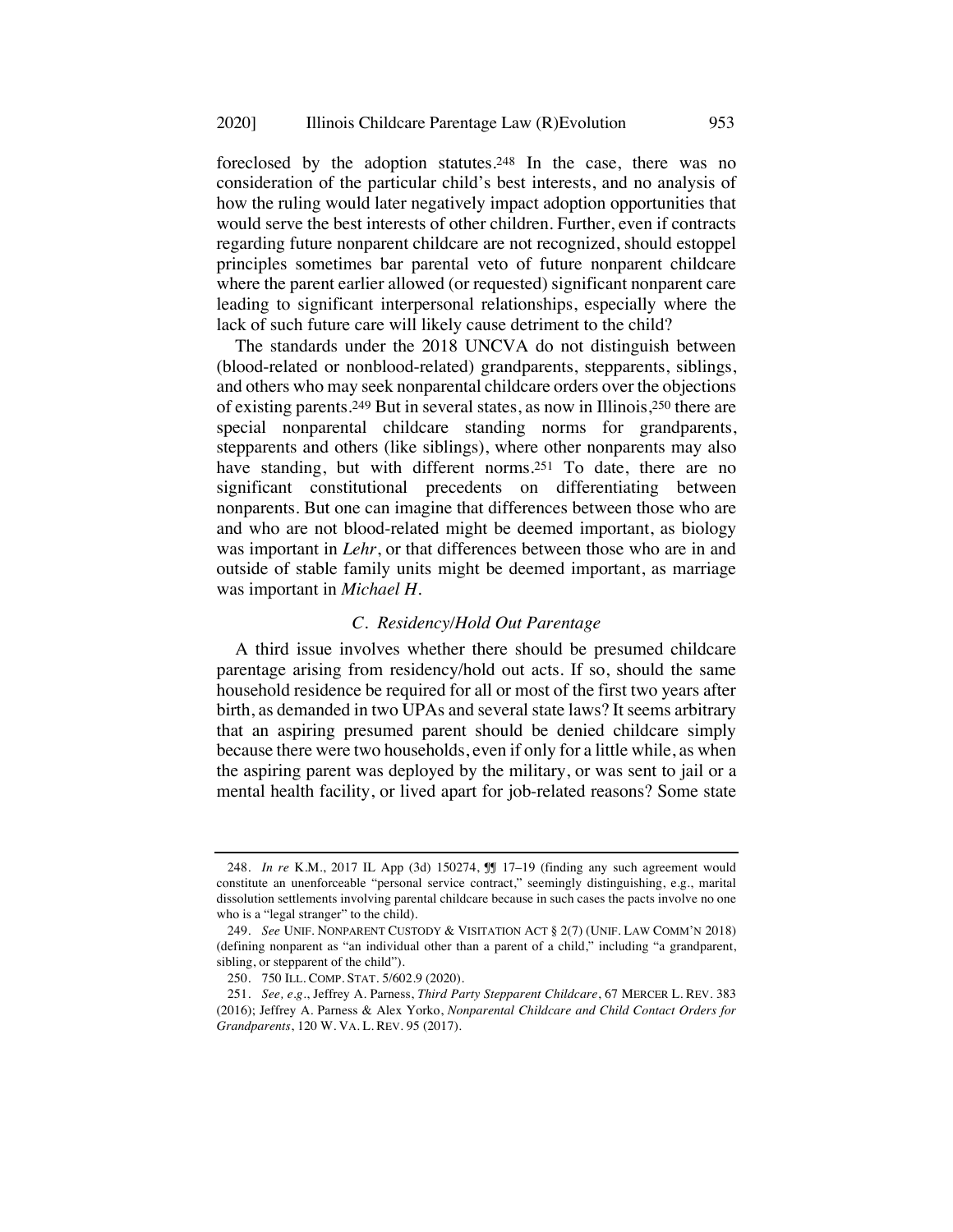statutes, following the first UPA,252 have no such two-year residency requirement,253 though a minimum time of some similar household/hold out during some time in the child's life might be required, as it would respect the superior parental rights of existing legal parents.

## *D. Differing Custody and Support Norms*

Parentage standards often vary by context. Thus, in Illinois the norms vary for childcare parentage and probate parentage, as only in probate is there recognized an equitable adoption standard.254

Childcare parentage in Illinois typically encompasses both custodial interests and support obligations. Whether there are two or more childcare parents at any one time, an issue worthy of debate involves whether child support orders should be comparably available against all legal parents who are responsible for support, including biological, spousal, intended and adoptive parents. It may be that unwed biological fathers of children born of consensual sex generally should not be responsible for support where their potential custodial interests (under *Lehr*) have been lost through no significant fault of their own, as by maternal deception, and where there are already two existing and supportive legal parents. Such fathers might be distinguished from unwed biological fathers who intentionally failed to care for their known children, prompting for them support responsibilities. And it may be that with assisted reproduction births, custody and support norms should vary between nonbirth mothers whose genetic materials were or were not used in prompting pregnancies.

Similarly, differentiated standards may be deemed appropriate for nonparents who have both potential custody interests and support duties. Should all nonparents eligible to pursue child parenting time/visitation/child contact orders be responsible for support even if parenting time/visitation/contact order is not pursued? Or, should such eligible nonparents never be, or only sometimes (as with those biologically tied) be, financially responsible?

#### *E. Nonsurrogacy Assisted Reproduction Births*

A fifth issue involves possible expansions of the Illinois Parentage Act of 2015 on assisted reproduction that add new requirements on "intended" parentage so that fewer common law precedents are needed to "determine parentage based on evidence of the parties' intent at the

<sup>252.</sup> UNIF. PARENTAGE ACT § 4(a)(4) (UNIF. LAW COMM'N 1973).

<sup>253.</sup> *See, e.g*., CAL. FAM. CODE § 7611(d) (2020).

<sup>254.</sup> *In re* Scarlett Z.-D., 28 N.E.3d 776, 792 (Ill. 2015).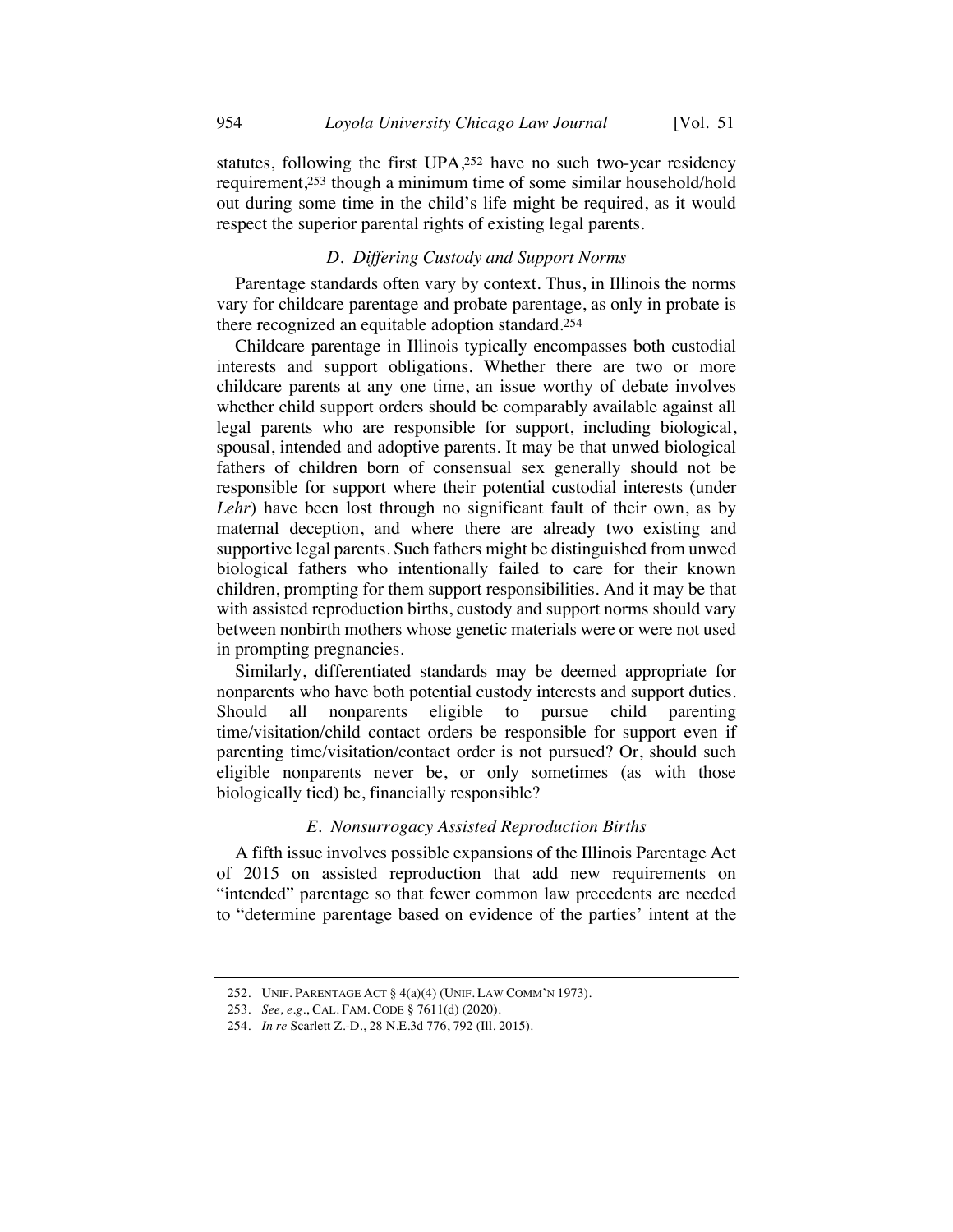time of donation."255 For example, should the Act directly address when, if at all, there can be no withdrawals of consent to the use the donated genetic materials, or to future parenthood by one whose genetic materials will not be used, prior to insemination, a combination of gametes, or embryo transfer.256 And should the Act directly address the effects of consent withdrawals after insemination, combination of gametes, or embryo transfer? Might certain consent withdrawals end child custody/visitation/contact/parenting time opportunities without ending child support obligations? Might intended parentage consent withdrawals undertaken post-insemination have different effects where there are no new intended parents who join with potential/actual birth mothers in urging withdrawals be allowed?257

## *F. Surrogacy Assisted Reproduction Births*

A sixth issue involves whether additional surrogacy agreements should be authorized under the 2005 Gestational Surrogacy Act. As noted, the Act now fails to recognize genetic, as opposed to gestational, surrogacy; fails to recognize an intended parent or intended parents who contribute no gametes; and fails to recognize surrogacy agreements by those with no "medical need for the gestational surrogacy."258

The 2017 UPA has such recognitions.259 It can be used by the Illinois General Assembly to craft new laws, as has been done significantly in Washington,260 and done less so in Vermont.261 The 2017 UPA could also be employed by the Illinois Supreme Court, which has found that common law theories of oral contract or promissory estoppel are available for legitimating certain assisted reproduction arrangements.262

## *G. De Facto Parentage*

A seventh issue is de facto parentage, which, unlike many same residency/hold out parentage proposals and laws, does not require a

<sup>255.</sup> 750 ILL. COMP. STAT. 46/703(d) (2020).

<sup>256.</sup> *Id.* § 704.

<sup>257.</sup> *See, e.g.*, E.E. v. O.M.G.R., 20 A.3d 1171 (N.J. Super. 2011) (holding that an agreement by a birth mother to end parental obligations of the sperm donor for a child born through selfadministered assisted reproduction would not be sanctioned by court where there was no new adoptive parent).

<sup>258.</sup> 750 ILL. COMP. STAT. 47/10 (2020); *id.* § 20(b)(1)–(2).

<sup>259.</sup> UNIF. PARENTAGE ACT §§ 801–818 (UNIF. LAW COMM'N 2017).

<sup>260.</sup> *See* WASH. REV. CODE § 26.26A.705 (2020) (noting eligibility to enter gestational or genetic surrogacy agreements).

<sup>261.</sup> *See* VT. STAT. ANN. tit. 15C, § 801 (2020) (noting eligibility to enter gestational carrier agreements).

<sup>262.</sup> *In re* M.J., 787 N.E.2d 144, 152 (Ill. 2003).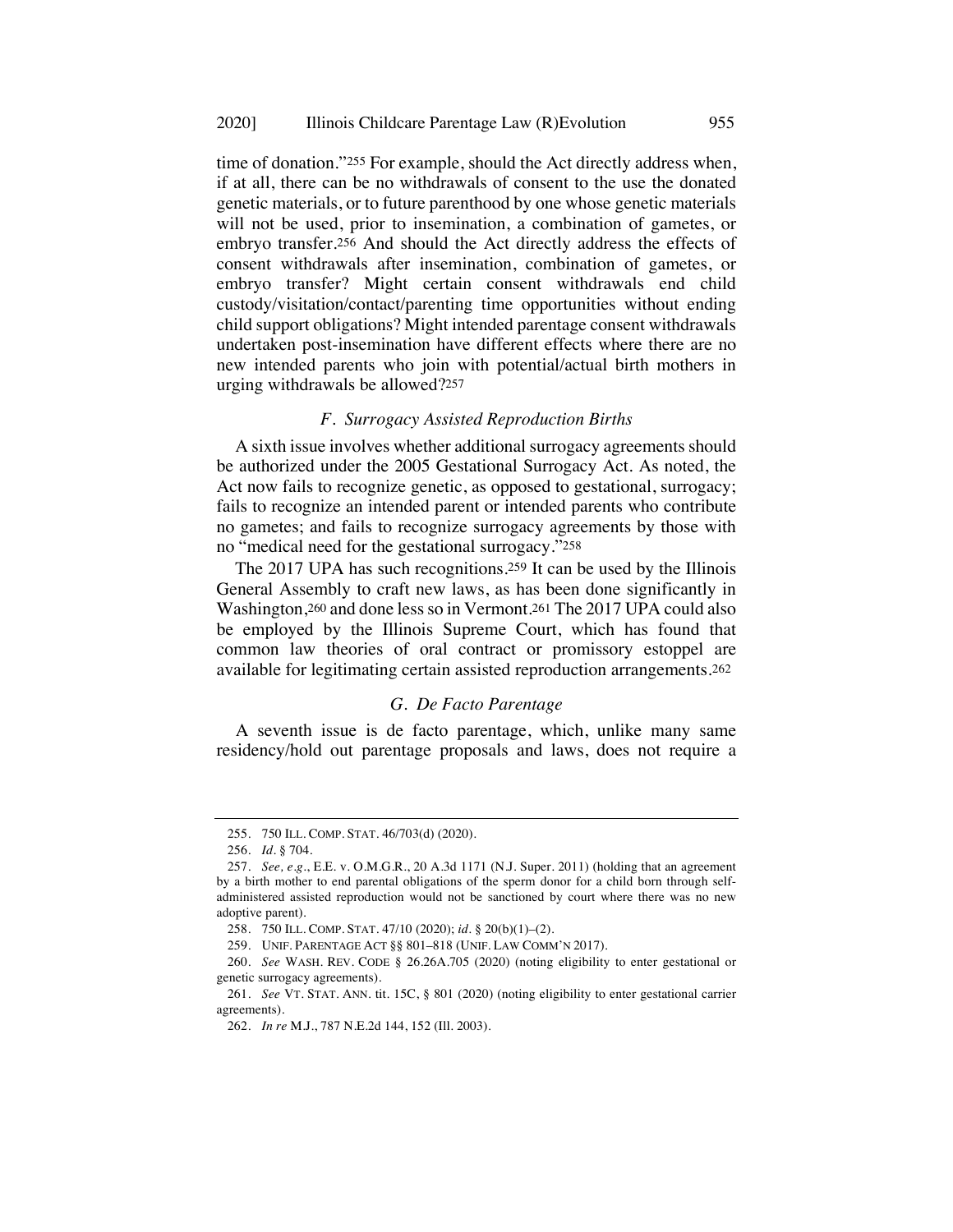common residence since birth, a minimum period of common residence, or a putative parent to have held the child out as their own natural child.

In considering de facto parentage, the Illinois General Assembly (if not the Supreme Court) should only recognize it if it is made available for child support purposes to those seeking monetary help for children as well as for those seeking continuing court-ordered caretaker opportunities.263 The 2017 UPA is wrong in limiting standing to pursue de facto parentage to those who seek such status.264 Child support claims should at times be available against a de facto parent who does not seek a caretaking order. By comparison, child support claims seemingly can be pursued against residency/hold out parents who do not seek a caretaking order (and who, unlike de facto parents, do not have "bonded and dependent" relationships).265

## *H. Voluntary Acknowledgment Parentage*

Current Illinois statutes, unlike the 2017 UPA,266 fail to recognize expressly that VAPs are available to would-be parents beyond alleged genetic fathers.267 Express recognition seems especially apt for cosigning presumed spousal parents and males with genetic ties who forego childcare parentage involving children born of sex, as well as for intended parents in assisted reproduction settings where genetic material donors forego parentage. Such availability should sometimes cover both prebirth and postbirth VAPs.268 VAP parentage provides more certainty (and stability for children) then, for example, spousal parentage, as VAP parentage is more difficult to challenge with its fraud/duress/mistake requirements.

<sup>263.</sup> While the UPA § 609(a) limits standing to seek de facto parentage to a putative parent seeking such status, elsewhere de facto parentage can be sought by others, including existing legal parents, presumedly for child support purposes, as in 13 DEL. CODE ANN. tit. 8, § 602 (2019).

<sup>264.</sup> *See, e.g.*, Parness, *Comparable Pursuits*, *supra* note 10, at 167–68 (urging the need for comprehensive de facto parent statutes so that all are on notice of the consequences of parental-like relations developing for nonparents).

<sup>265.</sup> The residency/hold out parentage provisions in the 2017 UPA have no such limit on standing. *See, e.g.*, UNIF. PARENTAGE ACT § 204(a)(2) (UNIF. LAW COMM'N 2017); *id.* § 602 (addressing standing to maintain a proceeding to adjudicate parentage).

<sup>266.</sup> *Id.* § 301.

<sup>267.</sup> *See* 750 ILL. COMP. STAT. 46/302(a)(2) (2020) (requiring VAP to be signed by birth mother and "the man seeking to establish his parentage"); *see* 410 ILL. COMP. STAT. 535/12(5)(b) (2020) (noting that VAP involves "the child's mother" and "biological father" if the mother was unwed).

<sup>268.</sup> Broader prebirth VAPs are recognized in the 2017 UPA. UNIF. PARENTAGE ACT § 304(c) (UNIF. LAW COMM'N 2017). Prebirth VAPs by genetic parents are recognized in Illinois. 750 ILL. COMP. STAT. 46/304(b) (2020).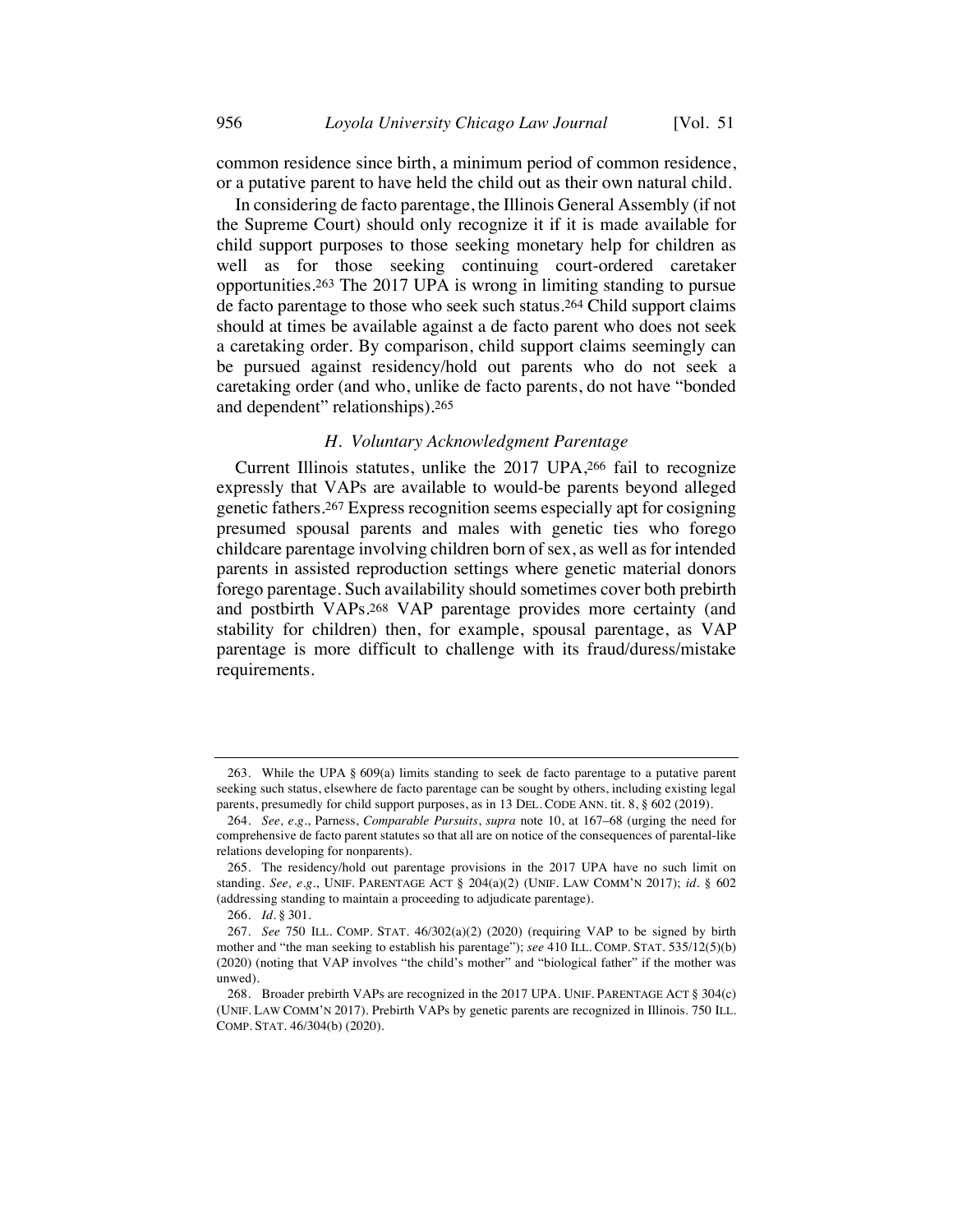## *I. Expanded Support Duties for Nonparents*

An eighth issue involves whether, and to what extent, child support duties should be assignable to nonparents, that is, nonparent child support payable to caretaking parents or to others providing services benefiting children (e.g., schools), which are independent of any expenses related to nonparent-child custody, visitation, contact, child caretaking allocation, or parenting time.

As with nonparental child visitation, child contact (e.g., Skype, iPhone FaceTime, or parenting time laws), nonparental child support laws can be general (as with any person who has promised to provide support in an enforceable agreement) or particular (as with certain persons, like stepparents, grandparents, great-grandparents, aunts or uncles, or siblings). These laws can be founded on differing types of conduct by nonparents, including promissory acts and parental-like acts. Model NCCUSL laws, ALI Principles, and other state statutes and judicial precedents can be employed by Illinois lawmakers considering the expansion of nonparent child support duties.

More general in nature is the recognition in the 2000 *ALI Principles* of possible nonparent child support. They say:

The court may in exceptional cases impose a parental support obligation upon a person who may not be the child's parent under state law, but whose prior course of affirmative conduct equitably estops that person from denying a parental support obligation to the child. Such estoppel may arise only when there was an explicit or implicit agreement or undertaking by the person to assume a parental support obligation to the child; the child was born during the marriage or cohabitation of the person and the child's parent; or the child was conceived pursuant to an agreement between the person and the child's parent that they would share responsibility for raising the child and each would be a parent to the child. Only the child and the child's parents have standing to assert an estoppel under this section.269

A somewhat limited, but still general, child support statute in Connecticut declares that a court may order a "relative or relatives to contribute to  $\dots$  support" for a child who is a ward of the state.<sup>270</sup>

More particular in nature are state laws expressly recognizing stepparent or grandparent child support duties. State laws vary on the extent to which stepparents have child support duties to the children of

<sup>269.</sup> PRINCIPLES OF THE LAW OF FAMILY DISSOLUTION: ANALYSIS AND RECOMMENDATIONS § 3.03(1) (AM. LAW INST. 2002). Elsewhere I have urged that prenuptial and mid-marriage agreements can include enforceable child support promises by those inside (like prospective or current stepparents) or outside the marriage. *See* Jeffrey A. Parness, *Parentage Prenups and Midnups*, 31 GA. ST. U. L. REV. 343, 364–70 (2015) (urging enforceable child support promises inside and outside of marriage).

<sup>270.</sup> CONN. GEN. STAT. § 46b-215(a)(8)(B) (2019).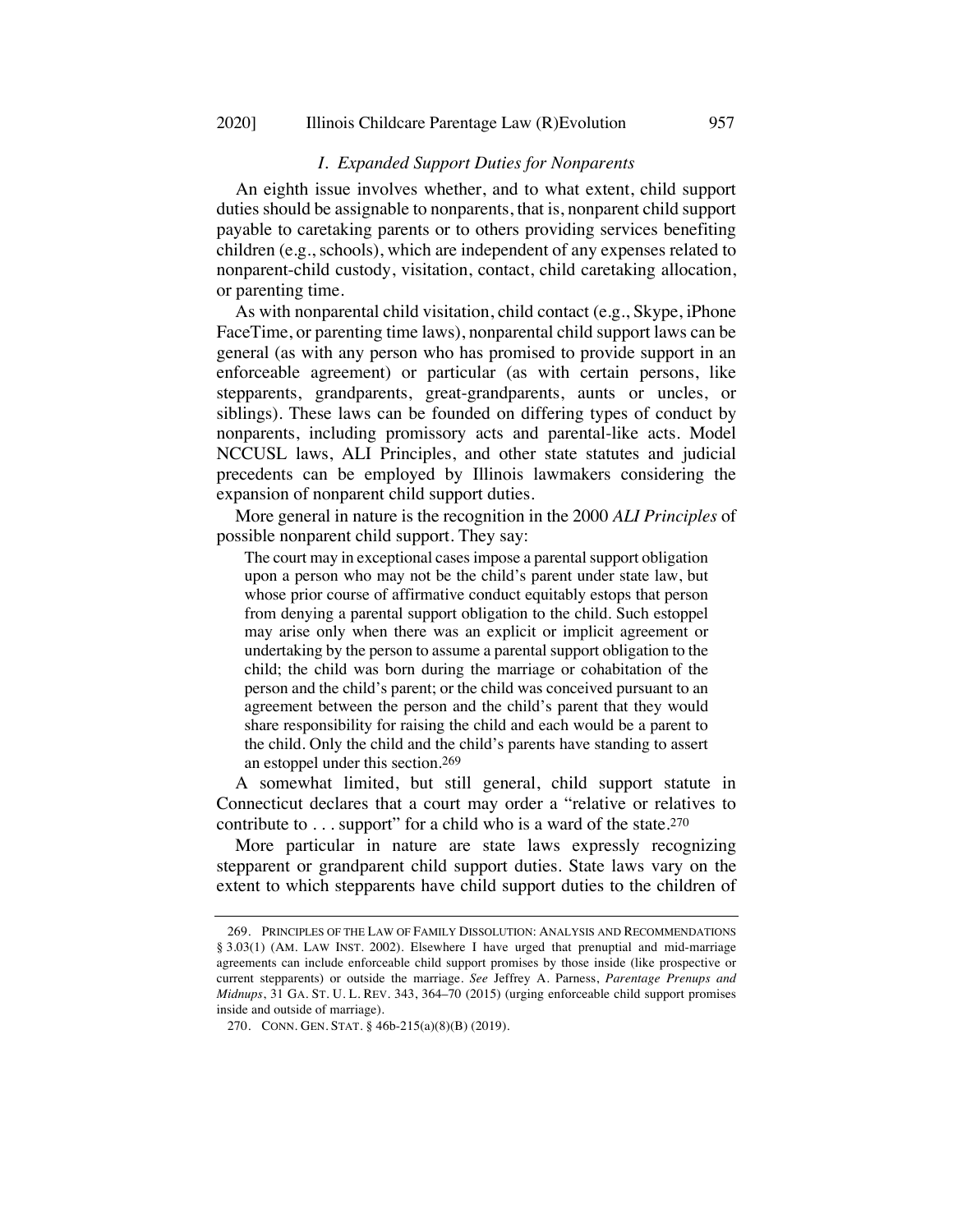their current spouses, with any such support duties usually ending when the marriage ends (assuming the stepparent is not then, e.g., a residency/hold out or de facto parent).271

Nonparent grandparents are sometimes subject to child support orders untethered to any earlier agreements. Current grandparents sometimes are responsible for providing support for grandchildren when the custodial parents lack the means to provide for the children or when the parents are minors. For example, Louisiana requires grandparents "to provide for their needy descendants . . . limited to the basic necessities of food, clothing, shelter, and health care."272 However, such orders are "used sparingly and as a last resort; and only when attempts at parental support have been exhausted."<sup>273</sup> Wisconsin requires grandparents to provide support for grandchildren when the grandchild's parent is a "dependent person under the age of eighteen."274

## *J. Common Law Parentage and Nonparent Childcare*

A ninth issue involves the possible changed roles of the Illinois courts, as led and directed by the Illinois Supreme Court, in developing common law precedents supplementing statutes on childcare parentages and/or nonparent childcare. As noted, for children who are born of sex or who are adopted, to date the Illinois Supreme Court has deferred to legislators on many of the issues involving both childcare parentage and nonparent childcare as they are "complex" and merit a "policy debate" in the General Assembly. Yet for children born of assisted reproduction, the Court has recognized some room for common law precedents by establishing policies which are not dependent upon any constitutional mandates, as with due process or equality, and which are not directly dictated by statute.275

A central question is whether Illinois courts can afford to wait for new written laws. Elsewhere, state courts, while expressing deep concerns over separation of powers principles, have chosen not to wait as the changes in human conduct and reproductive technologies demanded immediate legal response which could not await General Assembly

<sup>271.</sup> *See, e.g.*, Parness & Timko, *Child Support*, *supra* note 239, at 823–26; *but see* N.D. CENT. CODE § 14-09-09 (2019) (requiring that once a stepparent "receives" their spouse's dependent children into their family, the stepparent is liable to support the children both during the marriage and after its termination if the children remain part of the stepparent's family).

<sup>272.</sup> LA. CIV. CODE ANN. art. 237 (2019), *applied in* Landeche v. Airhart, 372 So. 2d 598, 599– 600 (La. App. 1979).

<sup>273.</sup> Banquer v. Banquer, 554 So. 2d 790, 792–93 (La. Ct. App. 1989).

<sup>274.</sup> WIS. STAT. § 49.90(1)(a)(2) (2019).

<sup>275.</sup> *See, e.g.*, *In re* M.J., 787 N.E.2d 144, 152 (Ill. 2003) (recognizing common law "theories of oral contract or promissory estoppel").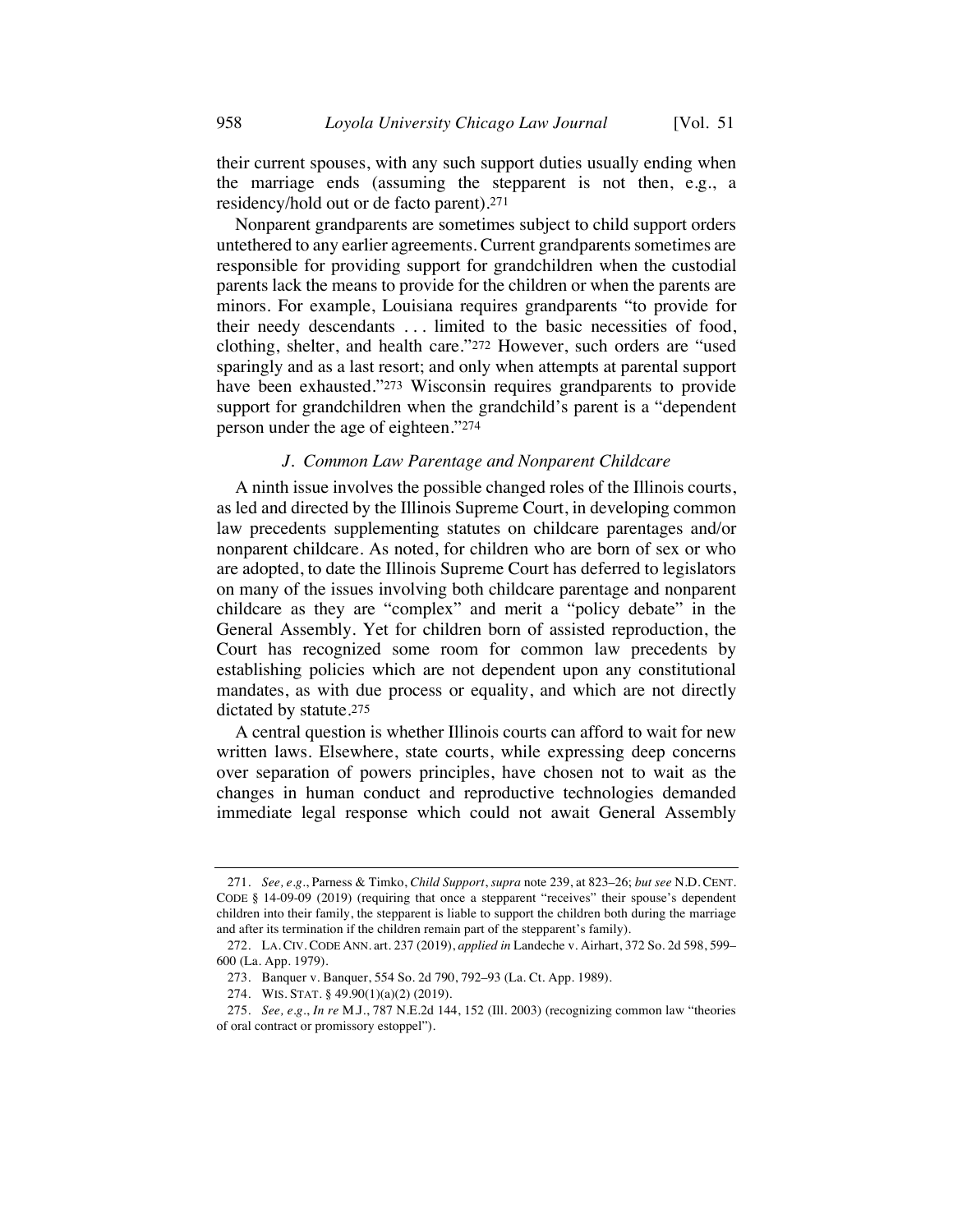attention.276 For example, the New York high court observed in 2016 the following in overruling precedent denying any childcare standing to nonbiological, non-adoptive partners of biological parents:

The "bright-line" rule of *Alison D.* promotes the laudable goals of certainty and predictability in the wake of domestic disruption. . . But bright lines cast a harsh light on. . . injustice and. . . there is little doubt by whom that injustice has been most finely felt and most finely perceived. . . We will no longer engage in the "deft legal maneuvering" necessary to read fairness into an overly-restrictive definition of "parent" that sets too high a bar for reaching a child's best interest and does not take into account equitable principles.277

And, some members of the Maine high court said this in 2014:

Parenthood is meant to be defined by the Legislature, steeped as it is in matters of policy requiring the weighing of multiple viewpoints . . . Although we have been discussing de facto parenthood for almost thirteen years, there is currently no Maine statutory reference to de facto parenthood. We take this opportunity to again emphasize that, given the evolving compositions of families and the need for a careful approach, the issue would be best addressed by the Legislature. In the absence of Legislative action in such an important and unsettled area, however, we must provide some guidance to trial courts faced with de facto parenthood petitions.278

So, should the Illinois Supreme Court continue to defer to (and await) General Assembly action? If not, in what parentage settings are new equitable principles needed? Genetic surrogacy? VAPs for women? De facto parentage? Nonparent visitation/child contact?

## **CONCLUSION**

State childcare parentage laws have evolved significantly in the past half century, at times in revolutionary ways. State legislators and judges have responded to the major changes in both reproductive technologies and family relationships, often guided by NCCUSL and ALI pronouncements. Unfortunately, Illinois lawmakers have not kept pace, causing undue uncertainties, unfairness, and disregard of children's best interests. Further evolution, if not a revolution, seems inevitable in Illinois, given likely new reproductive technologies and continuing changes in Illinois family formations and reformations.

<sup>276.</sup> For a review of separation of powers issues in parentage cases, see Parness, *More Principled Allocations*, *supra* note 11, at 479.

<sup>277.</sup> *See* Brooke S.B. v. Elizabeth A.C.C., 61 N.E.3d 488, 500 (N.Y. 2016) (overruling *Alison D. v. Virginia M.*, 572 N.E.2d 27 (N.Y. 1991), which held there could be no childcare parentage without a biological or adoptive relation to a child due to the Domestic Relations Law).

<sup>278.</sup> Pitts v. Moore, 90 A.3d 1169, 1176–77 (Me. 2014) (plurality opinion).